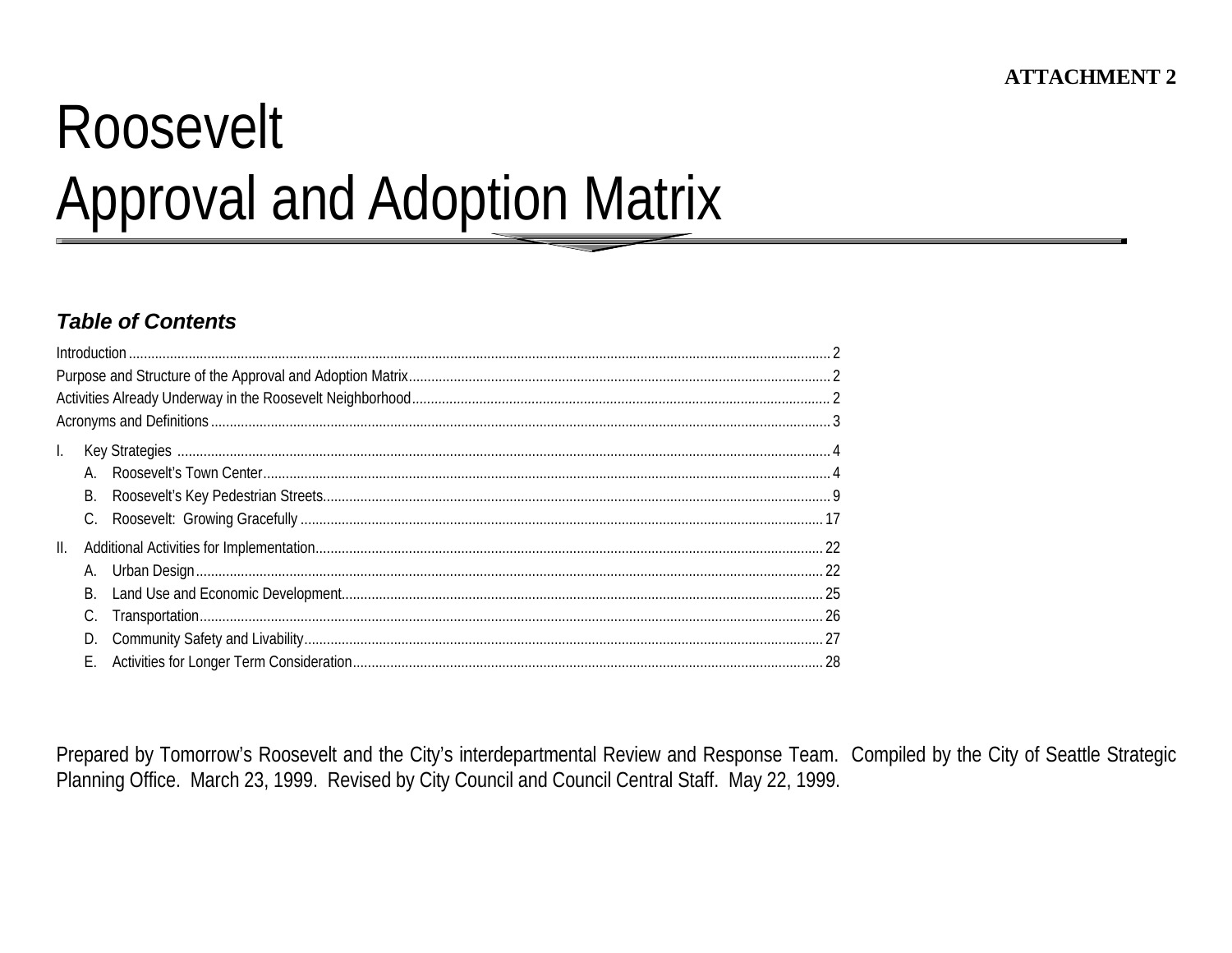#### *A. Purpose and Structure of the Approval and Adoption Matrix*

Through the City of Seattle's Neighborhood Planning Program, 37 neighborhoods all over Seattle are preparing neighborhood plans. These plans enable people in neighborhoods to articulate a collective vision for growth and change over the next 20 years and identify activities to help them achieve that vision. The plans are also intended to flesh out the City's Comprehensive Plan. Because each plan is unique, this Approval and Adoption Matrix has been designed as a standard format for the City to establish its work program in response to the recommended activities proposed in the specific neighborhood plan and to identify implementation actions to be factored into future work plans and tracked over time. The development of the Sector Implementation Plans and a central database will be the primary tools to track implementation of the activities in all of the neighborhood plan matrices over time.

The matrix is divided into two sections:

- I. *Key Strategies*: usually complex projects or related activities that the neighborhood considers critical to the successful implementation of the neighborhood plan.
- II. *Additional Activities for Implementation:* activities that are not directly associated with

a Key Strategy, ranging from high to low in priority and from immediate to very long range in anticipated timing.

The neighborhood planning group or its consultant generally fill in the Activity, Priority, Time Frame, Cost Estimates and Implementor columns. The Executive Comment column reflects City department comments as compiled by the Strategic Planning Office. The City Action column in Section II and the narrative response to each Key Strategy are initially filled in by City departments and then reviewed, changed if appropriate, and finalized by City Council. Staff from almost every City department have participated in these planning efforts and in the preparation of this Matrix. Ultimately, the City Council will approve the Matrix and recognize the neighborhood plan by resolution.

Some neighborhood recommendations may need to be examined on a city-wide basis before the City can provide an appropriate response. This is usually because similar recommendations are being pursued in many neighborhoods and the City will need clear policy direction to ensure a consistent city-wide response. Such recommendations are being referred to the "Policy Docket", a list of policy issues that will be presented to City Council for further discussion and action.

## *B. Activities Already Underway in the Roosevelt Neighborhood*

- ♦ Developed a Master Plan for Cowen Park, and implemented the first phase, including the restoration of the play area.
- ♦ Worked with the developers of Roosevelt Square to create a raised plaza for public use as a major redevelopment of this central commercial complex, establishing a precedent for future cooperative efforts to create public amenities through private development.
- ♦ Revived the Roosevelt Chamber of Commerce.
- ♦ Restructuring the Roosevelt Neighborhood Association to provide structure for neighborhood plan implementation.
- Improving the relationship between the community and Roosevelt High School.
- ♦ Promoting neighborhood identity through a series of annual community events in the business core including holiday decorations and tree lighting and a new signature event.
- Worked with condominium developers on 63rd Street to influence design and scale of buildings to conform to neighborhood priorities and character.
- Influenced the Sound Transit Board to defer the light rail route decision until Phase II of the project.
- Formed a new neighborhood arts council.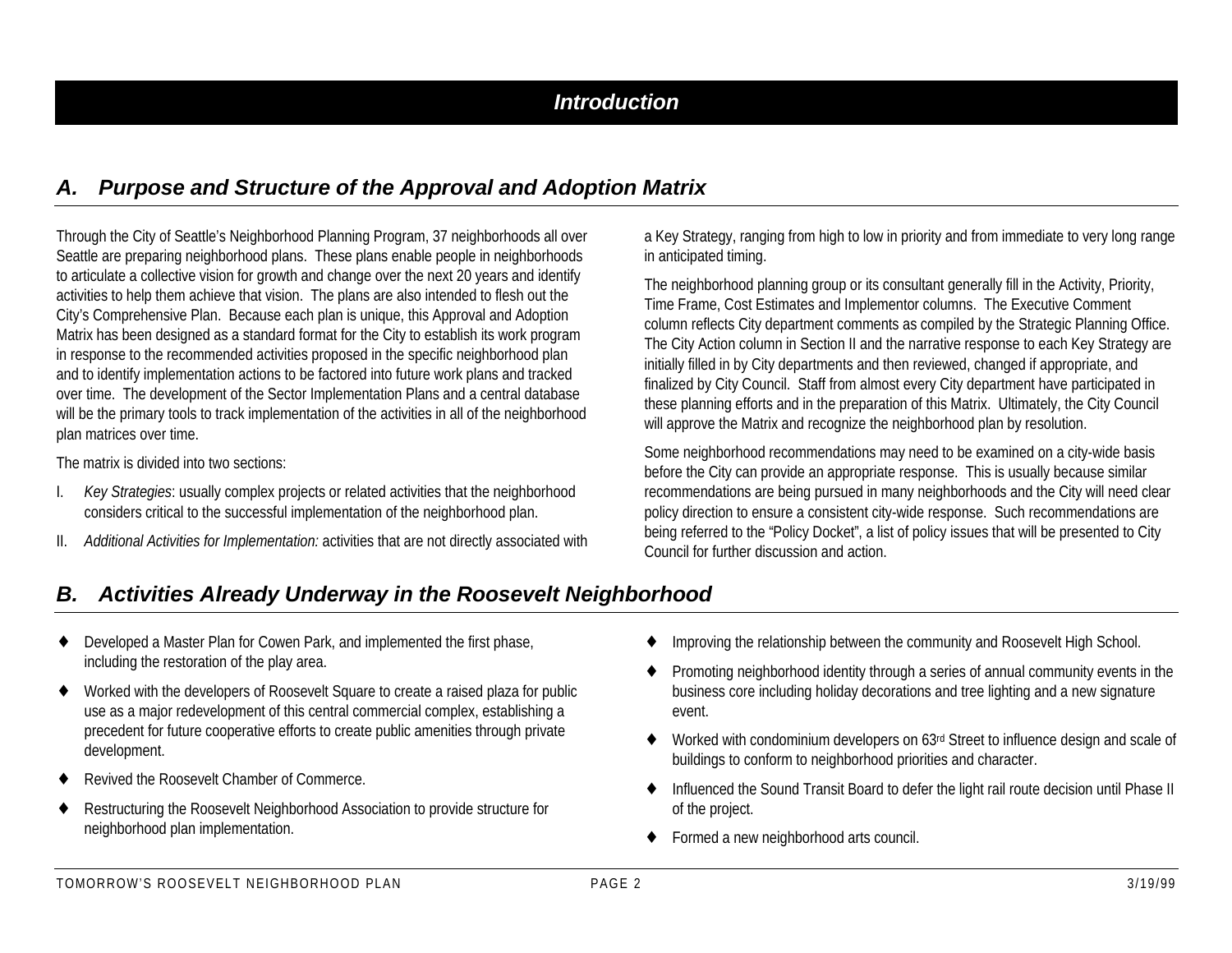## *C. Acronyms and Definitions*

- **CPTED** Crime Prevention Through Environmental Design
- **DCLU** Department of Design, Construction and Land Use (City of Seattle)
- **DON** Department of Neighborhoods (City of Seattle)
- **DPR** Department of Parks and Recreation (City of Seattle)
- **ESD** Executive Services Department (City of Seattle)
- **HSD** Human Services Division (Formerly part of the Department of Housing and Human Services [DHHS]) (City of Seattle)
- **KCAC** King County Arts Commission
- **Metro** King County Metro Transit Division
- **NATS** Neighborhood Action Team Seattle (City of Seattle), program by which SPD works with other departments to address public safety issues that involve multiple agencies
- **NBC** Neighborhood Business Council
- **NMF** Neighborhood Matching Fund
- **Northeast Sector Implementation Plan** A program for tracking and prioritizing community recommendations for neighborhoods in the Northeast Sector administered by DON.
- **NPO** Neighborhood Planning Office (City of Seattle)
- **OED** Office of Economic Development (City of Seattle)
- **OFE** Office for Education, SPO (City of Seattle)
- **OH** Office of Housing (Formerly part of the Department of Housing and Human Services [DHHS]) (City of Seattle)
- **OIR** Office of Intergovernmental Relations (City of Seattle)
- **Priv** Private developers

**RCC** Roosevelt Chamber of Commerce **RHS** Roosevelt High School **RNA** Roosevelt Neighborhood Association **RPZ** Restricted Parking Zone **SAC** Seattle Arts Commission (City of Seattle) **SCL** Seattle City Light (City of Seattle) **SEATRAN** Seattle Transportation Department (Formerly part of Seattle Engineering Department [SED]) (City of Seattle) **SFD** Seattle Fire Department (City of Seattle) **SJI** Seattle Jobs Initiative (City of Seattle) **ST** Sound Transit (Formerly Regional Transit Authority [RTA]) **SPD** Seattle Police Department (City of Seattle) **SPL** Seattle Public Library (City of Seattle) **SPO** Strategic Planning Office (Formerly part of City of Seattle Office of Management and Planning [OMP]) (City of Seattle) **SPU** Seattle Public Utilities (City of Seattle) **SSD** Seattle School District **TR** Tomorrow's Roosevelt, the neighborhood planning group **WSDOT** Washington State Department of Transportation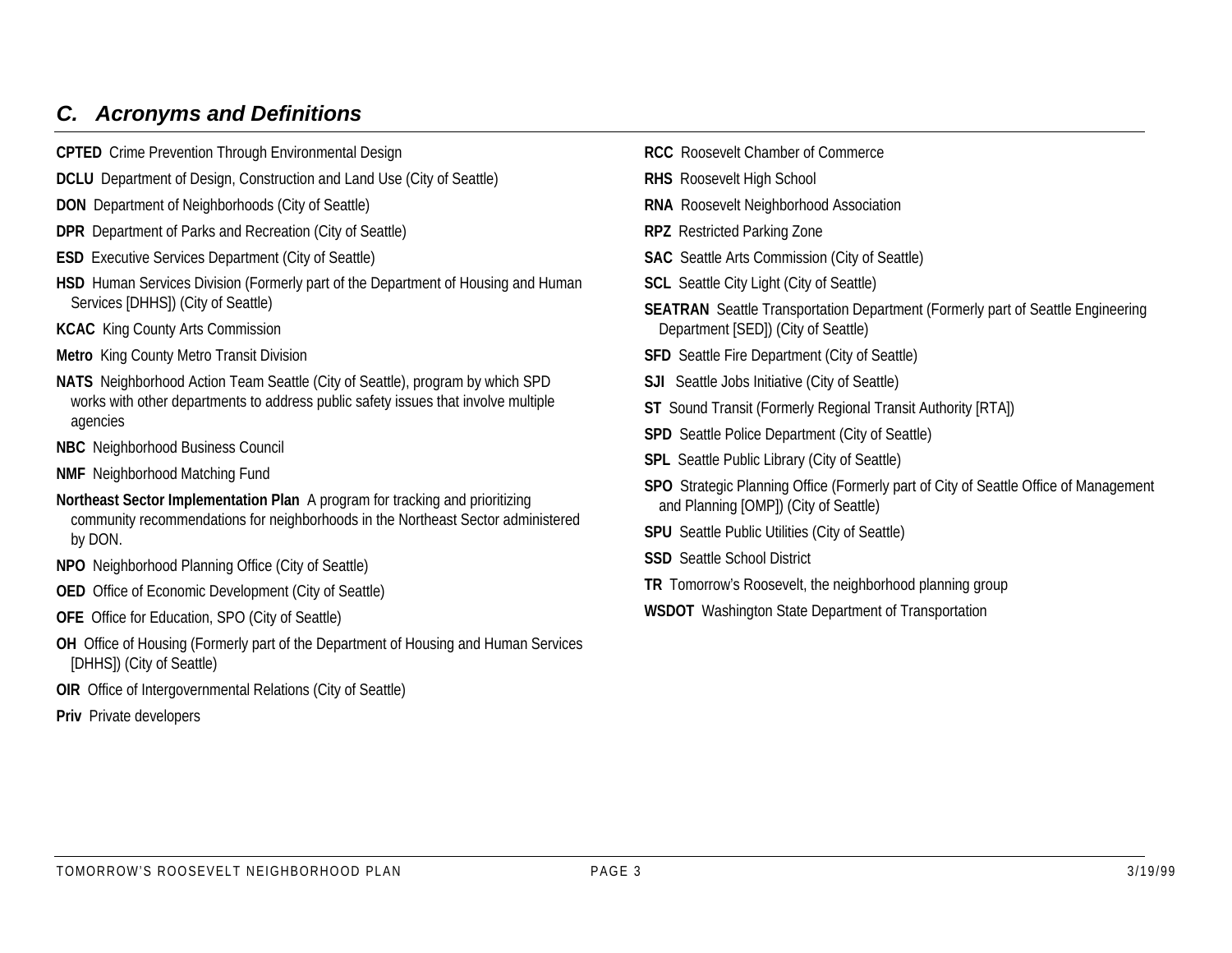# *I. Key Strategies*

Each Key Strategy consists of activities for a single complex project or theme that the neighborhood considers critical to achieving its vision for the future. While the Key Strategies are high priorities for the neighborhood, they are also part of a twenty-year plan, so the specific activities within each Key Strategy may be implemented over the span of many years.

The Executive recognizes the importance of the Key Strategies to the neighborhood that developed them. Given the number of Key Strategies that will be proposed from the 37 planning areas, priorities will have to be set and projects phased over time. The Executive will coordinate efforts to sort through the Key Strategies. During this sorting process, the departments will work together to create a Sector Implementation Plan which includes evaluation of Key Strategy elements. This may include developing rough cost estimates for the activities within each Key Strategy; identifying potential funding

sources and mechanisms; establishing priorities for the Key Strategies within each plan, as well as priorities among plans; and developing phased implementation and funding strategies. The City will involve neighborhoods in a public process so that neighborhoods can help to establish citywide priorities. Activities identified in this section will be included in the City's tracking database for monitoring neighborhood plan implementation.

The department most involved with the activities for a Key Strategy is designated as the lead. Otherwise, DON is designated as the lead. Other participating departments are also identified. Agencies identified as the lead are listed in bold type.

The City Response lists activities already underway, and other tasks that the City has committed to commence during 1999-2000.

# *A. ROOSEVELT'S TOWN CENTER*

## *Description*

One of the most effective ways to strengthen Roosevelt's identity, reinforce its role as a neighborhood business district and set the stage for its future role as a transit center will be to develop a "Town Center" in the core of the business district that provides several of the key elements desired for the community in an integrated scheme. Such a "Town Center" concept would ideally integrate the following community needs and desires:

- A central "Town Square" open space for informal gathering and community events.
- A "Neighborhood Center" providing space for community meetings.
- Entrances to the Roosevelt Light Rail Station.
- Transit oriented development that would complement, fit in with and enhance existing neighborhood landmarks and character, including retail and residential uses that would enhance the "Town Square."

## *Integrated City Response*

The City encourages efforts to strengthen Roosevelt's identity and business district, and strongly supports the concept of establishing transit-oriented development in the neighborhood. Integrating the future light rail station into the business district and developing a vibrant "center" to the community are key components of the City's Urban Village strategy and will be a focus for the City's Station Area Planning effort for Roosevelt in the future.

Partly in response to the community's concerns regarding the light rail alignment, the Sound Transit Board's Locally Preferred Alternative on alignment and station locations (announced in February 1999) specifically deferred decisions regarding the future Roosevelt station location and the Phase II extension alignment. Until Phase II station location and alignment are determined, the City will conduct an abbreviated Station Area Planning effort in Roosevelt which will concentrate on monitoring Sound Transit's environmental review process and providing a forum for Sound Transit and the community to continue discussions.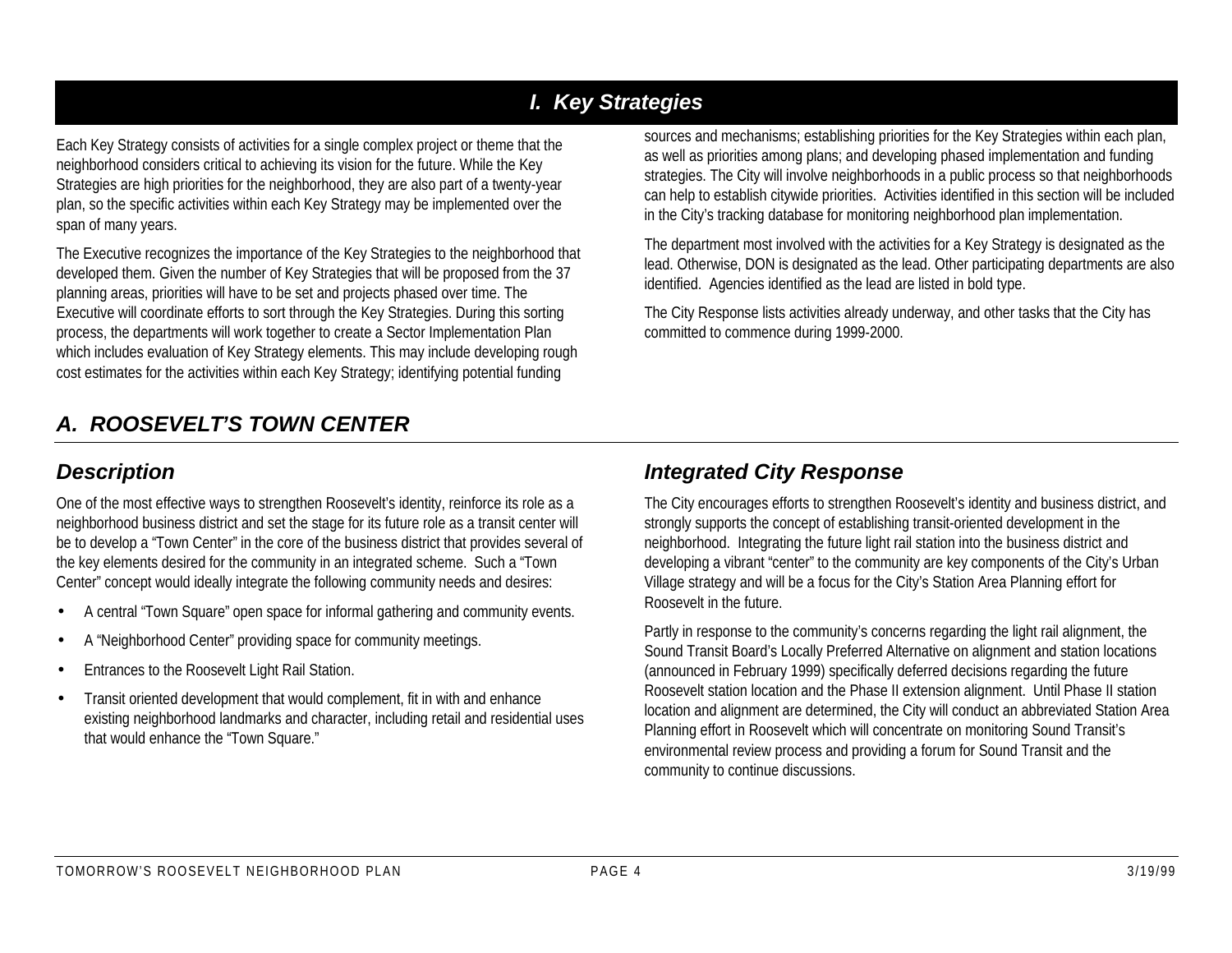Although Sound Transit has stated that a light rail extension to Roosevelt and Northgate is its highest priority, no funding has yet been identified for the Phase II extension. In the absence of funding and decision-making opportunities for the future Roosevelt station, most of the recommendations listed in this Key Strategy will need to be considered in the future through a more detailed Station Area Planning process once Phase II station location and alignment decisions are made. The Station Area Planning process will focus on the area surrounding the station location (up to 2000 feet from the station). It is uncertain when Sound Transit will make Phase II alignment decisions; therefore the opportunity for dealing with many of these recommendations through Station Area Planning may not meet the time frame expressed by the community in this matrix.

#### *Lead Department:* SPO (Station Area Planning)

#### *Participating Departments:* SEATRAN, DCLU, DPR, DON, SAC, OFE

#### *Tasks to be Undertaken in 1999-2000*

- 1. The City will continue to work with the community, Metro, and Sound Transit on recommendations related to the proposed light rail station through an abbreviated Station Area Planning process during Phase I of the Sound Transit project, and a more detailed Station Area Planning process in Phase II.
- 2. The OFE will forward recommendations related to Roosevelt High School to the SSD on the community's behalf.
- 3. Identify those activities in this Key Strategy that are good candidates for next steps for implementation considering priorities, funding sources, and departmental staffing concerns through the Northeast Sector Implementation Plan.
- 4. Identify next steps for continued implementation.

|          | A. Roosevelt's Town Center                                                                                                                                                                                                                                                                                                                                                                                                                            |                 |                      |                             |                                            |                                                                                                                                                                                                                                                                                                                                                                                                                                                                               |
|----------|-------------------------------------------------------------------------------------------------------------------------------------------------------------------------------------------------------------------------------------------------------------------------------------------------------------------------------------------------------------------------------------------------------------------------------------------------------|-----------------|----------------------|-----------------------------|--------------------------------------------|-------------------------------------------------------------------------------------------------------------------------------------------------------------------------------------------------------------------------------------------------------------------------------------------------------------------------------------------------------------------------------------------------------------------------------------------------------------------------------|
| #        | <b>Activity</b>                                                                                                                                                                                                                                                                                                                                                                                                                                       | <b>Priority</b> | Time<br><b>Frame</b> | Cost<br>Est.                | Imple-<br>mentor                           | <b>City Comment</b>                                                                                                                                                                                                                                                                                                                                                                                                                                                           |
|          | <b>Urban Design</b>                                                                                                                                                                                                                                                                                                                                                                                                                                   |                 |                      |                             |                                            |                                                                                                                                                                                                                                                                                                                                                                                                                                                                               |
| $IA-U-1$ | Develop a central "Town Square" plaza surrounded by pedestrian<br>oriented retail and community facilities, ideally in conjunction with<br>a light rail station near NE 65th St and Roosevelt Way NE. If<br>construction of the Roosevelt station is delayed, other options for<br>developing the Town Square should be explored, including public-<br>private partnerships and contract rezones (see IC-L-10).                                       | High            | 1-8 yrs.             |                             | ST, SPO,<br>SEATRAN,<br>DCLU, TR,<br>Priv. | This recommendation will require the development of a project<br>concept for further review and to identify appropriate City and<br>department roles. Ultimately, this project may require the<br>identification of a private developer to help pursue this project.<br>This recommendation will also be explored in the future as part<br>of Station Area Planning once Sound Transit makes its decision<br>on the Phase II extension alignment.                             |
| $IA-U-2$ | Develop a "neighborhood center" with a meeting room or rooms<br>that could accommodate groups of 5-150 people. Office, display<br>and storage space for community organizations, space suitable for<br>community arts exhibitions, workshops, and performances, and<br>perhaps basic food preparation facilities, are also desirable (see<br>also II-U-27). This should be a public facility available at little or no<br>charge to community groups. | High            | 2-3 yrs.             | \$500K<br>+ oper.<br>& land | DON,<br>OFE, DPR<br>TR, SSD,<br>Priv.      | The Executive will review the City's policies related to<br>community centers and neighborhood gathering spaces space<br>and provide Council with a summary of options and<br>opportunities in July of 1999. This recommendation will be<br>considered as part of that review.<br>In the interim, the community could pursue use of school<br>facilities at Roosevelt High School to meet some of the needs<br>articulated in this recommendation. The Executive will forward |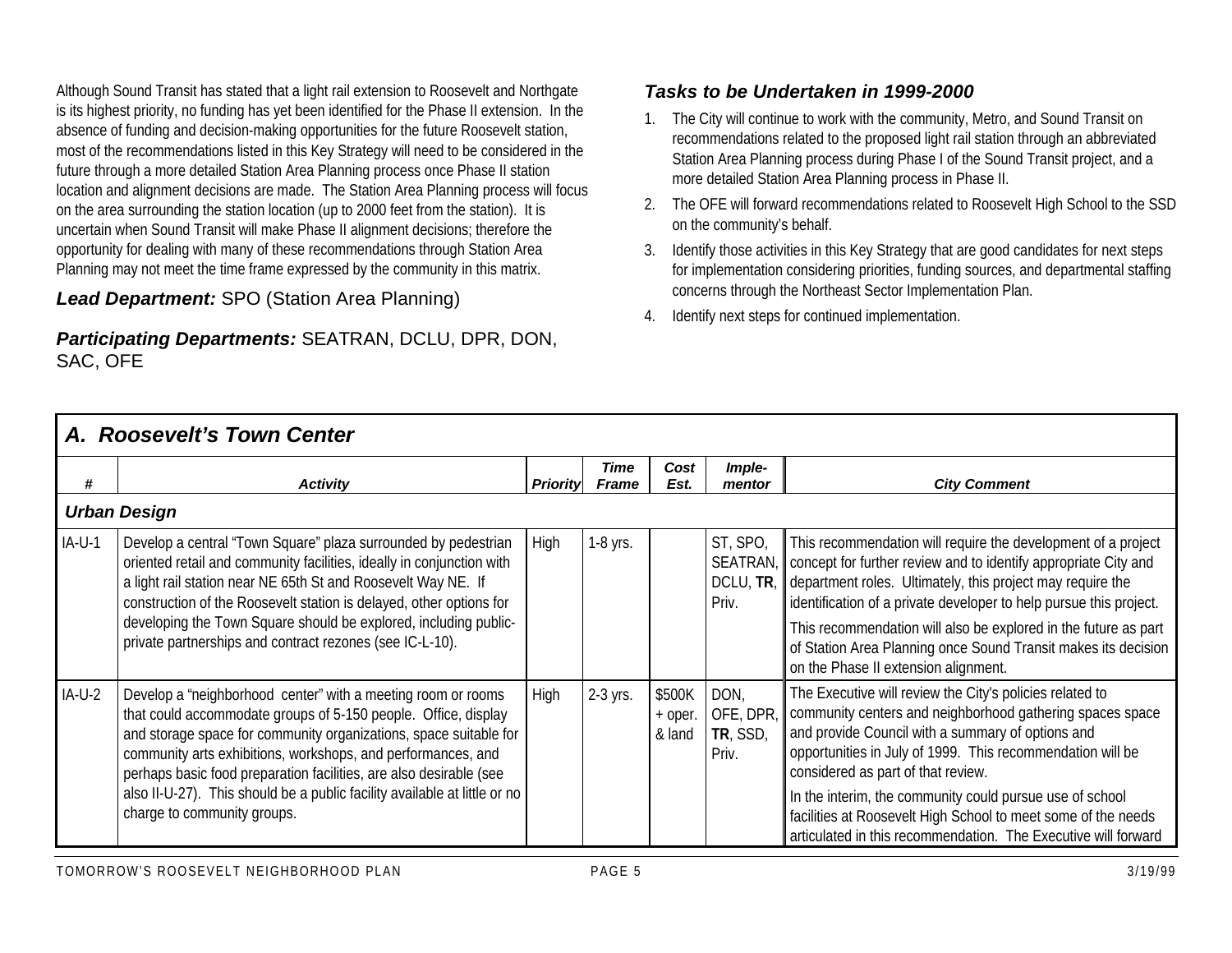| #        | <b>Activity</b>                                                                                                                                                                                                                                                                                                                           | <b>Priority</b> | <b>Time</b><br><b>Frame</b> | Cost<br>Est. | Imple-<br>mentor                            | <b>City Comment</b>                                                                                                                                                                                                                                                                                                                                                                                                                              |
|----------|-------------------------------------------------------------------------------------------------------------------------------------------------------------------------------------------------------------------------------------------------------------------------------------------------------------------------------------------|-----------------|-----------------------------|--------------|---------------------------------------------|--------------------------------------------------------------------------------------------------------------------------------------------------------------------------------------------------------------------------------------------------------------------------------------------------------------------------------------------------------------------------------------------------------------------------------------------------|
|          |                                                                                                                                                                                                                                                                                                                                           |                 |                             |              |                                             | this and related recommendations to SSD on the community's<br>behalf. Interested parties should confer with the school<br>principal to discuss when and what kinds of activities are<br>proposed and how they will be administered.                                                                                                                                                                                                              |
| $IA-U-3$ | Incorporate public restrooms in the Town Center, probably as part<br>of the Town Square, Neighborhood Center or Light Rail Station (if<br>located in the Town Center).                                                                                                                                                                    | High            | 1-8 yrs.                    | \$150K       | TR, ST,<br>SPO, DON                         | Sound Transit's policies currently preclude a public restroom as<br>part of the light rail station design itself. However, opportunities<br>may exist to include public restrooms in other developments<br>around the station, including the neighborhood's proposals for a<br>"Town Square" and "Neighborhood Center." This<br>recommendation will need to be discussed as these projects<br>move forward and conceptual designs are developed. |
|          |                                                                                                                                                                                                                                                                                                                                           |                 |                             |              |                                             | If the community has immediate concerns about the availability<br>of public restrooms, the community should contact DON. DON<br>may be able to provide an interim solution with a portable toilet.                                                                                                                                                                                                                                               |
| $IA-U-4$ | Establish an Arts Council and public arts program, incorporating<br>(but not limited to) 1% For Arts funding for all public projects in the<br>Town Center.                                                                                                                                                                               | High            | 1 yr.-<br>ongoing           |              | SAC.<br>KCAC, TR<br><b>ST</b>               | The community is in the process of developing a new<br>neighborhood arts council. The Seattle Arts Commission may<br>be a contact and source of information for the neighborhood in<br>developing a neighborhood arts council.                                                                                                                                                                                                                   |
|          |                                                                                                                                                                                                                                                                                                                                           |                 |                             |              |                                             | SAC can provide some technical assistance to neighborhood<br>arts councils developing artworks. For projects associated with<br>capital construction projects developed by the City, it is possible<br>that % for Art funds can be applied to them.                                                                                                                                                                                              |
|          |                                                                                                                                                                                                                                                                                                                                           |                 |                             |              |                                             | Sound Transit's Public Art program will provide opportunities to<br>explore arts in the light rail station area and as part of the<br>station design itself, once Sound Transit makes its decision on<br>the Phase II extension alignment.                                                                                                                                                                                                       |
|          | <b>Transportation</b>                                                                                                                                                                                                                                                                                                                     |                 |                             |              |                                             |                                                                                                                                                                                                                                                                                                                                                                                                                                                  |
| $IA-T-1$ | Promote an underground station in the commercial core near NE<br>65th St and Roosevelt Way NE. If an aerial alignment with a<br>station at 8th Ave NE is chosen, the Roosevelt community would<br>strongly support delaying construction of this segment until funding<br>can be secured to build a tunnel and underground station in the | High            | 1 yr.                       |              | ST, SPO,<br>SEATRAN,<br>DCLU,<br><b>RCC</b> | The City and community will need to pursue this<br>Fecommendation with the Sound Transit Board as it considers<br>the future Phase II light rail extension. The Executive will<br>forward this request to Sound Transit on the Community's<br>behalf. Ultimately, decisions of rail alignment, station location,                                                                                                                                 |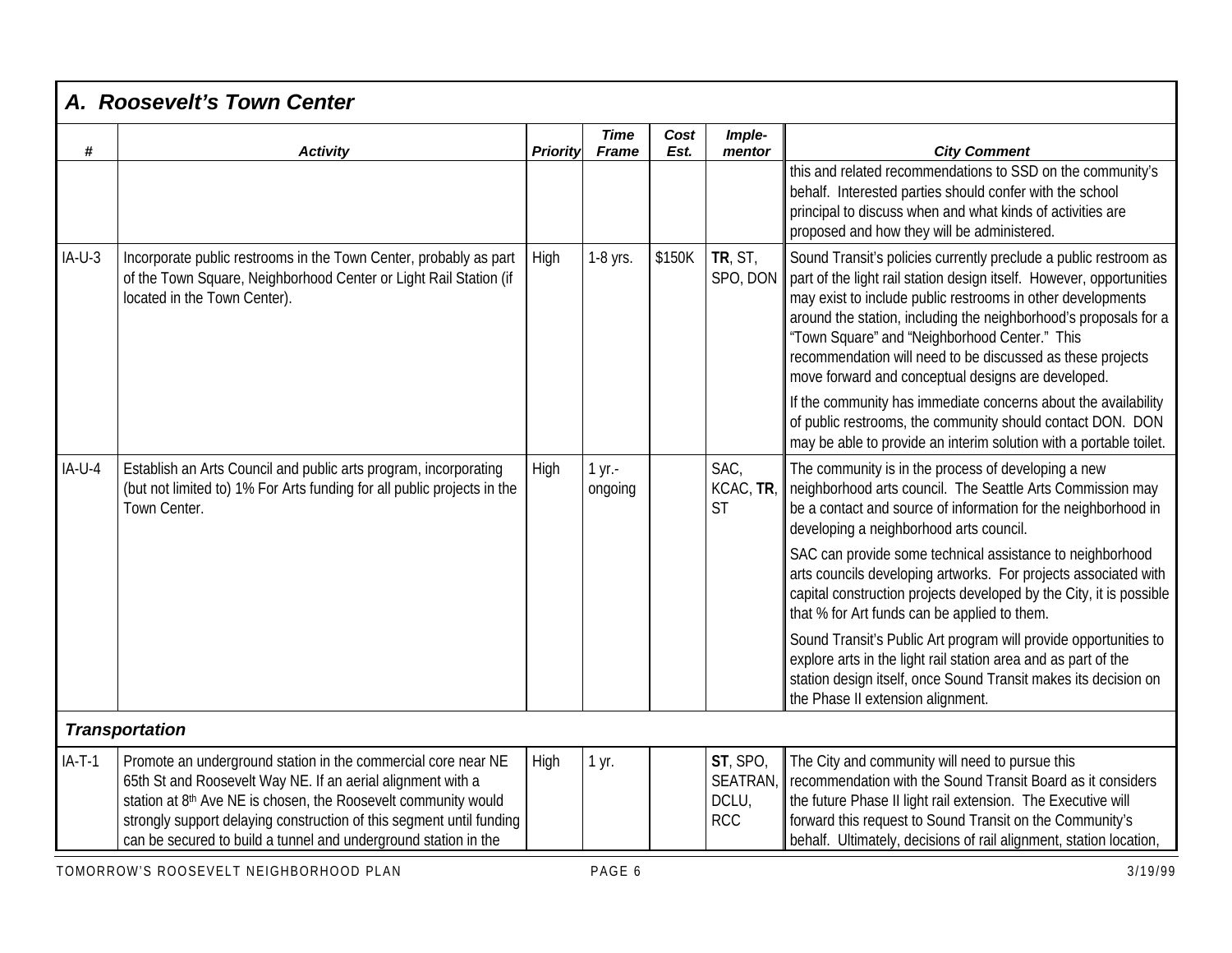|   | A. Roosevelt's Town Center                                                                                                                                                                                                                                                                              |          |                             |              |                  |                                                                                                                                                                                                                                                                                                                                     |
|---|---------------------------------------------------------------------------------------------------------------------------------------------------------------------------------------------------------------------------------------------------------------------------------------------------------|----------|-----------------------------|--------------|------------------|-------------------------------------------------------------------------------------------------------------------------------------------------------------------------------------------------------------------------------------------------------------------------------------------------------------------------------------|
| # | <b>Activity</b>                                                                                                                                                                                                                                                                                         | Priority | <b>Time</b><br><b>Frame</b> | Cost<br>Est. | Imple-<br>mentor | <b>City Comment</b>                                                                                                                                                                                                                                                                                                                 |
|   | Town Center. If the aerial alignment and station is built, contrary<br>to the Roosevelt community's strong wishes, the community feels<br>strongly that full mitigation must be provided, including but not<br>limited to:                                                                              |          |                             |              |                  | and mitigation measures are the responsibility of Sound Transit.<br>Partially in response to the community's concerns, the City<br>adopted Resolution 29904 (on February 22, 1999) which, while<br>recognizing that it is very unlikely that sufficient federal funding                                                             |
|   | • Replace trees and open space lost to the construction of the<br>aerial railway and station with their equal or better within the<br>Town Center, prior to their being taken for construction.                                                                                                         |          |                             |              |                  | will be available in Phase I to extend the light rail system<br>through Roosevelt, supports the 12th Ave NE tunnel alignment<br>and underground station alternative at 12th Ave NE and NE 65th                                                                                                                                      |
|   | • Minimize impacts and compensate adjacent property owners,<br>businesses and residents for construction impacts, including<br>noise and vibration caused by pile driving. (This would also<br>apply to any impacts from hauling dirt from a potential tunnel<br>terminus in or near the neighborhood). |          |                             |              |                  | St.<br>The Sound Transit Board's Locally Preferred Alternative on light<br>rail alignment and station locations (adopted on February 25,<br>1999) specifically deferred decisions regarding the future<br>Roosevelt station location and the Phase II Sound Transit                                                                 |
|   | • Provide pedestrian improvements to reinforce the connection<br>from the station to the Town Center, Roosevelt High School,<br>and multifamily and commercial areas along NE 65th St,<br>Roosevelt Way NE, 12th Ave NE and 15th Ave NE.                                                                |          |                             |              |                  | extension alignment. The deferral does not necessarily mean<br>that future light rail service will be underground. However, the<br>Boards' Motion did reiterate that a light rail extension to<br>Roosevelt and Northgate is the highest priority for Phase II.<br>Sound Transit will continue to evaluate each of the alternatives |
|   | • Preserve vital neighborhood services in the area around the<br>station, including service stations near I-5 entrances and exits.                                                                                                                                                                      |          |                             |              |                  | for the Roosevelt station location in their environmental review<br>process. The Final Environmental Impact Statement is                                                                                                                                                                                                            |
|   | • Provide for transit oriented development that will reinforce the<br>community's business district and protect the neighborhood's<br>character and livability.                                                                                                                                         |          |                             |              |                  | expected by early Fall 1999.<br>In the absence of funding, and until Phase II station location<br>and alignment are determined, the City will conduct an                                                                                                                                                                            |
|   | • Provide safety improvements to and patrolling of the area<br>around the station and under I-5.                                                                                                                                                                                                        |          |                             |              |                  | abbreviated Station Area Planning effort in Roosevelt which will<br>concentrate on monitoring Sound Transit's environmental                                                                                                                                                                                                         |
|   | • Provide a gateway, incorporating public art, for those entering<br>the neighborhood along NE 65th St, 8th Ave NE, and Weedin<br>Place NE (see also IB-U-13).                                                                                                                                          |          |                             |              |                  | review process and providing a forum for Sound Transit and the<br>community to continue discussions. Once Phase II alignment<br>decisions are made, Station Area Planning will provide a forum<br>for addressing some of the specific recommendations for                                                                           |
|   | • Minimize impacts and compensate property owners,<br>businesses and residents for negative impacts of the aerial<br>alignment, including noise, vibration, electromagnetic                                                                                                                             |          |                             |              |                  | improvements and planning for areas around the future light rail<br>station described here.                                                                                                                                                                                                                                         |
|   | radiation, view blockage, and the decline in property values.<br>If the construction of the Roosevelt Station is delayed, use Station<br>Area Planning resources available in 1999 to analyze the transit-                                                                                              |          |                             |              |                  | The City and community will need to pursue specific mitigation<br>measures related to the construction and operation of the light<br>rail with Sound Transit as the Phase II light rail extension                                                                                                                                   |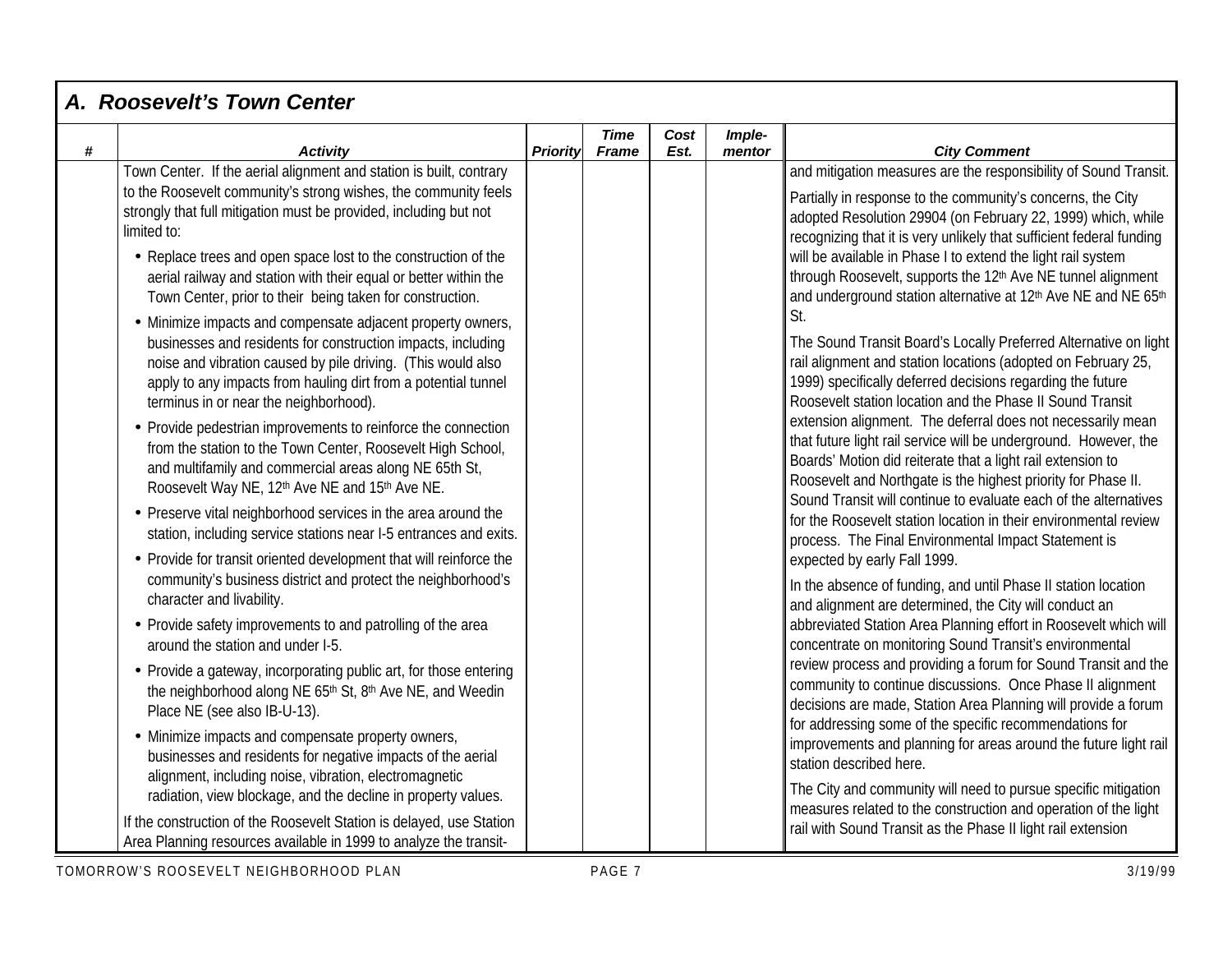|          | A. Roosevelt's Town Center                                                                                                                                                                                                                                                                                                                                                              |          |                             |              |                                          |                                                                                                                                                                                                                                                                                                                                                                                                                                                                                                                                                                                                                                                                                                                                                                                                                                                                                                                                                                                                                                                                                                                                                                                                    |
|----------|-----------------------------------------------------------------------------------------------------------------------------------------------------------------------------------------------------------------------------------------------------------------------------------------------------------------------------------------------------------------------------------------|----------|-----------------------------|--------------|------------------------------------------|----------------------------------------------------------------------------------------------------------------------------------------------------------------------------------------------------------------------------------------------------------------------------------------------------------------------------------------------------------------------------------------------------------------------------------------------------------------------------------------------------------------------------------------------------------------------------------------------------------------------------------------------------------------------------------------------------------------------------------------------------------------------------------------------------------------------------------------------------------------------------------------------------------------------------------------------------------------------------------------------------------------------------------------------------------------------------------------------------------------------------------------------------------------------------------------------------|
| #        | <b>Activity</b>                                                                                                                                                                                                                                                                                                                                                                         | Priority | <b>Time</b><br><b>Frame</b> | Cost<br>Est. | Imple-<br>mentor                         | <b>City Comment</b>                                                                                                                                                                                                                                                                                                                                                                                                                                                                                                                                                                                                                                                                                                                                                                                                                                                                                                                                                                                                                                                                                                                                                                                |
|          | oriented development potential of the alternate sites.                                                                                                                                                                                                                                                                                                                                  |          |                             |              |                                          | project is developed. Other improvements related to integrating<br>the light rail station into the neighborhood will be explored with<br>Sound Transit (during their preliminary engineering and<br>community design events) and through Station Area Planning<br>once Sound Transit makes its decision on the Phase II<br>extension alignment. The City cannot commit Sound Transit to<br>specific mitigation measures regarding the Phase II alignment<br>at this time.                                                                                                                                                                                                                                                                                                                                                                                                                                                                                                                                                                                                                                                                                                                          |
| $IA-T-2$ | Develop station entrances that minimize and mitigate negative<br>impacts on surrounding residents and businesses both during and<br>after construction, and maximize enhancements to the pedestrian<br>environment within and leading to the retail core. Provide safe,<br>convenient access to Roosevelt High School and the<br>commercial/transit node at NE 65th St and 15th Ave NE. | High     | 1-8 yrs.                    |              | ST, SPO                                  | This recommendation will be explored with Sound Transit<br>(during preliminary engineering and community design events)<br>and through Station Area Planning (with consideration of<br>CPTED principles to maximize public safety) once Sound<br>Transit makes its decision on the Phase II extension alignment.                                                                                                                                                                                                                                                                                                                                                                                                                                                                                                                                                                                                                                                                                                                                                                                                                                                                                   |
| $IA-T-3$ | Provide small circulator buses linking the retail core/light rail<br>station to adjacent neighborhoods, using resources reallocated<br>from express bus service to downtown when light rail comes on-<br>line. (See local shuttle route circling Green Lake proposed in the<br>Preliminary Recommendations of the Green Lake 2020<br>Neighborhood Plan.)                                | High     | 4-6 yrs.                    |              | Metro, ST,<br><b>SEATRAN</b><br>SPO, DON | The Executive will forward this and other transit-related<br>requests to King County Metro on behalf of the community.<br>While the City is not a public transit provider, the City has and<br>will continue to work with Metro and others regarding the need<br>and effectiveness of these transit concepts for neighborhoods.<br>For example, the City and Metro undertook a 6 month<br>demonstration project in 1995 in Ballard to generate technical<br>and operational information on how local, community-level<br>service could be provided. Funding was provided primarily by<br>state grants. An evaluation report of the project was released in<br>March 1996; in comparing the Ballard project and other<br>neighborhood circulator services, the report showed that<br>providing such services would be expected to cost between<br>\$30-40 per service hour.<br>If the community wishes to pursue this activity more directly, the<br>community (possibly in conjunction with the Green Lake<br>community) could develop a proposal for Metro's consideration,<br>such as a demand based van or circulator van system as a<br>demonstration activity. Metro may ask the community to |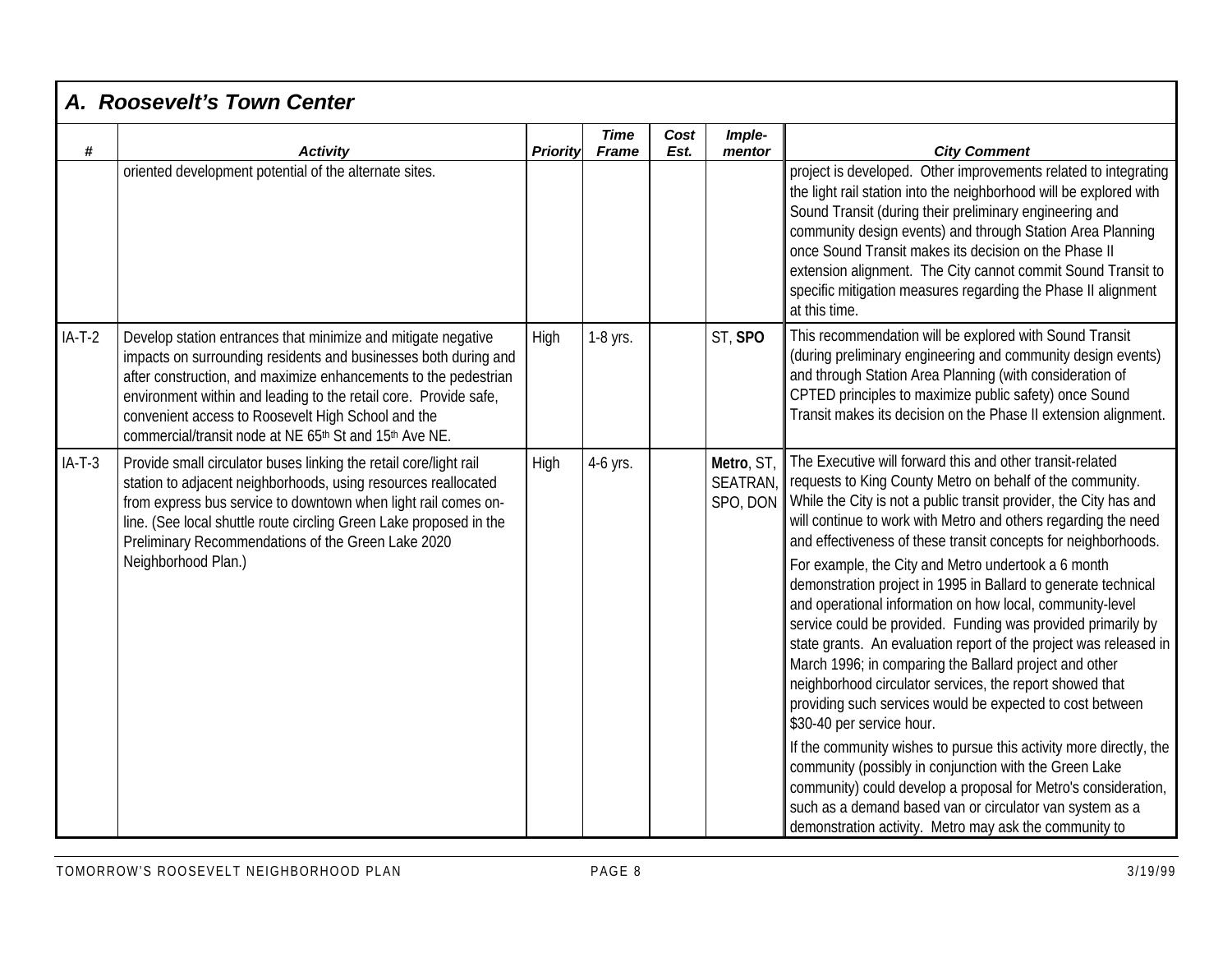| $\#$     | A. Roosevelt's Town Center<br><b>Activity</b>                                                                                                                                                   | Priority | <b>Time</b><br><b>Frame</b> | Cost<br>Est. | Imple-<br>mentor                             | <b>City Comment</b>                                                                                                                                                                                                                                                                                                                                                                                                                                                                                                                                                                                                                                                                                                                                                                                                                                                                                                                                                                                                           |
|----------|-------------------------------------------------------------------------------------------------------------------------------------------------------------------------------------------------|----------|-----------------------------|--------------|----------------------------------------------|-------------------------------------------------------------------------------------------------------------------------------------------------------------------------------------------------------------------------------------------------------------------------------------------------------------------------------------------------------------------------------------------------------------------------------------------------------------------------------------------------------------------------------------------------------------------------------------------------------------------------------------------------------------------------------------------------------------------------------------------------------------------------------------------------------------------------------------------------------------------------------------------------------------------------------------------------------------------------------------------------------------------------------|
|          |                                                                                                                                                                                                 |          |                             |              |                                              | provide partial funding for a neighborhood circulator service,<br>particularly for an interim demonstration project. Monitoring and<br>evaluating such a program should be included in any such<br>proposal. Pursuing neighborhood circulator service may be<br>more appropriate in the future once Sound Transit light rail<br>service is extended to Roosevelt in Phase II.<br>The Neighborhood Matching Fund may be an appropriate<br>source of funding for the community to develop a project<br>proposal for Metro's consideration, but is unlikely to be a source<br>of funding for operating a circulator service.<br>Metro bus hours that are freed up when light rail begins<br>operating may be re-deployed elsewhere within the Seattle/<br>King County area. Many neighborhoods that are not receiving<br>Sound Transit Phase I light rail service are interested in<br>receiving additional or extended bus service.                                                                                             |
| $IA-T-4$ | Provide better east-west cross-town bus service to Ballard/Golden<br>Gardens and Sand Point, using resources reallocated from<br>express bus service to downtown when light rail comes on line. | Med.     | 4-6 yrs.                    |              | Metro, ST,<br>SPO,<br>SEATRAN,<br><b>DON</b> | The Executive will forward this and related transit requests to<br>King County Metro on the community's behalf. SPO,<br>SEATRAN and DON will review the transit service requests and<br>transit stop improvements identified in the neighborhood plans<br>and integrate those requested improvements into the work<br>being done under Strategy T4 "Establish and Implement Transit<br>Service Priorities" in the City's Transportation Strategic Plan<br>(TSP). The Executive will report to the City Council<br>Transportation Committee on its progress on Strategy T4 as<br>part of its ongoing reporting requirements on the TSP and to the<br>Neighborhoods, Growth Planning and Civic Engagement<br>Committee.<br>Metro bus hours that are freed up when light rail begins<br>operating may be re-deployed elsewhere within the Seattle/<br>King County area. Many neighborhoods that are not receiving<br>Sound Transit Phase I light rail service are interested in<br>receiving additional or extended bus service. |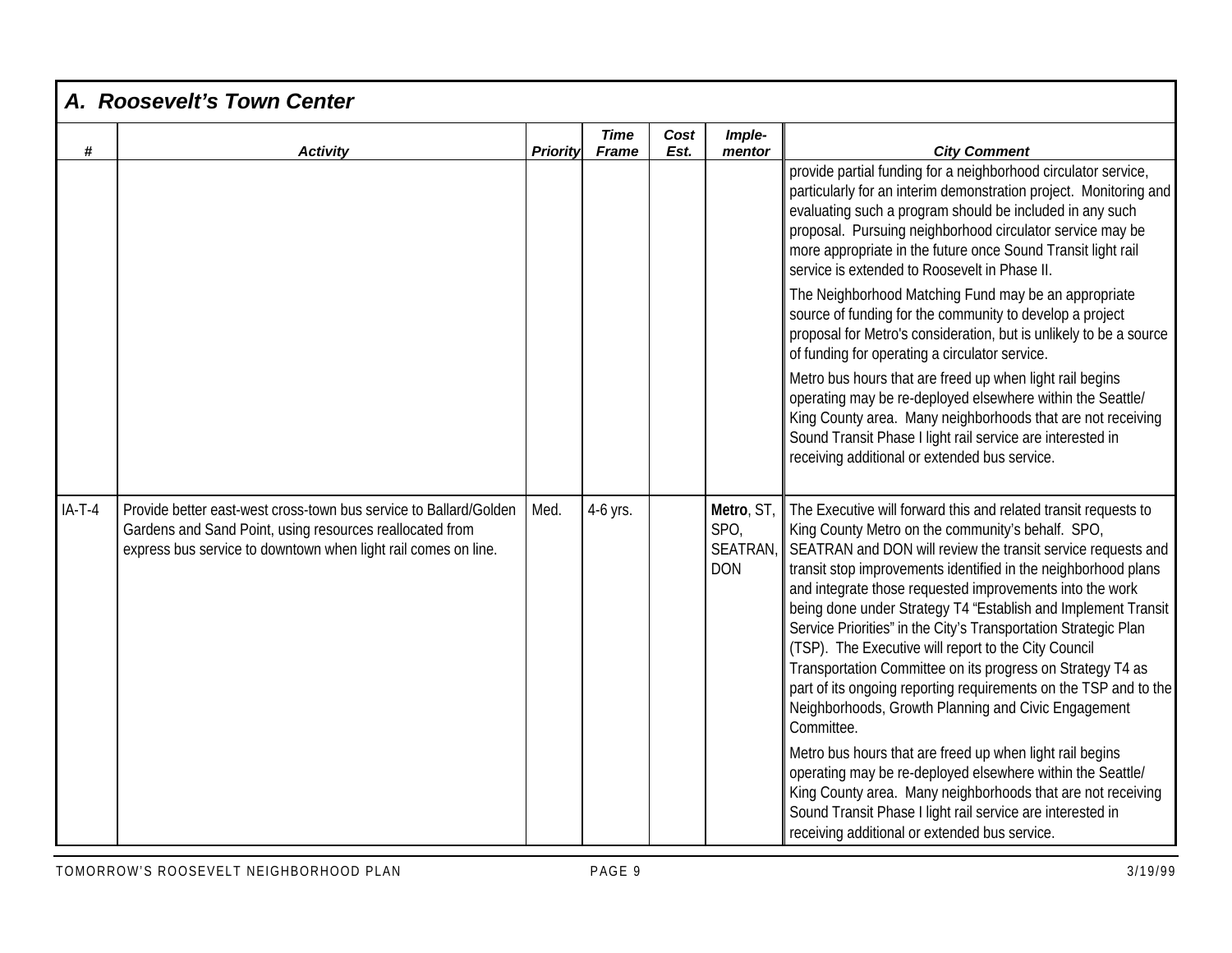|          | A. Roosevelt's Town Center                                                                                                                                                                                                                                                                                                                                                    |                 |                      |              |                                          |                                                                                                                                                                                                                                                                                                                                                                                                                                                                                                                                                                                                                                                                                                                                                                                                                                                                                             |  |  |
|----------|-------------------------------------------------------------------------------------------------------------------------------------------------------------------------------------------------------------------------------------------------------------------------------------------------------------------------------------------------------------------------------|-----------------|----------------------|--------------|------------------------------------------|---------------------------------------------------------------------------------------------------------------------------------------------------------------------------------------------------------------------------------------------------------------------------------------------------------------------------------------------------------------------------------------------------------------------------------------------------------------------------------------------------------------------------------------------------------------------------------------------------------------------------------------------------------------------------------------------------------------------------------------------------------------------------------------------------------------------------------------------------------------------------------------------|--|--|
| #        | <b>Activity</b>                                                                                                                                                                                                                                                                                                                                                               | <b>Priority</b> | Time<br><b>Frame</b> | Cost<br>Est. | Imple-<br>mentor                         | <b>City Comment</b>                                                                                                                                                                                                                                                                                                                                                                                                                                                                                                                                                                                                                                                                                                                                                                                                                                                                         |  |  |
|          | <b>Land Use and Economic Development</b>                                                                                                                                                                                                                                                                                                                                      |                 |                      |              |                                          |                                                                                                                                                                                                                                                                                                                                                                                                                                                                                                                                                                                                                                                                                                                                                                                                                                                                                             |  |  |
| $IA-L-1$ | Develop principles for station area planning that will preserve and<br>enhance the neighborhood character, minimize and mitigate the<br>negative and maximize the positive impacts of transit oriented<br>development, and incorporate public amenities, including open<br>space, landscaping, pedestrian improvements, lighting and artwork<br>in station area developments. | High            | 1-2 yrs.             |              | SPO, ST,<br>SEATRAN,<br>DCLU,<br>OED, TR | These issues will continue to be addressed through an<br>abbreviated Station Area Planning process during Phase I of<br>the Sound Transit project, and a more detailed Station Area<br>Planning process in Phase II. During Phase I, Station Area<br>Planning will concentrate on monitoring Sound Transit's<br>environmental review process and providing a forum for Sound<br>Transit and the community to explore potential mitigation<br>measures. Once Phase II alignment decisions are made,<br>Station Area Planning will provide a forum for addressing some<br>of the specific recommendations for improvements and planning<br>for areas around the future light rail station.<br>The City Council has adopted Citywide goals and strategies for<br>Station Area Planning which will form the basis of further policy<br>development with regard to specific station area issues. |  |  |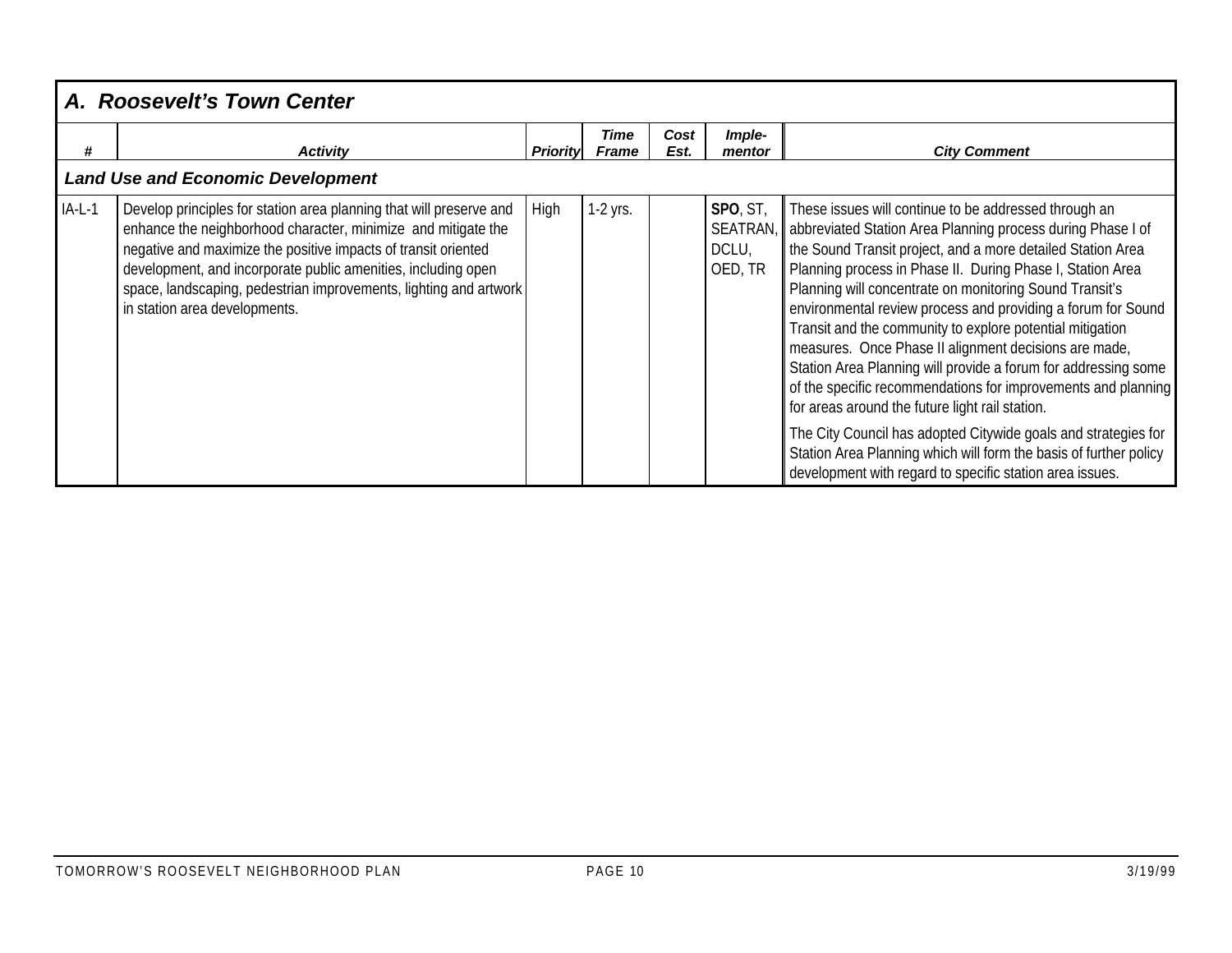# *Description*

Roosevelt is a small neighborhood dominated by the high volume of vehicular traffic that passes through it. One important part of creating a more vital, healthy and livable community is to transform these traffic corridors into "Key Pedestrian Streets" that link the neighborhood together instead of splitting it apart.

Much attention, analysis and debate has focused on a range of improvements for Roosevelt's major streets, which are now seen not as "Main Streets" that bring life into the commercial core and act as the community's focal point, but as motorized traffic corridors that serve primarily as a conduit for adjacent neighborhoods. One of the primary goals has been to find ways to slow the traffic that bisects the neighborhood and improve the streetscapes in a way that will enhance the pedestrian experience, strengthen businesses, and provide a more identifiable image of the neighborhood.

Roosevelt's "Key Pedestrian Streets" consist of the arterials that pass through the neighborhood, two of which, Roosevelt Avenue NE and NE 65th St, are primarily commercial in nature, and two of which, 12th Ave NE and 15th Ave NE, are primarily residential in nature. This strategy also encompasses recommendations for developing NE 70th St as a strong link between Roosevelt and Green Lake.

This strategy integrates transportation recommendations for traffic revisions, urban design recommendations for streetscape treatments and design guidelines, and land use and development recommendations for development along Roosevelt's arterial streets.

# *Integrated City Response*

The City faces significant challenges in responding to this Key Strategy and addressing the community's desires for traffic calming measures on Roosevelt streets. Roosevelt Way NE and 12<sup>th</sup> Ave NE are designated as principal arterials in the City's Comprehensive Plan and function to facilitate through-traffic and provide connections to regional facilities as part of the City's overall transportation network. Several of the recommendations in this Key Strategy have the potential to significantly impact traffic flow. Since future growth in the neighborhood is already expected to increase congestion in Roosevelt, SEATRAN does not support recommendations which would reduce the level of service on these arterials, such as converting Roosevelt Way NE and 12th Ave NE into two-way streets or reducing the lane width on these streets.

However, the City supports promoting pedestrian-friendly environments as a key part of

the Urban Village strategy and encourages the neighborhood to pursue pedestrian improvements as a means to integrate the community, promote transit-oriented development, and mitigate some of the arterial traffic impacts. This Key Strategy proposes streets for Key Pedestrian Street designation and describes the community's vision of these amenities which include public art, street furniture, signage, street trees, landscaping, curb bulbs, textured crosswalks. Some of these improvements may be appropriate at some locations. Key Pedestrian Streets have raised policy and implementation issues in a number of neighborhood plans. A City team is looking at what the Key Pedestrian Street designation means, where it would be appropriate, and how it would best be implemented. Citywide policy discussions are underway regarding Key Pedestrian Streets, and formal designation will be considered subsequent to this work.

For many of the broader recommendations for general streetscape and roadway improvements, the neighborhood will need to identify the highest community priorities, in terms of specific problem locations and types of recommended improvements, in order to focus future opportunities for studying project feasibility and developing conceptual designs. Some of the improvements proposed here have associated tradeoffs which may preclude other kinds of improvements also sought by the community, and should be evaluated at the same time. The Station Area Planning process may also provide a forum for addressing some of these recommendations.

#### *Lead Department:* SEATRAN

*Participating Departments:* SCL, SPO, SPU, SPD, DCLU, OED, DON, SAC

#### *Tasks to be Undertaken in 1999-2000*

- 1. SEATRAN will work with the community to identify desirable locations for curb bulbs and will develop conceptual designs for these locations to determine feasibility and help move these efforts forward. SEATRAN is pursuing curb bulbs across Roosevelt Way NE and 12<sup>th</sup> Ave NE at NE 65<sup>th</sup> St and NE 64<sup>th</sup> St.
- 2. SEATRAN will conduct a speed study to evaluate the locations for additional speed signs requested in the community's plan along 12<sup>th</sup> Ave NE and 15<sup>th</sup> Ave NE, and provide additional signs as appropriate.
- 3. SEATRAN will examine the community's recommendation for removing peak-hour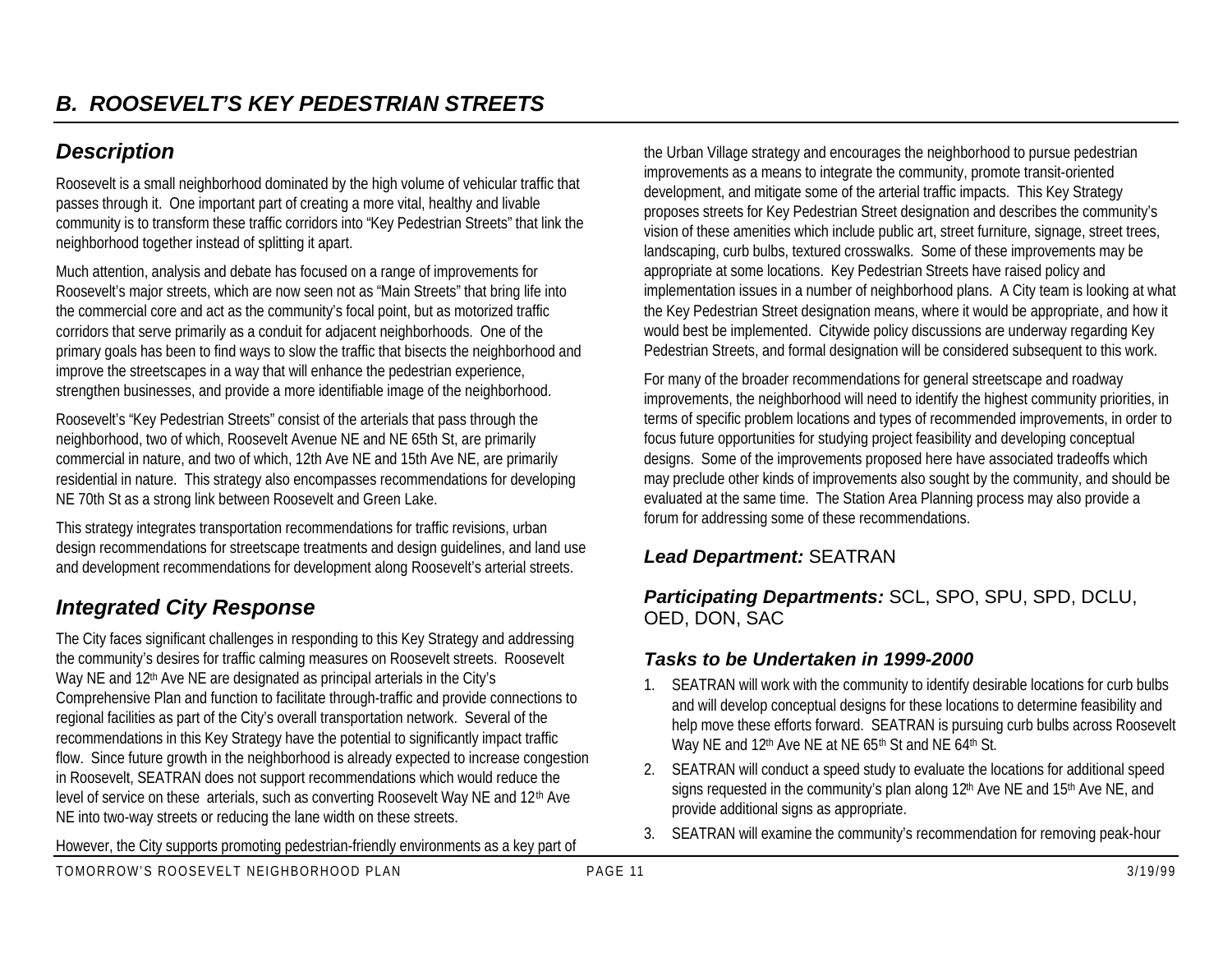parking restrictions along Roosevelt Way NE and 12th Ave NE and will remove parking where feasible.

- 4. DCLU is working on the pedestrian overlay as part of its 1999 work program and will work with the community on developing and applying a new pedestrian overlay to the area identified by the community to more adequately address the neighborhood's goals.
- 5. The City will continue to work with the community, Metro, and Sound Transit on recommendations related to the proposed light rail station through an abbreviated Station Area Planning process during Phase I of the Sound Transit project, and a more detailed Station Area Planning process in Phase II.
- 6. Identify those activities in this Key Strategy that are good candidates for next steps for implementation considering priorities, funding sources, and departmental staffing concerns through the Northeast Sector Implementation Plan.
- 7. Identify next steps for continued implementation.

|          | <b>B. Roosevelt's Key Pedestrian Streets</b>                                                                                                                                                                                                                                                                                                                                                                                                                                                |                 |                      |              |                                       |                                                                                                                                                                                                                                                                                                                                                                                                                                                                                                                                                                                                                                                                                                                                                                                                                                                                                                                                                                                                                                                                                                                                                                                                                                                                                                                                                                                  |  |  |  |  |
|----------|---------------------------------------------------------------------------------------------------------------------------------------------------------------------------------------------------------------------------------------------------------------------------------------------------------------------------------------------------------------------------------------------------------------------------------------------------------------------------------------------|-----------------|----------------------|--------------|---------------------------------------|----------------------------------------------------------------------------------------------------------------------------------------------------------------------------------------------------------------------------------------------------------------------------------------------------------------------------------------------------------------------------------------------------------------------------------------------------------------------------------------------------------------------------------------------------------------------------------------------------------------------------------------------------------------------------------------------------------------------------------------------------------------------------------------------------------------------------------------------------------------------------------------------------------------------------------------------------------------------------------------------------------------------------------------------------------------------------------------------------------------------------------------------------------------------------------------------------------------------------------------------------------------------------------------------------------------------------------------------------------------------------------|--|--|--|--|
| #        | <b>Activity</b>                                                                                                                                                                                                                                                                                                                                                                                                                                                                             | <b>Priority</b> | Time<br><b>Frame</b> | Cost<br>Est. | Imple-<br>mentor                      | <b>City Comment</b>                                                                                                                                                                                                                                                                                                                                                                                                                                                                                                                                                                                                                                                                                                                                                                                                                                                                                                                                                                                                                                                                                                                                                                                                                                                                                                                                                              |  |  |  |  |
|          | Urban Design (and transportation improvements related to the pedestrian environment)                                                                                                                                                                                                                                                                                                                                                                                                        |                 |                      |              |                                       |                                                                                                                                                                                                                                                                                                                                                                                                                                                                                                                                                                                                                                                                                                                                                                                                                                                                                                                                                                                                                                                                                                                                                                                                                                                                                                                                                                                  |  |  |  |  |
| $IB-U-5$ | Designate Roosevelt Way NE, 12th Ave NE and 15th Ave NE from   High<br>NE Ravenna Blvd to NE 75th St, NE 65th St from 8th Ave NE to<br>15th Ave NE, and NE 70th St from I-5 to 12th Ave NE (see IB-U-<br>15) as Key Pedestrian Streets under Seattle's Transportation<br>Strategic Plan. These streets function as arterials for vehicular<br>traffic, but need pedestrian improvements to support the<br>anticipated growth and desired quality of life for the Roosevelt<br>neighborhood. |                 | with<br>adoption     |              | <b>SEATRAN</b><br>SPO,<br><b>DCLU</b> | The neighborhood's plan describes the kinds of improvements<br>the community envisions for these streets including public art,<br>street furniture, signage, street trees, landscaping, curb bulbs,<br>and textured crosswalks. The plan also establishes priority<br>locations for these improvements with the highest priorities<br>being the "Commercial Streetscapes" portions of Roosevelt<br>Way NE (from NE 63rd St to NE 68th St) and NE 65th St (from I-5<br>to Brooklyn Ave NE). SEATRAN will look for<br>funding/construction opportunities to implement pedestrian<br>improvements on these streets as funding and resources<br>become available.<br>A City team is looking at what the Key Pedestrian Street<br>designation means, where it would be appropriate, and how it<br>would best be implemented. Citywide policy discussions are<br>underway regarding Key Pedestrian Streets. Formal<br>designation of Key Pedestrian Streets will be considered<br>subsequent to this work.<br>Roosevelt Way NE and 12 <sup>th</sup> Ave NE are designated as principal<br>arterials, while 15 <sup>th</sup> Ave NE, NE 65 <sup>th</sup> St and a portion of NE 70 <sup>th</sup><br>St are designated as minor arterials. These streets are an<br>important part of the city's overall transportation network.<br>Balancing the needs of the community for a pedestrian |  |  |  |  |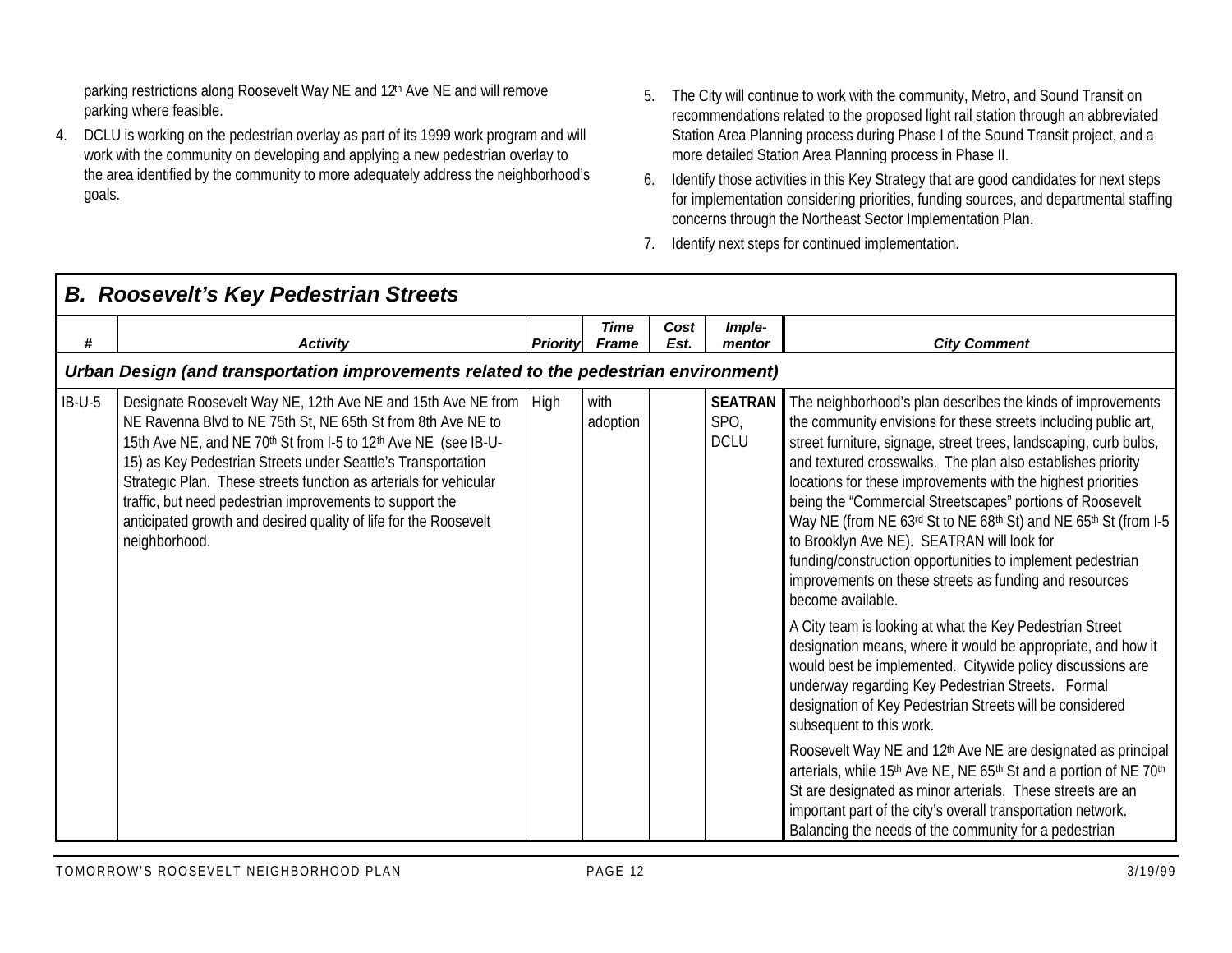| #        | <b>Activity</b>                                                                                                                                                                                                                                                                                                                                                                                                                                                                                                                                                                                                   | <b>Priority</b> | <b>Time</b><br>Frame | Cost<br>Est.                       | Imple-<br>mentor                                                                                                                                                                                                                                                                                             | <b>City Comment</b>                                                                                                                                                                                                                                                                                                                                                                                                                         |  |       |
|----------|-------------------------------------------------------------------------------------------------------------------------------------------------------------------------------------------------------------------------------------------------------------------------------------------------------------------------------------------------------------------------------------------------------------------------------------------------------------------------------------------------------------------------------------------------------------------------------------------------------------------|-----------------|----------------------|------------------------------------|--------------------------------------------------------------------------------------------------------------------------------------------------------------------------------------------------------------------------------------------------------------------------------------------------------------|---------------------------------------------------------------------------------------------------------------------------------------------------------------------------------------------------------------------------------------------------------------------------------------------------------------------------------------------------------------------------------------------------------------------------------------------|--|-------|
|          |                                                                                                                                                                                                                                                                                                                                                                                                                                                                                                                                                                                                                   |                 |                      |                                    |                                                                                                                                                                                                                                                                                                              | environment with the overall function of the arterial system will<br>be an important part of responding to Roosevelt's<br>recommendations.                                                                                                                                                                                                                                                                                                  |  |       |
| $IB-U-6$ | Further develop designs and plans for signature streetscape<br>treatments and pedestrian improvements (see IB-U-7, 8, 9 and 10                                                                                                                                                                                                                                                                                                                                                                                                                                                                                    | High            | 1-2 yrs.             | \$60K                              | <b>SEATRAN</b><br>TR, SAC,                                                                                                                                                                                                                                                                                   | SEATRAN will continue to look for opportunities to work with the<br>community on this activity. Also, see IB-U-9.                                                                                                                                                                                                                                                                                                                           |  |       |
|          | below), prioritizing the commercial core (Roosevelt Way NE from<br>NE 63rd St to NE 67th St, 12th Ave NE from NE 64th St to 66th St,<br>and NE 65th St from 9th Ave NE to Brooklyn Ave NE). Seek<br>funding from SEATRAN and other sources to support this activity.                                                                                                                                                                                                                                                                                                                                              |                 |                      |                                    |                                                                                                                                                                                                                                                                                                              |                                                                                                                                                                                                                                                                                                                                                                                                                                             |  | Metro |
| $IB-U-7$ | Install signature streetscape treatments for the Key Pedestrian<br>1-8 yrs.<br>High<br>Streets, prioritizing the commercial core (see IB-U-5 and 6 above),<br>including:<br>public art, including art incorporated in pavement, signage<br>$\bullet$<br>and street furniture<br>kiosks, including business and community information,<br>$\bullet$<br>space for community notices and transit information<br>bus shelters and related street furniture, incorporating<br>$\bullet$<br>community artwork<br>signature signage to promote neighborhood identity<br>$\bullet$<br>landscaping, including street trees |                 | \$750K               | <b>SEATRAN</b><br>TR, ST,<br>Metro | No major funding sources are currently available for<br>implementing this recommendation. The Neighborhood<br>Matching Fund may be an appropriate funding source to begin<br>work on this recommendation. Separate aspects of this<br>recommendation may be addressed by other City efforts and<br>programs. |                                                                                                                                                                                                                                                                                                                                                                                                                                             |  |       |
|          |                                                                                                                                                                                                                                                                                                                                                                                                                                                                                                                                                                                                                   |                 |                      |                                    |                                                                                                                                                                                                                                                                                                              | Sound Transit's Public Art program will provide opportunities to<br>explore arts in the light rail station area and as a part of the<br>station design itself once Sound Transit makes its decision on<br>the Phase II extension alignment.                                                                                                                                                                                                 |  |       |
|          |                                                                                                                                                                                                                                                                                                                                                                                                                                                                                                                                                                                                                   |                 |                      |                                    |                                                                                                                                                                                                                                                                                                              | Seattle Arts Commission recommends the inclusion of an artist<br>on planning teams developing unified design guidelines. It is<br>often useful and beneficial to include artist involvement in<br>creating street identity and unification. The artist may address<br>such things as gateways and signage, landscaping, and other<br>street amenities which would complement the economic<br>revitalization of a major street or boulevard. |  |       |
|          |                                                                                                                                                                                                                                                                                                                                                                                                                                                                                                                                                                                                                   |                 |                      |                                    |                                                                                                                                                                                                                                                                                                              | Community kiosks have been an issue in many neighborhoods.<br>The City Council has established a Community Kiosk Task<br>Force that will investigate several issues including funding,<br>design, and placement standards. Recommendations are<br>expected in June, 1999.                                                                                                                                                                   |  |       |
|          |                                                                                                                                                                                                                                                                                                                                                                                                                                                                                                                                                                                                                   |                 |                      |                                    |                                                                                                                                                                                                                                                                                                              | SCL offers a community tree planting program (also known as<br>the Urban Tree Replacement Program) by providing                                                                                                                                                                                                                                                                                                                             |  |       |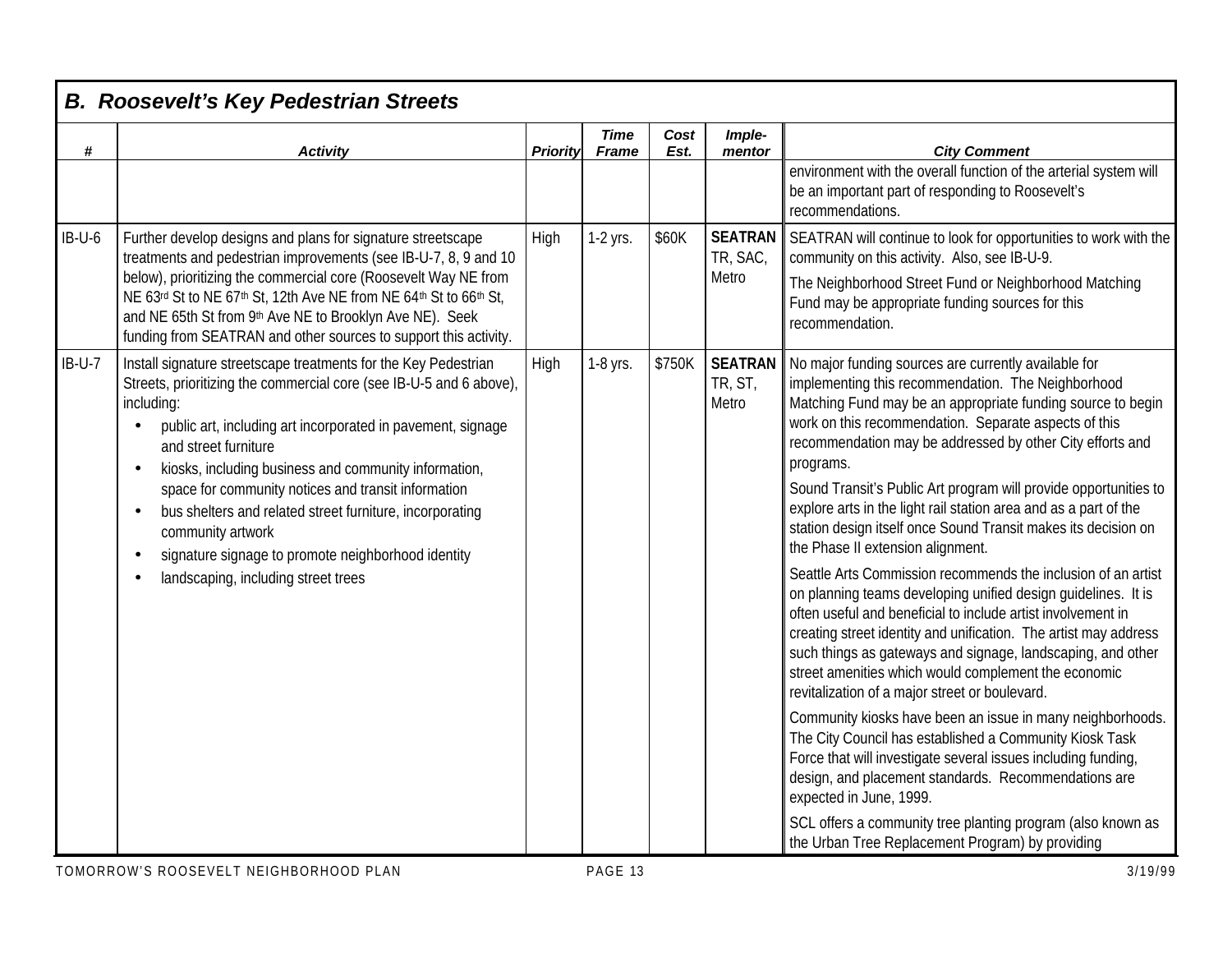| #        | <b>Activity</b>                                                                                                                                                                                                                                                                                                                                                                                                                                                                                                                                                                                                                                                                                                                                                                                                                                                                             | <b>Priority</b> | <b>Time</b><br><b>Frame</b> | Cost<br>Est.      | Imple-<br>mentor                  | <b>City Comment</b>                                                                                                                                                                                                                                                                                                                                                                                                                                                                                                                                                                                                                                                                                                                                                |
|----------|---------------------------------------------------------------------------------------------------------------------------------------------------------------------------------------------------------------------------------------------------------------------------------------------------------------------------------------------------------------------------------------------------------------------------------------------------------------------------------------------------------------------------------------------------------------------------------------------------------------------------------------------------------------------------------------------------------------------------------------------------------------------------------------------------------------------------------------------------------------------------------------------|-----------------|-----------------------------|-------------------|-----------------------------------|--------------------------------------------------------------------------------------------------------------------------------------------------------------------------------------------------------------------------------------------------------------------------------------------------------------------------------------------------------------------------------------------------------------------------------------------------------------------------------------------------------------------------------------------------------------------------------------------------------------------------------------------------------------------------------------------------------------------------------------------------------------------|
|          |                                                                                                                                                                                                                                                                                                                                                                                                                                                                                                                                                                                                                                                                                                                                                                                                                                                                                             |                 |                             |                   |                                   | communities with a minimum of 100 trees. City Light works with<br>communities to assess project sites, provide trees, prepare<br>planting sites, and provide limited care for open space or street<br>side plantings. Community volunteers and residents plant the<br>trees and the adjacent property owners assume ownership and<br>maintenance. All projects are reviewed by the City Arborist for<br>permit approval.<br>Projects planned in the street right-of-way would require a<br>street-use permit from SEATRAN. Metro would have to be<br>involved for projects planned at bus shelters.                                                                                                                                                                |
| $IB-U-8$ | Install pedestrian lighting along the Key Pedestrian Streets<br>prioritizing the commercial core (see IB-U-6). Develop a lighting<br>plan in cooperation with Seattle City Light, in conjunction with an<br>overall streetscape plan (see IB-U-6).                                                                                                                                                                                                                                                                                                                                                                                                                                                                                                                                                                                                                                          | High            | 1-8 yrs.                    | \$300K            | SCL, ST,<br>TR,<br><b>SEATRAN</b> | The community should contact Seattle City Light's North<br>Service Center to begin work on developing a lighting plan. The<br>plan should include the specific location and type of lighting<br>fixtures which will be the basis of project feasibility and cost<br>estimates.<br>Lighting and safety issues around the future light rail station will<br>also be addressed through Station Area Planning once Sound<br>Transit makes its decision on the Phase II extension alignment.<br>The Executive will review lighting policies and report to City<br>Council in June 1999.                                                                                                                                                                                 |
| $IB-U-9$ | Construct curb bulbs to create room for street trees and shorten<br>pedestrian crossings along Roosevelt Way NE and 12th Ave NE at<br>NE Ravenna Blvd, NE 62nd St, NE 64th St, NE 65th St, NE 66th St,<br>NE 68th St, and NE 70th St; at Roosevelt Way NE and NE 73rd St;<br>along 12th Ave NE at NE 72nd St and NE 75th St; along NE 15th<br>Ave NE at Cowen PI, NE 65th St, NE 66th St, NE 73rd St, and NE<br>75th St; and along NE 65th St at Brooklyn Ave NE. Analyze<br>feasibility of proposed curb bulb location and plans immediately,<br>so that they can be constructed as part of ongoing or upcoming<br>development projects. Other curb bulbs should be constructed<br>along Roosevelt's Key Pedestrian Streets as part of opportunities<br>arising from adjacent developments or street construction, or as<br>part of a longer-term street improvement program (see III-U-29 | High            | 1-5 yrs.                    | \$500K-<br>\$600K | <b>SEATRAN</b>                    | SEATRAN will work with the community to identify desirable<br>locations for curb bulbs and will develop conceptual designs for<br>these locations to determine feasibility and help move these<br>efforts forward.<br>SEATRAN believes that curb bulbs across Roosevelt Way and<br>12th Ave NE at NE 64th St and NE 65th St are appropriate, and is<br>pursuing these improvements as part of the Roosevelt Square<br>redevelopment.<br>Other locations may need additional study to see if these<br>improvements are feasible and appropriate. Street trees at<br>intersections may reduce driver visibility and could pose a<br>safety hazard for pedestrians and motor traffic. SEATRAN will<br>work with the community to identify locations where a curb bulb |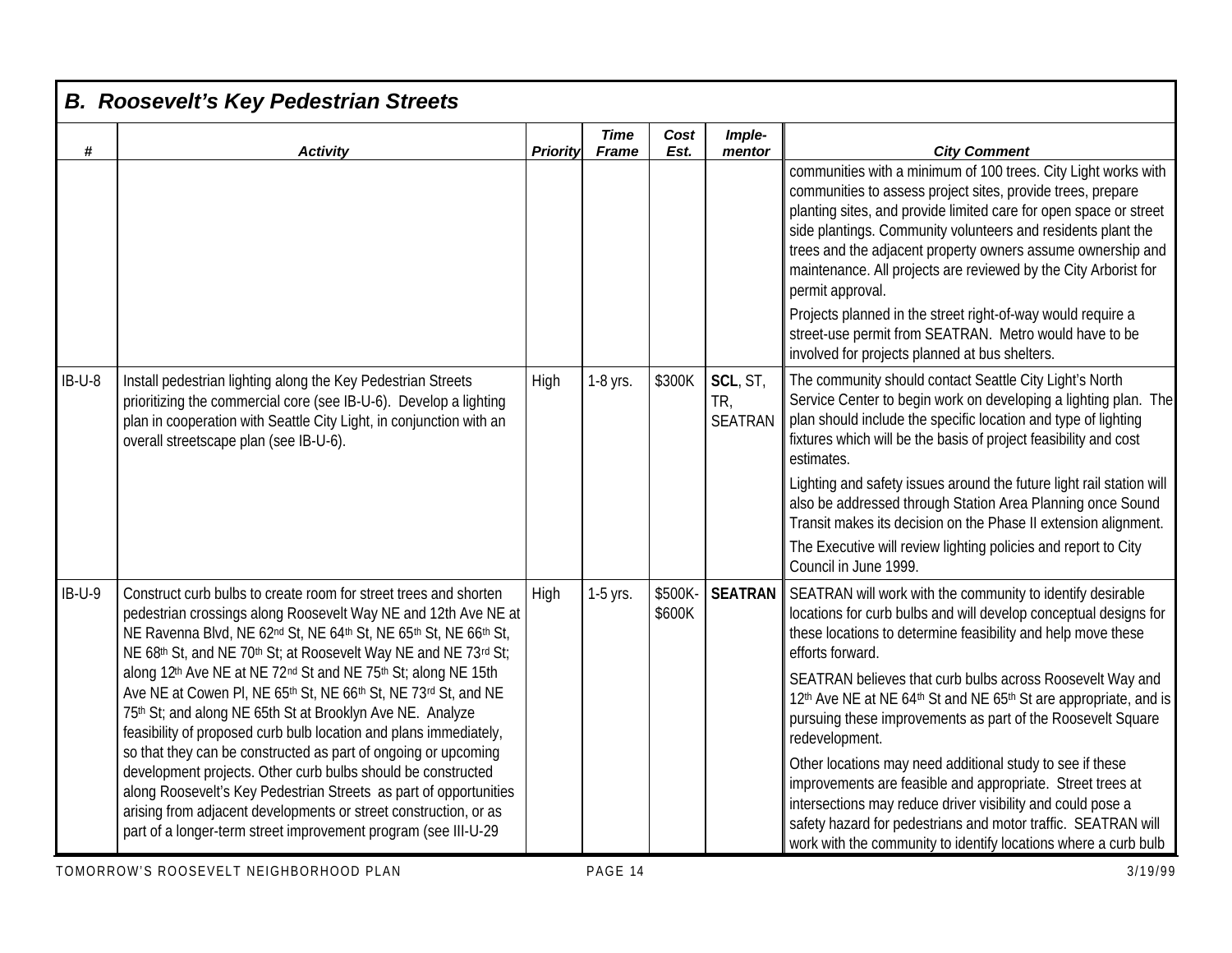| #         | <b>Activity</b>                                                                                                                                                                                                                                                                 | <b>Priority</b> | <b>Time</b><br>Frame | Cost<br>Est.    | Imple-<br>mentor | <b>City Comment</b>                                                                                                                                                                                                                                                                                                                                                                                                                                                                 |  |  |  |  |  |  |  |  |                                                                                                                                                                                                                                                                       |
|-----------|---------------------------------------------------------------------------------------------------------------------------------------------------------------------------------------------------------------------------------------------------------------------------------|-----------------|----------------------|-----------------|------------------|-------------------------------------------------------------------------------------------------------------------------------------------------------------------------------------------------------------------------------------------------------------------------------------------------------------------------------------------------------------------------------------------------------------------------------------------------------------------------------------|--|--|--|--|--|--|--|--|-----------------------------------------------------------------------------------------------------------------------------------------------------------------------------------------------------------------------------------------------------------------------|
|           | below).                                                                                                                                                                                                                                                                         |                 |                      |                 |                  | design including street trees may be appropriate.                                                                                                                                                                                                                                                                                                                                                                                                                                   |  |  |  |  |  |  |  |  |                                                                                                                                                                                                                                                                       |
| IB-U-10   | Improve pedestrian crossing designs, including textured concrete<br>or unit paver crosswalks, at intersections where curb bulbs are<br>constructed or other street construction provides an opportunity<br>(see IB-U-7 above and III-U-29 below for long term development of    | Med.            | 1-5 yrs.             | see<br>$IB-U-9$ |                  | <b>SEATRAN</b> SEATRAN funding for restriping crosswalks was roughly<br>doubled in 1998. With this funding, SEATRAN is focusing on<br>upgrading existing marked crosswalks to the more visible, more<br>durable ladder style marking.                                                                                                                                                                                                                                               |  |  |  |  |  |  |  |  |                                                                                                                                                                                                                                                                       |
|           | crossing treatments).                                                                                                                                                                                                                                                           |                 |                      |                 |                  | It would be possible to explore using different materials to mark<br>crosswalks. SEATRAN's experience is that installation of<br>decorative crosswalks – using materials like pavers – is<br>expensive to install and maintain. In other locations where this<br>has been tried at community request, SEATRAN has heard<br>community members say, in retrospect, that they might have<br>chosen to invest in other kinds of street improvements in their<br>neighborhood over this. |  |  |  |  |  |  |  |  |                                                                                                                                                                                                                                                                       |
|           |                                                                                                                                                                                                                                                                                 |                 |                      |                 |                  |                                                                                                                                                                                                                                                                                                                                                                                                                                                                                     |  |  |  |  |  |  |  |  | If there is strong interest in maintaining this idea as a priority<br>over other planning-related projects, SEATRAN would need to<br>work with the neighborhood to estimate the cost of this work<br>and identify some basic design parameters for this kind of work. |
|           |                                                                                                                                                                                                                                                                                 |                 |                      |                 |                  | For specific crossing locations - marked or unmarked - that<br>community members would like reviewed for pedestrian safety,<br>these concerns can be addressed through existing SEATRAN<br>programs. The following information should be forwarded to<br>SEATRAN:                                                                                                                                                                                                                   |  |  |  |  |  |  |  |  |                                                                                                                                                                                                                                                                       |
|           |                                                                                                                                                                                                                                                                                 |                 |                      |                 |                  | a specific description of the problem location(s).                                                                                                                                                                                                                                                                                                                                                                                                                                  |  |  |  |  |  |  |  |  |                                                                                                                                                                                                                                                                       |
|           |                                                                                                                                                                                                                                                                                 |                 |                      |                 |                  | a specific description of the problem(s) being seen.                                                                                                                                                                                                                                                                                                                                                                                                                                |  |  |  |  |  |  |  |  |                                                                                                                                                                                                                                                                       |
|           |                                                                                                                                                                                                                                                                                 |                 |                      |                 |                  | a neighborhood contact, with phone number.                                                                                                                                                                                                                                                                                                                                                                                                                                          |  |  |  |  |  |  |  |  |                                                                                                                                                                                                                                                                       |
| $IB-U-11$ | Explore ways to create wider, safer sidewalks and more room for<br>amenities including street trees, bus shelters and benches along<br>Roosevelt Way NE from NE Ravenna Blvd to NE 75th St,<br>prioritizing the stretch from NE 63rd St to NE 68th St. See also IC-<br>$U-21$ . | High            | 1-5 yrs.             | \$200K          |                  | <b>SEATRAN</b> While SEATRAN does not intend to widen the sidewalks by<br>reducing the roadway width, there may be opportunities to<br>address these issues through redesign of the existing sidewalk<br>space. Specific locations need to be identified and examined to<br>see if these kinds of improvements are feasible and appropriate<br>for the pedestrian volumes.                                                                                                          |  |  |  |  |  |  |  |  |                                                                                                                                                                                                                                                                       |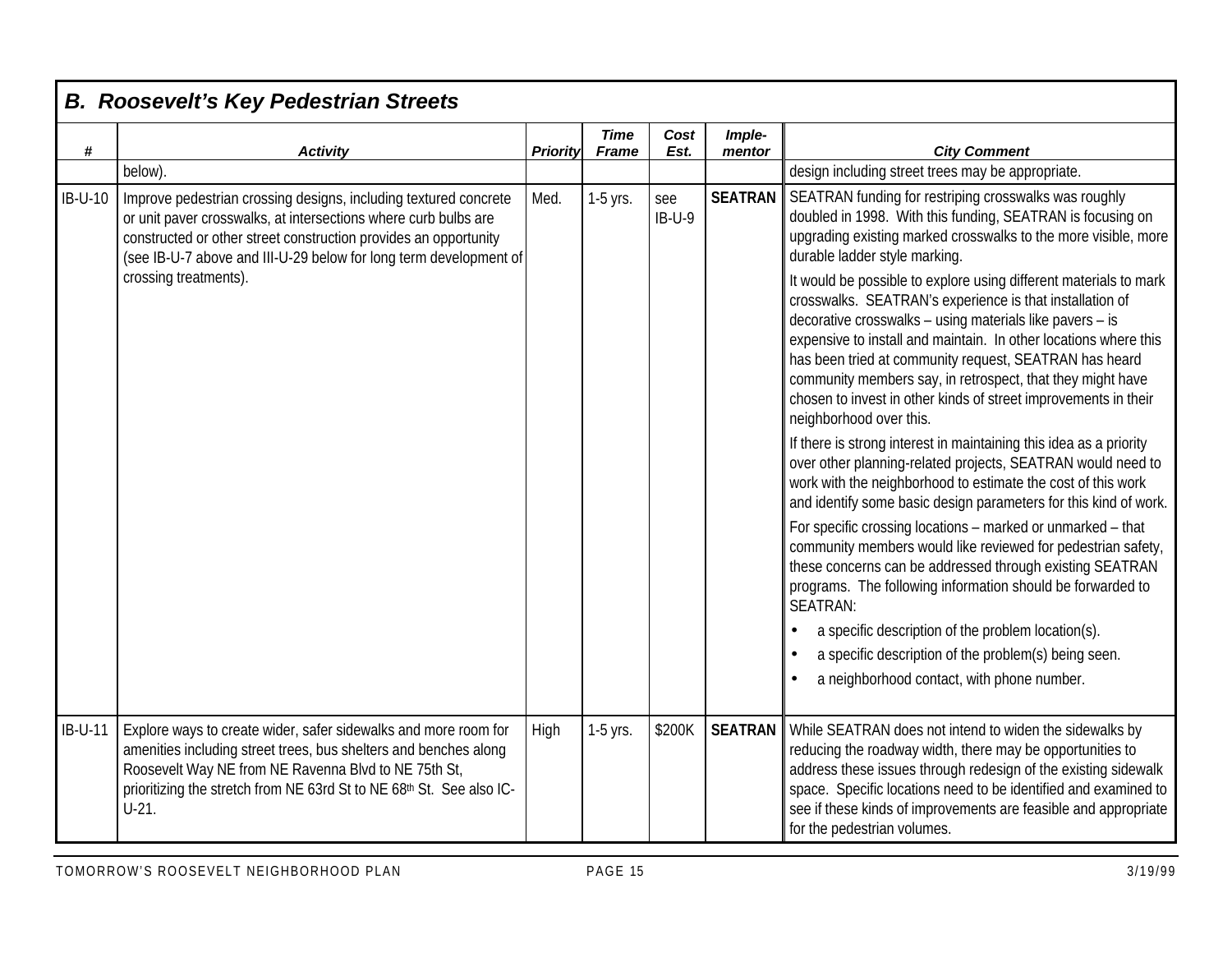|                | <b>B. Roosevelt's Key Pedestrian Streets</b>                                                                                                                                                                                                                                                                                                                                   |          |                             |              |                                        |                                                                                                                                                                                                                                                                                                                                                                                 |
|----------------|--------------------------------------------------------------------------------------------------------------------------------------------------------------------------------------------------------------------------------------------------------------------------------------------------------------------------------------------------------------------------------|----------|-----------------------------|--------------|----------------------------------------|---------------------------------------------------------------------------------------------------------------------------------------------------------------------------------------------------------------------------------------------------------------------------------------------------------------------------------------------------------------------------------|
| #              | <b>Activity</b>                                                                                                                                                                                                                                                                                                                                                                | Priority | <b>Time</b><br><b>Frame</b> | Cost<br>Est. | Imple-<br>mentor                       | <b>City Comment</b>                                                                                                                                                                                                                                                                                                                                                             |
|                |                                                                                                                                                                                                                                                                                                                                                                                |          |                             |              |                                        | City funding for sidewalk improvement is very limited. While<br>SEATRAN does have some funding for sidewalk improvement,<br>the amount of this funding is very small relative to the need for<br>sidewalk maintenance and repair citywide.                                                                                                                                      |
|                |                                                                                                                                                                                                                                                                                                                                                                                |          |                             |              |                                        | Recommendations for funding sidewalk improvements have<br>raised implementation and policy issues in a number of<br>neighborhood plans and will be included on the Policy Docket<br>for City Council discussion. The Executive will report to Council<br>in June 1999 on these issues.                                                                                          |
| <b>IB-U-12</b> | Explore ways to improve the pedestrian environment along 12th<br>Ave NE from NE Ravenna Blvd to NE 75th St, including widening<br>the planting strip, creating room for street trees and landscaping,<br>and in some places creating wider, safer sidewalks. See also IC-<br>$U-21$ .                                                                                          | High     | 1-5 yrs.                    | \$200K       | <b>SEATRAN</b>                         | See IB-U-11 above.                                                                                                                                                                                                                                                                                                                                                              |
| <b>IB-U-13</b> | Develop and install gateway treatments incorporating public art at<br>the major entries to Roosevelt: 12th Ave. NE & NE Ravenna Blvd,<br>NE 65th St & 8th Ave NE, NE 65th St & 15th Ave NE, and Roosevelt                                                                                                                                                                      | Med.     | 1-8 yrs.                    | \$280K       | SAC, ST,<br><b>SEATRAN</b><br>TR, RCC, | The community will need to take the lead on this activity. The<br>Neighborhood Matching Fund may be an appropriate source of<br>funding for this work.                                                                                                                                                                                                                          |
|                | Way NE & NE 75th St. Seek funding and/or support from<br>SEATRAN, Sound Transit, and the Seattle Arts Commission for<br>design and implementation.                                                                                                                                                                                                                             |          |                             |              | <b>SPO</b>                             | Sound Transit's Public Art program will provide opportunities to<br>explore arts in the light rail station and as a part of the station<br>design itself and would be a good place to focus efforts to<br>create a gateway to Roosevelt through the Station Area<br>Planning process once Sound Transit makes its decision on the<br>Phase II extension alignment.              |
|                |                                                                                                                                                                                                                                                                                                                                                                                |          |                             |              |                                        | The Seattle Arts Commission can provide some technical<br>assistance to neighborhood arts councils. Gateways are<br>among those projects which benefit from artist involvement.                                                                                                                                                                                                 |
| <b>IB-U-14</b> | Develop a pedestrian connection to Green Lake along NE 70th St<br>from Roosevelt Way NE to I-5 with improved landscaping,<br>including street trees, and pedestrian amenities, including benches<br>and better signage. Coordinate with Green Lake 2020<br>Neighborhood Plan. Seek funding from SEATRAN and other<br>sources to develop a conceptual design and implement this | High     | 1-2 yrs.                    | \$150K       | <b>SEATRAN</b><br>WSDOT                | The next step in pursuing this recommendation is to develop a<br>conceptual design that can be evaluated for project feasibility<br>and cost. The Neighborhood Matching Fund may be an<br>appropriate source of funding for this work. The bridge over I-5<br>is WSDOT property and any recommendations pertaining to the<br>structure will require WSDOT's participation. This |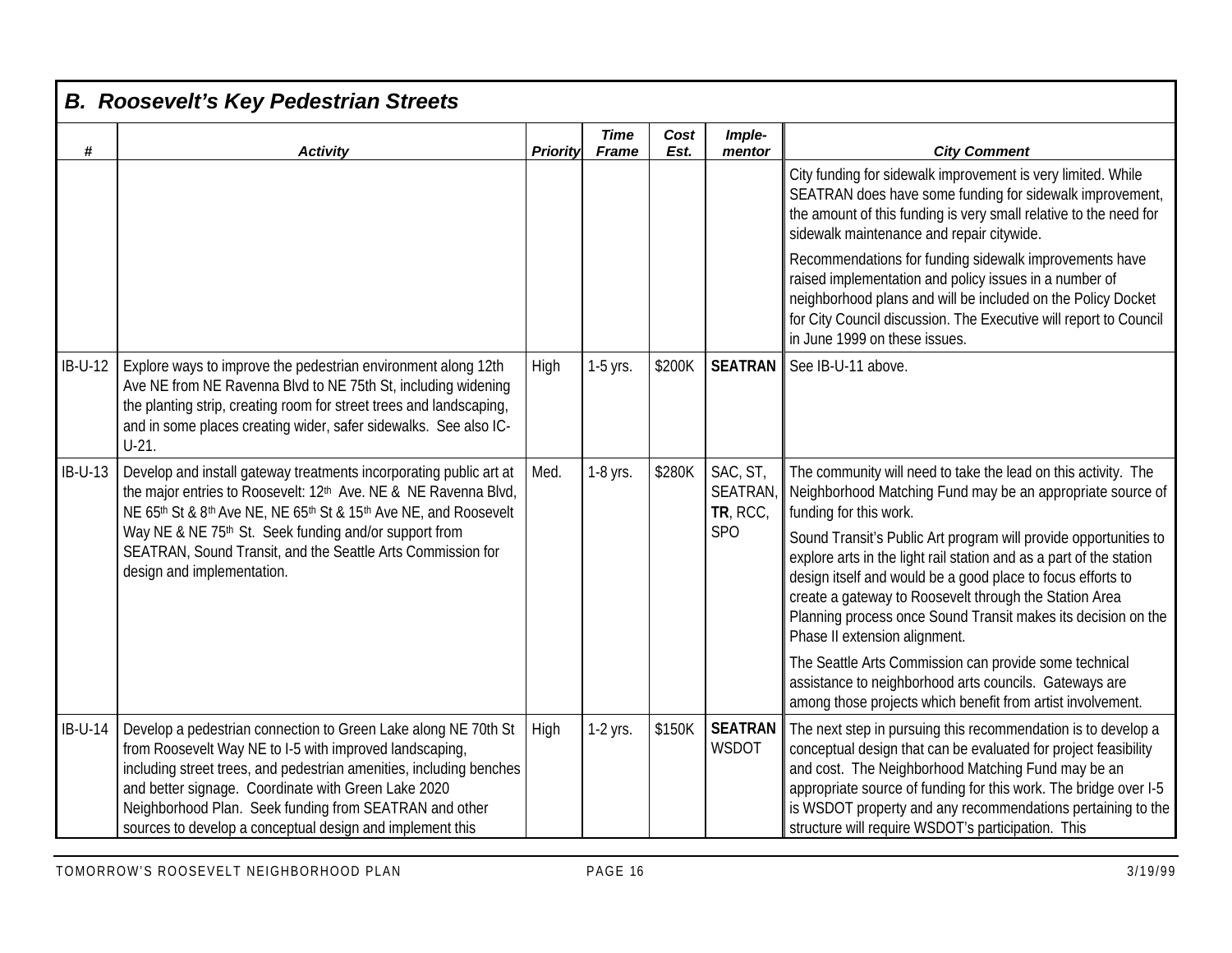| #        | <b>Activity</b>                                                                                                                                                                                                                                                                                                                                                                                      | <b>Priority</b> | <b>Time</b><br><b>Frame</b> | Cost<br>Est. | Imple-<br>mentor                        | <b>City Comment</b>                                                                                                                                                                                                                                                                                                                                                                                                                      |
|----------|------------------------------------------------------------------------------------------------------------------------------------------------------------------------------------------------------------------------------------------------------------------------------------------------------------------------------------------------------------------------------------------------------|-----------------|-----------------------------|--------------|-----------------------------------------|------------------------------------------------------------------------------------------------------------------------------------------------------------------------------------------------------------------------------------------------------------------------------------------------------------------------------------------------------------------------------------------------------------------------------------------|
|          | activity.                                                                                                                                                                                                                                                                                                                                                                                            |                 |                             |              |                                         | recommendation will be forwarded to WSDOT.                                                                                                                                                                                                                                                                                                                                                                                               |
|          |                                                                                                                                                                                                                                                                                                                                                                                                      |                 |                             |              |                                         | The community has recommended NE 70th St for Key<br>Pedestrian Street designation (see I-B-U5).                                                                                                                                                                                                                                                                                                                                          |
| IB-U-15  | Develop and implement a landscape maintenance plan for<br>Roosevelt's Key Pedestrian Streets.                                                                                                                                                                                                                                                                                                        | Med.            | 1-8 yrs.                    |              | <b>SEATRAN</b><br>SPU, DPR<br><b>TR</b> | Planting strip landscaping and maintenance is generally held to<br>be the responsibility of adjacent property owners. In Roosevelt,<br>portions of Ravenna Boulevard are maintained by DPR. The<br>community is encouraged to contact DPR if they have concerns<br>regarding the maintenance of this boulevard.                                                                                                                          |
|          |                                                                                                                                                                                                                                                                                                                                                                                                      |                 |                             |              |                                         | The community may wish to pursue the Adopt-A-Street program<br>(through SPU) which provides equipment and garbage hauling<br>services for community groups to do clean-up activities.                                                                                                                                                                                                                                                    |
|          |                                                                                                                                                                                                                                                                                                                                                                                                      |                 |                             |              |                                         | Citizens can also report problem locations on the Litter, Illegal<br>Dumping and Graffiti Hotline (684-7587). Inspectors will<br>investigate reports of litter and dumping. Additional funding for<br>cleanup and litter removal may be pursued through the Litter<br>and Graffiti Matching Fund and the Business Improvement<br>Association Supplemental Cleaning Fund with SPU.                                                        |
|          | <b>Transportation - Arterial Calming</b>                                                                                                                                                                                                                                                                                                                                                             |                 |                             |              |                                         |                                                                                                                                                                                                                                                                                                                                                                                                                                          |
| $IB-T-5$ | Designate Roosevelt Way NE, 12th Ave NE, and 15th Ave NE<br>from NE Ravenna Blvd to NE 75th St and NE 65th St from 8th Ave<br>NE to 15th Ave NE as Key Pedestrian Streets under the<br>Transportation Strategic Plan. Pedestrian improvements such as<br>curb bulbs, streetscape treatments and street trees (see IB-U-6<br>through 10) would also serve to calm traffic on these busy<br>arterials. | High            | with plan                   |              | <b>SEATRAN</b>                          | See IB-U-5.                                                                                                                                                                                                                                                                                                                                                                                                                              |
| $IB-T-6$ | Improve signage, signal timing, and enforcement, particularly to<br>reduce excessive vehicle speeds on 12th Ave NE, 15th Ave NE,<br>Roosevelt Way NE and NE 65th St.<br>Install 30 MPH Speed Limit signs along Roosevelt Way NE,<br>12th Ave NE and 15th Ave NE, north of NE 62nd St and NE<br>73rd St, and on Roosevelt Way NE near NE 66th St.                                                     | High            | 1-2 yrs.                    | \$2,000      | SPD,<br><b>SEATRAN</b><br><b>TR</b>     | SEATRAN will work with the community to explore<br>recommendations for improving the pedestrian environment<br>along Roosevelt Way NE, 12th Ave NE, 15th Ave NE, and NE<br>65th St. Roosevelt Way NE and 12th Ave NE are designated as<br>principal arterials, while 15th Ave NE and NE 65th St are<br>designated as minor arterials. These streets are an important<br>part of the city's overall transportation network. Balancing the |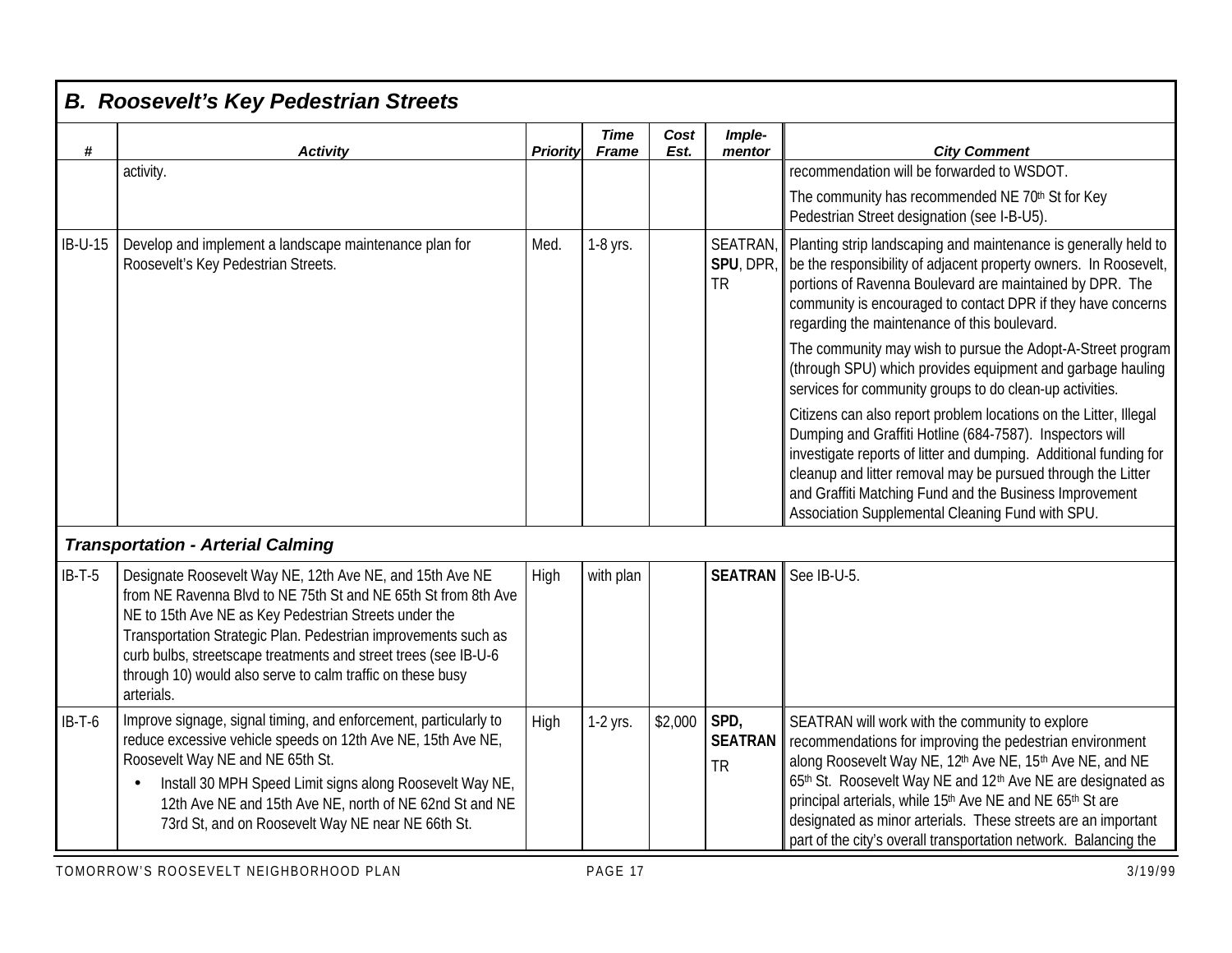| #        | <b>Activity</b>                                                                                                                                                                                                      | <b>Priority</b> | <b>Time</b><br><b>Frame</b> | Cost<br>Est. | Imple-<br>mentor                  | <b>City Comment</b>                                                                                                                                                                                                                                                                                                                                                                                                                                                                                                                                                         |
|----------|----------------------------------------------------------------------------------------------------------------------------------------------------------------------------------------------------------------------|-----------------|-----------------------------|--------------|-----------------------------------|-----------------------------------------------------------------------------------------------------------------------------------------------------------------------------------------------------------------------------------------------------------------------------------------------------------------------------------------------------------------------------------------------------------------------------------------------------------------------------------------------------------------------------------------------------------------------------|
|          | Analyze each of the proposed locations separately.<br>Adjust signal timing as necessary (depending on other<br>changes in traffic configuration - see below) to maintain                                             |                 |                             |              |                                   | needs of the community for a pedestrian environment with the<br>overall function of the arterial system will be an important part of<br>responding to Roosevelt's recommendations.                                                                                                                                                                                                                                                                                                                                                                                          |
|          | traffic flow within the speed limits and provide adequate<br>crossing time for pedestrians.<br>Implement a Neighborhood Speed Watch Program to further<br>identify and confirm problem areas for traffic speeds, and |                 |                             |              |                                   | SEATRAN will conduct a speed study to evaluate the locations<br>for additional speed signs requested in the community's plan<br>along 12th Ave NE and 15th Ave NE, and provide additional<br>signs as appropriate.                                                                                                                                                                                                                                                                                                                                                          |
|          | increase enforcement of speed limits.                                                                                                                                                                                |                 |                             |              |                                   | For Roosevelt Way NE, SEATRAN conducted a speed study in<br>1998 which did not demonstrate the need for additional speed<br>limit signs. SEATRAN believes that traffic volume, parked cars,<br>intersections and the commercial district character work to<br>reduce excessive speeds along Roosevelt Way NE. There are<br>also a number of commercial signs and business activity along<br>Roosevelt Way NE which may distract drivers from noticing<br>additional speed limit signs. For these reasons, SEATRAN<br>does not support additional signs on Roosevelt Way NE. |
|          |                                                                                                                                                                                                                      |                 |                             |              |                                   | Signal timing may not be an effective traffic calming strategy in<br>Roosevelt. The signals along Roosevelt Way NE and 12th Ave<br>NE are too far apart for timing to significantly impact driving<br>behavior.                                                                                                                                                                                                                                                                                                                                                             |
|          |                                                                                                                                                                                                                      |                 |                             |              |                                   | The community should contact SEATRAN's Neighborhood<br>Speed Watch Program to work on speed limit enforcement<br>issues.                                                                                                                                                                                                                                                                                                                                                                                                                                                    |
|          |                                                                                                                                                                                                                      |                 |                             |              |                                   | Traffic enforcement along NE 12th Ave, NE 15th Ave, and<br>Roosevelt Way NE will be continued by SPD Traffic Squads.<br>SPD resources are such, however, that the neighborhood may<br>not receive traffic coverage as often as desired. If staffing<br>levels and demand remain the same, it will be difficult to<br>increase traffic enforcement in the area.                                                                                                                                                                                                              |
| $IB-T-7$ | Seek funding from SEATRAN and other sources to conduct<br>additional study of the two primary alternatives for slowing traffic<br>through the neighborhood and improving pedestrian comfort and                      | High            | 1 yr.                       | \$50K        | <b>SEATRAN</b><br>SP <sub>O</sub> | Roosevelt Way NE and 12th Ave NE are designated as principal<br>arterials and are an important part of the City's overall<br>transportation network. SEATRAN does not support changing<br>these streets to a two-way operation as such a change would                                                                                                                                                                                                                                                                                                                       |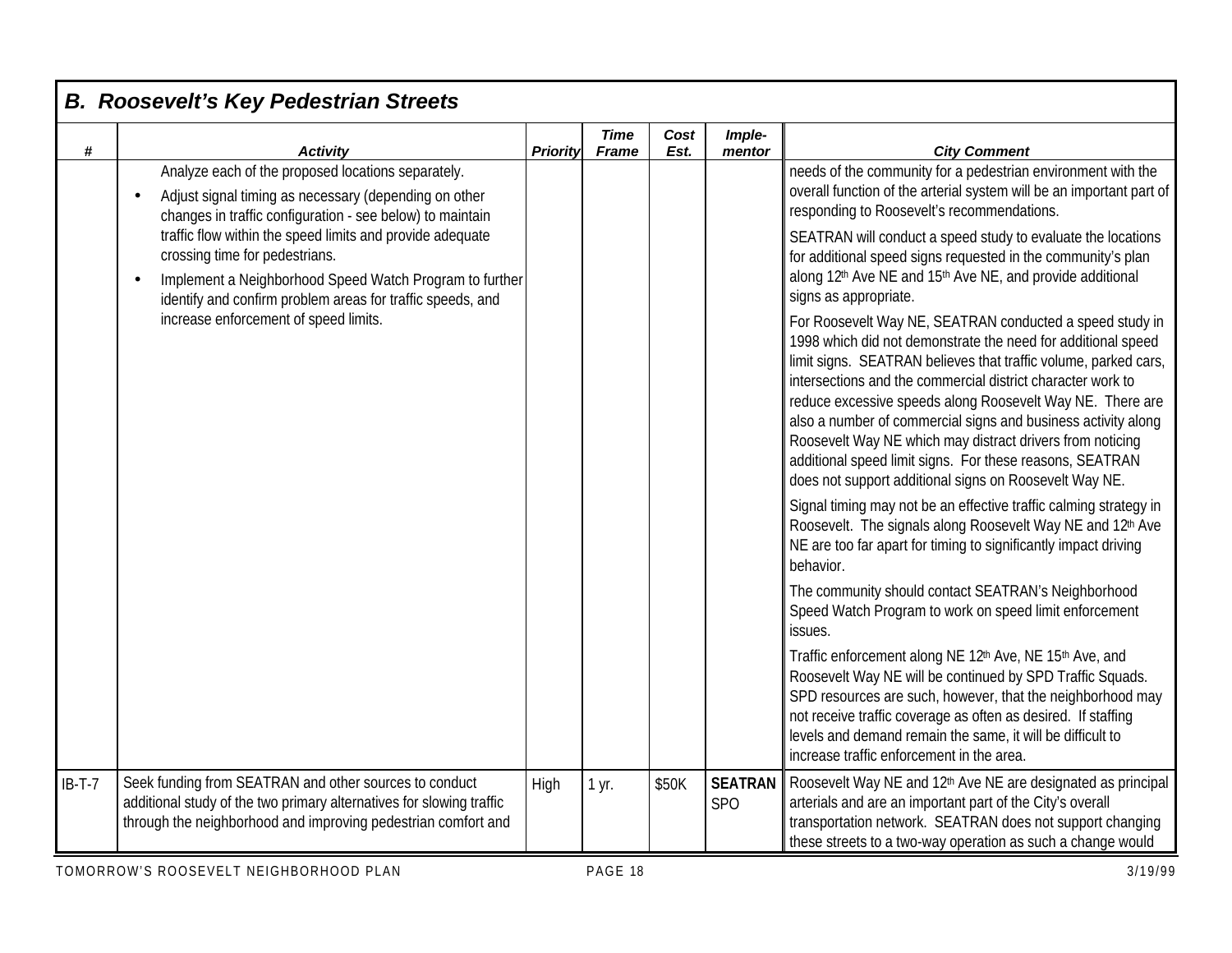| #        | <b>Activity</b>                                                                                                                                                                                                                                                                                                                                                                                                                                                                                       | <b>Priority</b> | <b>Time</b><br><b>Frame</b> | Cost<br>Est. | Imple-<br>mentor | <b>City Comment</b>                                                                                                                                                                                                                                                                                                                                                                                                                                                                         |
|----------|-------------------------------------------------------------------------------------------------------------------------------------------------------------------------------------------------------------------------------------------------------------------------------------------------------------------------------------------------------------------------------------------------------------------------------------------------------------------------------------------------------|-----------------|-----------------------------|--------------|------------------|---------------------------------------------------------------------------------------------------------------------------------------------------------------------------------------------------------------------------------------------------------------------------------------------------------------------------------------------------------------------------------------------------------------------------------------------------------------------------------------------|
|          | safety on Roosevelt's Key Pedestrian Streets:<br>Convert Roosevelt Way NE and 12th Ave NE into two-way<br>streets from NE Ravenna Blvd. to NE 75th St.                                                                                                                                                                                                                                                                                                                                                |                 |                             |              |                  | increase congestion and reduce level-of-service. In addition,<br>implementing such a change would be costly and would<br>preclude other pedestrian improvements, such as curb bulbs<br>and removing peak-hour parking restrictions, included in the                                                                                                                                                                                                                                         |
|          | Maintain the one-way couplet, but remove the peak hour<br>$\bullet$<br>parking restrictions on Roosevelt Way NE and 12th Ave NE<br>between NE Ravenna Blvd and NE 75th St. Separate<br>major turning movements at key intersection approaches:<br>eastbound on NE 73rd St at Roosevelt Way NE, northbound<br>on 12th Ave NE at NE 75th St and NE 65th St, northbound<br>on 15th Ave NE at NE 75th St, and northbound on 11th Ave<br>NE at NE Ravenna Blvd. Analyze each of these areas<br>separately. |                 |                             |              |                  | neighborhood's plan.<br>Removing peak-hour parking restrictions may be possible with<br>the continued one-way operation of Roosevelt Way NE and 12th<br>Ave NE. SEATRAN will work with the community to identify and<br>remove parking restrictions where feasible. Some parking<br>restrictions may need to be retained near major intersections to<br>accommodate turning traffic.                                                                                                        |
|          | <b>Land Use and Economic Development</b>                                                                                                                                                                                                                                                                                                                                                                                                                                                              |                 |                             |              |                  |                                                                                                                                                                                                                                                                                                                                                                                                                                                                                             |
| $IB-L-2$ | Explore the possibility of creating a new "P3" zone that would allow<br>uses such as professional offices. Extend the pedestrian overlay<br>zone by applying the new designation beyond the existing P2<br>overlay along NE 65th St east to Brooklyn Ave NE and west to 9th                                                                                                                                                                                                                           | High            | with plan                   |              | <b>DCLU</b>      | DCLU is working on the pedestrian overlay as part of its 1999<br>work program and will work with the community on this<br>recommendation to apply such a new pedestrian overlay to the<br>expansion area identified in this proposal.                                                                                                                                                                                                                                                       |
|          | Ave NE and along Roosevelt Way NE north to NE 67th St and<br>south to NE Ravenna Blvd.                                                                                                                                                                                                                                                                                                                                                                                                                |                 |                             |              |                  | The P2 designation currently precludes some street level uses<br>along the pedestrian street front. Street level uses are<br>restricted to pedestrian-friendly commercial uses that have the<br>potential to animate the sidewalk environment in the P2 zone.<br>Drive-in or drive-thru businesses are not allowed. New<br>professional offices, such as medical and dental offices and<br>architect studio space are also not allowed along the street front<br>in the current P2 overlay. |
| $IB-L-3$ | Develop a self-guided walking tour of the business district. Seek<br>funding and/or support from the Office of Economic Development<br>and other sources for this activity.                                                                                                                                                                                                                                                                                                                           | High            | 1-2 yrs.                    |              | RCC<br>OED, DON  | This is a community-based activity.<br>The DON Neighborhood Matching Fund could serve as a<br>funding source for this activity. The planning group should<br>contact the Fremont Chamber of Commerce and the Pioneer<br>Square BIA for examples of other self-guided tours and maps of<br>neighborhood business districts. OED can help the community<br>contact these groups.                                                                                                              |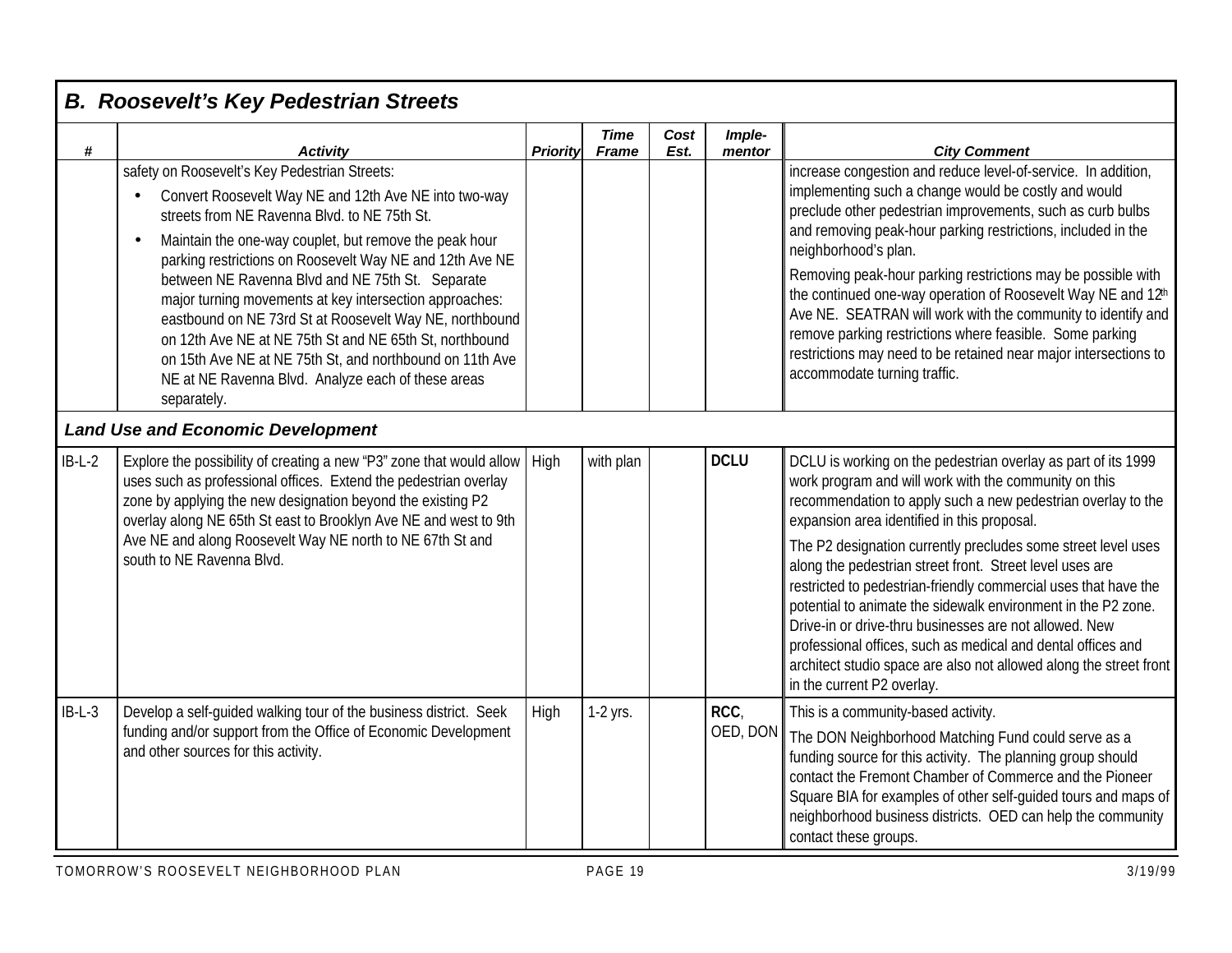## *Description*

Tomorrow's Roosevelt has worked to develop a vision for future development that will gracefully accommodate the growth projected by the Seattle Comprehensive Plan while maintaining and enhancing key aspects of the neighborhood's character, like the smalltown feel of the business district, the diversity of housing opportunities, and the integrity of the single family neighborhoods. Tomorrow's Roosevelt has identified areas that could be redeveloped to accommodate a significant amount of the projected growth while building on the existing neighborhood fabric. At the same time, areas where new development will likely create negative impacts on adjacent areas have been identified, along with strategies for mitigating those impacts.

This section includes urban design recommendations in the form of design guidelines intended to help protect and enhance Roosevelt's neighborhood character, and land use and development recommendations intended to help achieve a community vision for growth.

# *Integrated City Response*

Devising strategies to accommodate growth will be important in the Roosevelt District. Roosevelt is a small Residential Urban Village of approximately 1,000 households that could face significant growth pressure. Although the Comprehensive Plan provided a planning estimate of 340 additional households in Roosevelt as the basis for this planning work, Roosevelt currently contains enough zoned capacity for an additional 1,400 households. The City supports the development of a variety of housing options to meet a range of housing needs and enhance the urban village. The completion of the light rail station in Phase II of the Sound Transit project may also provide additional opportunities and pressure for residential, retail and commercial growth.

The recommendations in this Key Strategy provide a framework for addressing future growth and help articulate the vision the community has for its future. Many of the recommendations listed here will be taken up as a part of DCLU's work program for 1999/2000. Others may be explored through abbreviated Phase I Station Area Planning process and the more detailed Phase II process in the future. The neighborhood's plan provides a draft of neighborhood design guidelines which puts the community in a strong position to work with DCLU on incorporating neighborhood-specific design guidelines into the Design Review Program.

#### *Lead Department:* DCLU

#### *Participating Departments:* SPO, OH, OED, SFD

#### *Tasks to be Undertaken in 1999-2000*

- 1. DCLU will address neighborhood specific design quideline proposals starting 2<sup>nd</sup> quarter 1999 and ongoing throughout 2000. DCLU will work with neighborhoods using a three phased process, which will package neighborhood proposals in sets of approximately 6 neighborhoods each. First, more fully developed neighborhood design guideline proposals will be reviewed by DCLU and the neighborhoods with the goal of Council adoption of the first package before the end of 1999. In the second and third phases DCLU will work with remaining neighborhoods whose guideline proposals are more formulative for presentation to Council in 2000, likely in the 2<sup>nd</sup> and 4<sup>th</sup> quarters.
- DCLU will work with Roosevelt to assist them in development of design guidelines. DCLU anticipates Roosevelt to fit into the 1<sup>st</sup> phase of the process.
- 2. DCLU will conduct an analysis to examine transition zone and facade upgrade proposals and prepare any recommendations as part of its 2000 work program.
- 3. DCLU has developed a new team approach to enforcement in the Roosevelt Neighborhood as a pilot to test the effectiveness of a neighborhood-centered enforcement model. In response to explicit concerns raised by the Roosevelt Neighborhood in developing their neighborhood plan, the City Council asked DCLU and other City departments to review and respond with a program to resolve those concerns. As a result, in late April DCLU with the assistance of other departments began a test of a focused neighborhood enforcement team approach.
- 4. DCLU has been working with Law and the Hearing Examiner to develop the proposed Citation Enforcement Process that is intended to help change behavior of code violators from whom the City has had difficulty gaining compliance in the past. The proposed process is built on the traditional citation framework, and includes features such as pre-set penalties that increase with repeat offenses, and an opportunity for a hearing to contest the violation or request mitigation of the penalty. Legislation for the Land Use Code portion of this work is currently before Council.
- 5. The City will continue to work with the community, Metro, and Sound Transit on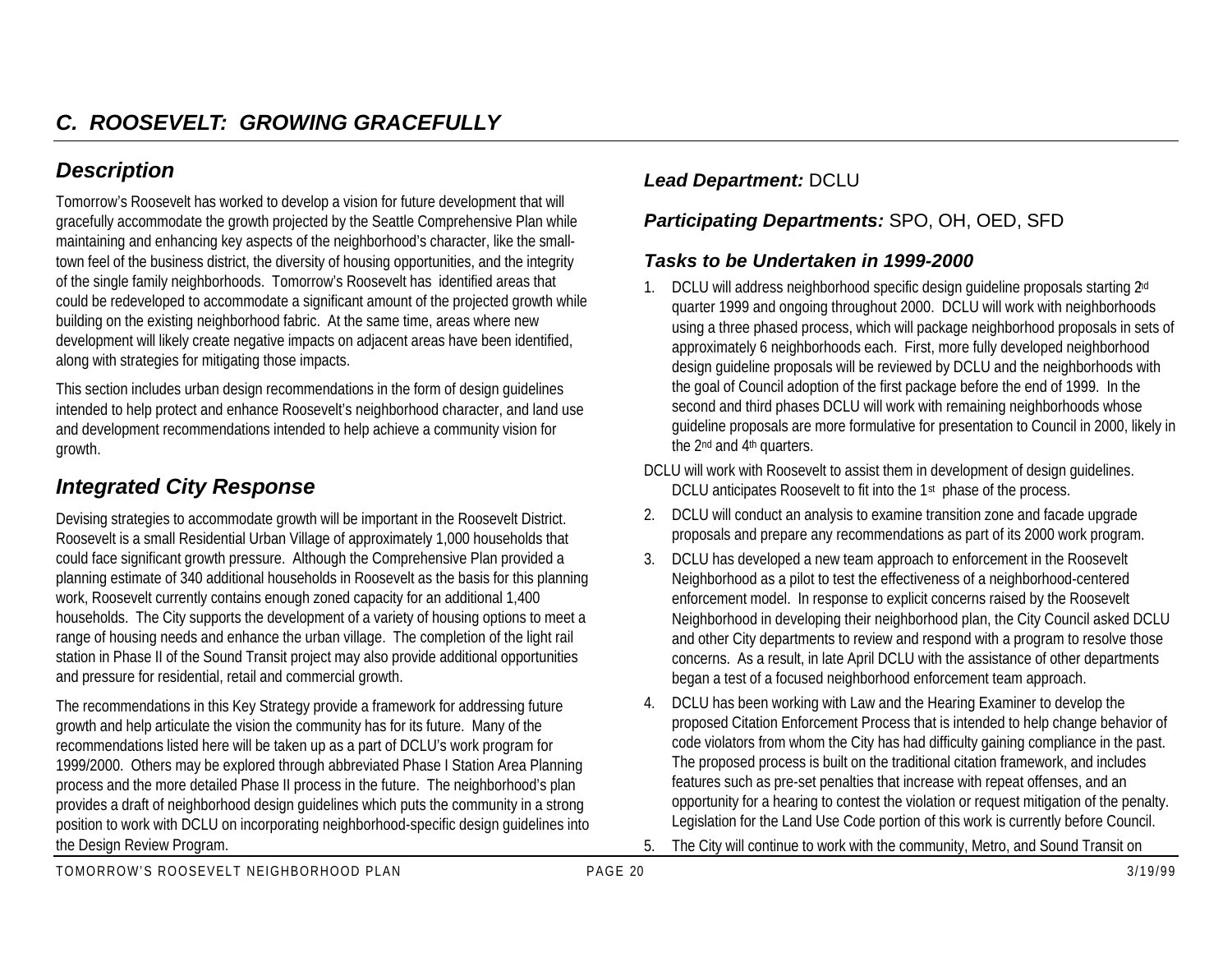recommendations related to the proposed light rail station through an abbreviated Station Area Planning process during Phase I of the Sound Transit project, and a more detailed Station Area Planning process in Phase II.

6. Identify those activities in this Key Strategy that are good candidates for next steps

for implementation considering priorities, funding sources, and departmental staffing concerns through the Northeast Sector Implementation Plan.

7. Identify next steps for continued implementation.

|           | C. Roosevelt: Growing Gracefully                                                                                                                                                                                                                                                                                                                                                     |          |                             |              |                  |                                                                                                                                                                                                                                                                                                                                                                                                                                                                                                                                                                                                                                                                                                                                                                                                                                                                                                      |
|-----------|--------------------------------------------------------------------------------------------------------------------------------------------------------------------------------------------------------------------------------------------------------------------------------------------------------------------------------------------------------------------------------------|----------|-----------------------------|--------------|------------------|------------------------------------------------------------------------------------------------------------------------------------------------------------------------------------------------------------------------------------------------------------------------------------------------------------------------------------------------------------------------------------------------------------------------------------------------------------------------------------------------------------------------------------------------------------------------------------------------------------------------------------------------------------------------------------------------------------------------------------------------------------------------------------------------------------------------------------------------------------------------------------------------------|
| #         | <b>Activity</b>                                                                                                                                                                                                                                                                                                                                                                      | Priority | <b>Time</b><br><b>Frame</b> | Cost<br>Est. | Imple-<br>mentor | <b>City Comment</b>                                                                                                                                                                                                                                                                                                                                                                                                                                                                                                                                                                                                                                                                                                                                                                                                                                                                                  |
|           | <b>Urban Design/Design Guidelines</b>                                                                                                                                                                                                                                                                                                                                                |          |                             |              |                  |                                                                                                                                                                                                                                                                                                                                                                                                                                                                                                                                                                                                                                                                                                                                                                                                                                                                                                      |
| $IC-U-16$ | Develop and adopt neighborhood specific Design Guidelines to<br>better protect Roosevelt's character and moderate the impacts of<br>new development. Establish Roosevelt as a pilot project for<br>neighborhood specific Design guidelines.<br>Expand design review to allow design departures for height and<br>density, consistent with community design principles (see IC-L-10). | High     | 1 yr.                       | \$15K        | DCLU, TR         | DCLU will address neighborhood specific design quideline<br>proposals starting 2 <sup>nd</sup> quarter 1999 and ongoing throughout<br>2000. DCLU will work with neighborhoods using a three<br>phased process, which will package neighborhood proposals in<br>sets of approximately 6 neighborhoods each. First, more fully<br>developed neighborhood design guideline proposals will be<br>reviewed by DCLU and the neighborhoods with the goal of<br>Council adoption of the first package before the end of 1999. In<br>the second and third phases DCLU will work with remaining<br>neighborhoods whose guideline proposals are more formulative<br>for presentation to Council in 2000, likely in the 2nd and 4th<br>quarters.<br>DCLU will work with Roosevelt to assist them in development of<br>design guidelines. DCLU anticipates Roosevelt to fit into the 1st<br>phase of the process. |
| $IC-U-17$ | Reduce the size of projects that are required to go through the<br>design review process to include multifamily projects with more<br>than 3 units and commercial projects of over 2500 SF.                                                                                                                                                                                          | High     | 1 yr.                       |              | <b>DCLU</b>      | In 1999, DCLU will evaluate review thresholds as part of a<br>broader review of the Design Review program. This<br>recommendation will be considered as a part of that review.                                                                                                                                                                                                                                                                                                                                                                                                                                                                                                                                                                                                                                                                                                                       |
| IC-U-18   | Transition Zones: Encourage better transitions between NC3-65<br>and adjacent lower residential zones, by stepping down building<br>heights.                                                                                                                                                                                                                                         | High     | 1 yr.                       |              | <b>DCLU</b>      | DCLU will analyze this proposal and prepare any<br>recommendations as part of its 2000 work program. This<br>proposal may have a significant effect on the development<br>potential of property where applied.                                                                                                                                                                                                                                                                                                                                                                                                                                                                                                                                                                                                                                                                                       |
| $IC-U-19$ | Facade Upgrades: Promote varied street facades of commercial<br>buildings, limit blank facades, and encourage upper level setbacks<br>on streetfront facades to make new developments fit better with<br>existing buildings and allow more light and sun to reach the street.                                                                                                        | High     | 1 yr.                       |              | <b>DCLU</b>      | Promoting these features and encouraging their inclusion in the<br>design of projects proposed in the neighborhood can be<br>addressed through the development of neighborhood-specific<br>design quidelines. See IC-U-16 above.                                                                                                                                                                                                                                                                                                                                                                                                                                                                                                                                                                                                                                                                     |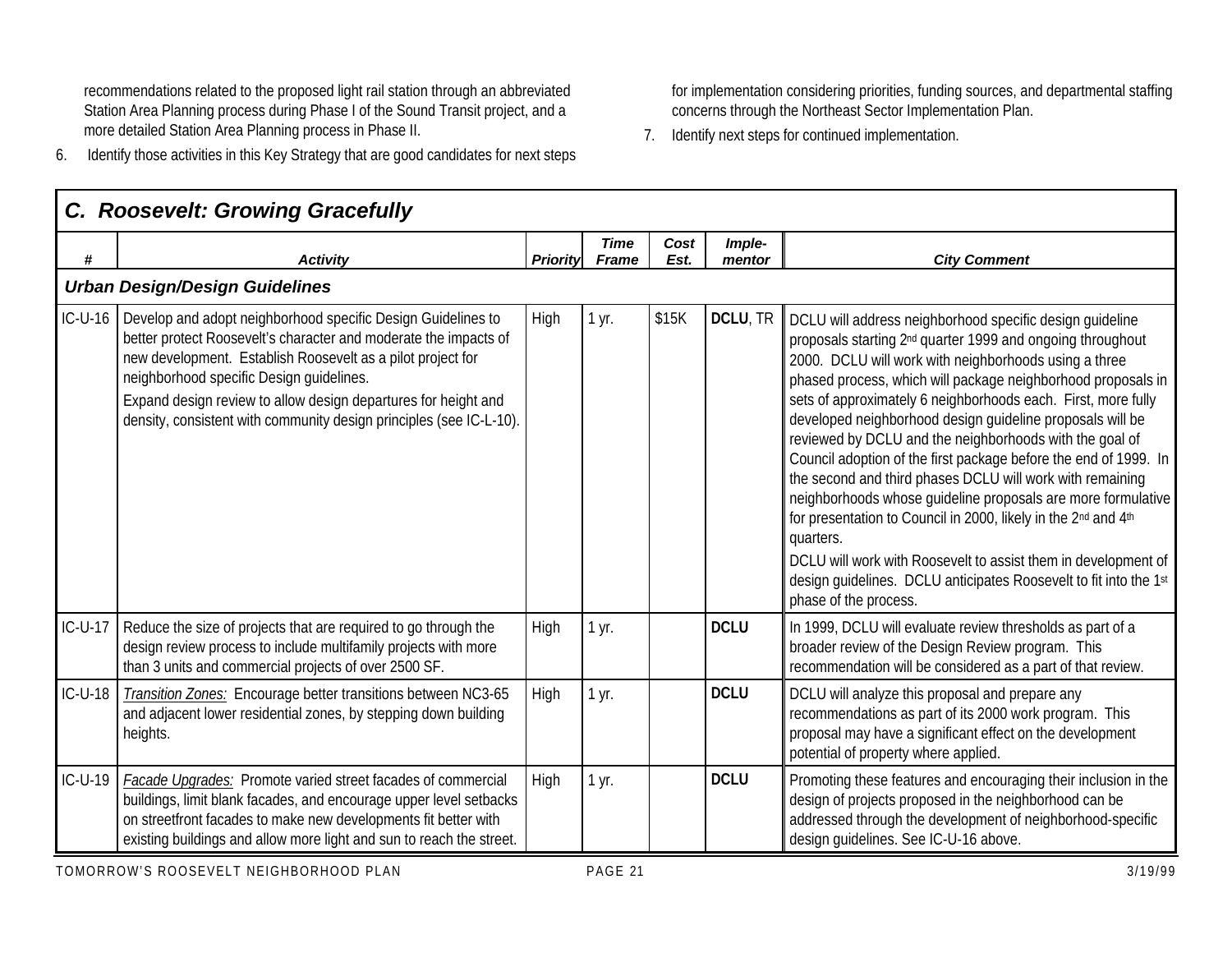| $\pmb{\#}$ | <b>Activity</b>                                                                                                                                                                                                         | Priority | <b>Time</b><br><b>Frame</b> | Cost<br>Est. | Imple-<br>mentor    | <b>City Comment</b>                                                                                                                                                                                                                                                                                                                                                                                                                                                                                                                                                                                                                                                                                                                                       |
|------------|-------------------------------------------------------------------------------------------------------------------------------------------------------------------------------------------------------------------------|----------|-----------------------------|--------------|---------------------|-----------------------------------------------------------------------------------------------------------------------------------------------------------------------------------------------------------------------------------------------------------------------------------------------------------------------------------------------------------------------------------------------------------------------------------------------------------------------------------------------------------------------------------------------------------------------------------------------------------------------------------------------------------------------------------------------------------------------------------------------------------|
| IC-U-20    | Signage: Develop sign guidelines that would promote a consistent<br>standard of quality commercial signage while allowing flexibility for<br>individual shops' identities.                                              | High     | 1 yr.                       |              | <b>DCLU</b>         | Signs can be addressed as part of neighborhood-specific<br>design guidelines. See IC-U-16 above.                                                                                                                                                                                                                                                                                                                                                                                                                                                                                                                                                                                                                                                          |
| $IC-U-21$  | Pedestrian orientation: Promote pedestrian friendly development,<br>including techniques for encouraging widening sidewalks through<br>setbacks and private dedications. See also IB-U-11 and 12.                       | High     | 1 yr.                       |              | <b>DCLU</b>         | As written, this recommendation is a policy recommendation<br>and the neighborhood has included a neighborhood policy to<br>promote pedestrian orientation and amenities along Roosevelt's<br>streets in the Comprehensive Plan ordinance. These issues<br>are also addressed in the neighborhood's proposed design<br>quidelines and will be addressed as part of the work on<br>developing neighborhood-specific design guidelines for the<br>Design Review Program.<br>Issues of setbacks and private dedications may pose significant<br>legal issues which will need to be addressed before any code<br>amendments can be proposed. Similar issues have been<br>raised in other neighborhoods and will be a part of DCLU's work<br>program for 2000. |
| $IC-U-22$  | Parking lot landscaping: Improve the standards for landscaping in<br>and around parking lots and structures.                                                                                                            | High     | 1 yr.                       |              | <b>DCLU</b>         | The Land Use Code currently contains requirements for<br>landscaping which have been carefully balanced with other<br>factors such as safety and security. However, neighborhood<br>specific design guidelines can encourage the kind of landscape<br>treatment the neighborhood envisions. Parking lot landscaping<br>is described in the neighborhood's plan and will be addressed<br>as a part of the work on design quidelines (see IC-U-16).                                                                                                                                                                                                                                                                                                         |
|            | <b>Land Use and Economic Development</b>                                                                                                                                                                                |          |                             |              |                     |                                                                                                                                                                                                                                                                                                                                                                                                                                                                                                                                                                                                                                                                                                                                                           |
| $IC-L-4$   | Study overlay zoning (through station area planning, or sooner if<br>station area planning is delayed beyond 1999) that would provide<br>stronger protection of Roosevelt's character and mitigation of the             | High     | 1 yr.                       |              | DCLU,<br><b>SPO</b> | These issues are identified in IC-U-18 and IC-U-19 and are<br>accommodated in DCLU's 2000 work program and work on<br>Roosevelt's neighborhood specific design quidelines.                                                                                                                                                                                                                                                                                                                                                                                                                                                                                                                                                                                |
|            | impacts of new development, including:<br>Stepping down height limits at transitions between NC3-<br>65 zones and adjacent lowrise and single family zones.<br>Requiring upper level setbacks on streetfront facades in |          |                             |              |                     | Any changes to land use policies and regulations to implement<br>changes to design review guidelines will consider issues such<br>as those raised in this proposal. This proposal will also be<br>evaluated as part of the scope of Station Area Planning once<br>Sound Transit makes its decision on the Phase II extension                                                                                                                                                                                                                                                                                                                                                                                                                              |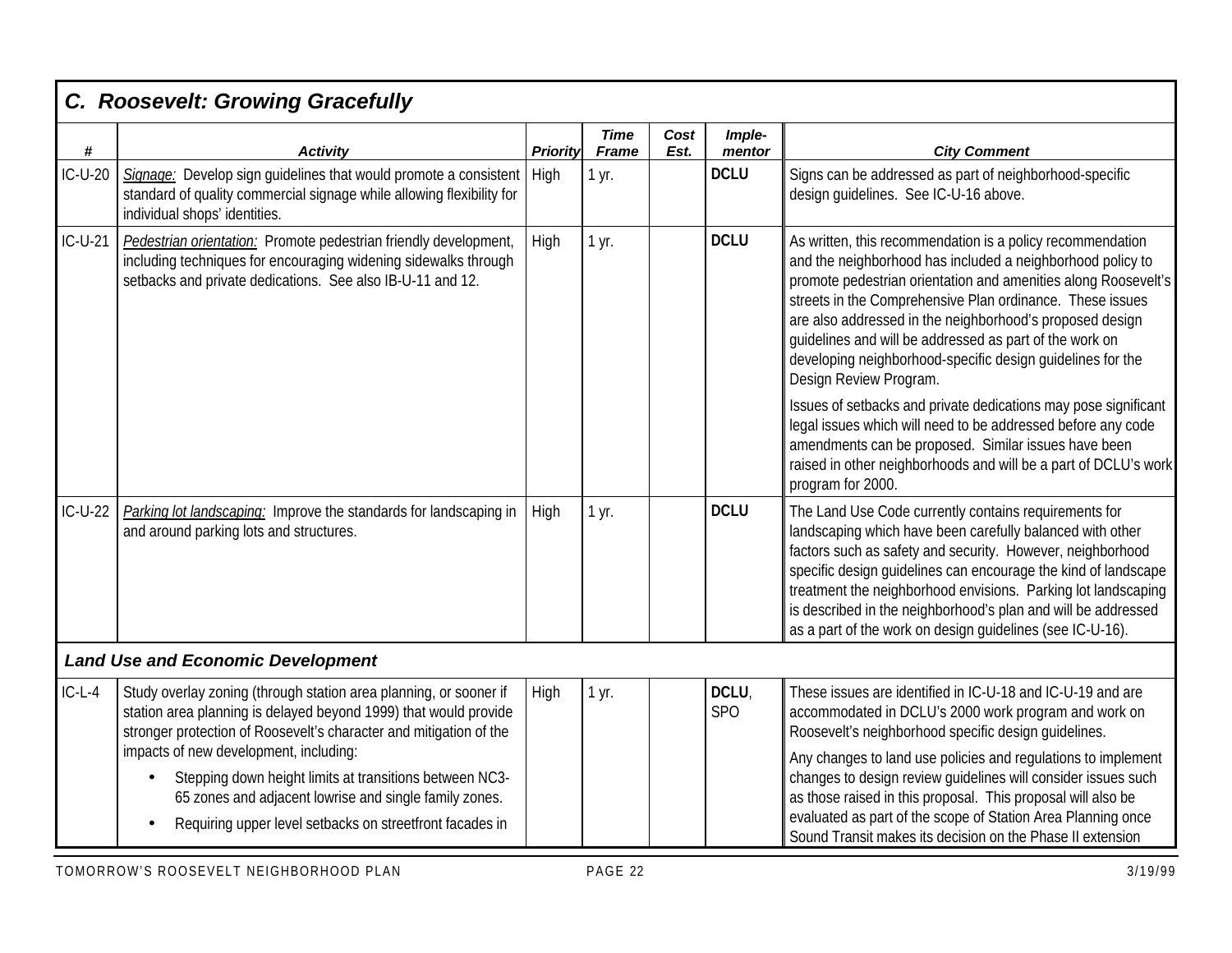| $\#$     | <b>Activity</b>                                                                                                                                                                                                                                                                                                                                                                                                                                                                                                                                                                                                                                                                                                                   | <b>Priority</b> | <b>Time</b><br><b>Frame</b> | Cost<br>Est. | Imple-<br>mentor          | <b>City Comment</b>                                                                                                                                                                                                                                                                                                                                                                                                                                                                                                                                                                                                                   |
|----------|-----------------------------------------------------------------------------------------------------------------------------------------------------------------------------------------------------------------------------------------------------------------------------------------------------------------------------------------------------------------------------------------------------------------------------------------------------------------------------------------------------------------------------------------------------------------------------------------------------------------------------------------------------------------------------------------------------------------------------------|-----------------|-----------------------------|--------------|---------------------------|---------------------------------------------------------------------------------------------------------------------------------------------------------------------------------------------------------------------------------------------------------------------------------------------------------------------------------------------------------------------------------------------------------------------------------------------------------------------------------------------------------------------------------------------------------------------------------------------------------------------------------------|
|          | NC3-65 zones.<br>(IC-U 18 and 19 address these issues through design guidelines.<br>This activity aims to give these proposals the additional "teeth"<br>provided by an overlay zone.)                                                                                                                                                                                                                                                                                                                                                                                                                                                                                                                                            |                 |                             |              |                           | alignment.                                                                                                                                                                                                                                                                                                                                                                                                                                                                                                                                                                                                                            |
| $IC-L-5$ | Under Station Area Planning, or sooner if station area planning is<br>delayed, study ways to create better transitions to NC3-65 zones,<br>including:<br>Rezone the L2-RC zone just west of the NC3-65 zone<br>a.<br>along Roosevelt Way NE between NE 65th St and NE<br>67th St to L3-RC.<br>Rezone the portion of the L2 zone just west of the NC3-65<br>b.<br>zone along Roosevelt Way NE between NE 63rd St and<br>NE 65th St to L-3.<br>Allow increased height and density on the northwest<br>C.<br>corner of NE 63rd St and 12th Ave NE to NC2-40 if<br>included in a future contract rezone proposal with the<br>adjacent properties. Maintain primarily residential uses<br>facing 12th Ave NE (see also IC-L-6 and 10). | High            | 1 yr.                       |              | <b>DCLU</b><br><b>SPO</b> | DCLU will work with the neighborhood to undertake a land use<br>planning exercise and rezone analysis to explore different<br>zoning designations to see if a rezone might achieve the<br>neighborhood's vision and meet the City's criteria for rezones.<br>Several neighborhoods have requested DCLU's services in this<br>capacity. DCLU is likely to begin this work as part of their 2001-<br>2002 work program.<br>Rezone proposals which are tied to the future light rail station<br>may also be considered as part of Station Area Planning once<br>Sound Transit makes its decision on the Phase II extension<br>alignment. |
| $IC-L-6$ | Allow development flexibility consistent with community design<br>principles on the portion of the NC3-65 zone along the north side<br>of the 1000 block of NE 63rd St between the NC3-65/P2 zone and<br>the L2-RC zone to NC2-40 if included in a future contract rezone<br>with adjacent parcels (see also IC-L-5c and 10).                                                                                                                                                                                                                                                                                                                                                                                                     |                 | with plan                   |              | <b>DCLU</b>               | DCLU will consider policies or other expressions of community<br>support when analyzing future permit applications that include a<br>rezone. Development proposals that include rezone requests<br>are usually subject to environmental and design review, which<br>will incorporate considerations of city-wide and any<br>neighborhood specific design guidelines.                                                                                                                                                                                                                                                                  |
| $IC-L-7$ | Allow single-use residential development in the NC2 zone along<br>Roosevelt Way NE between NE 70th St and NE 75th St to<br>concentrate retail uses in commercial core, avoid creating vacant<br>storefronts and encourage housing development.                                                                                                                                                                                                                                                                                                                                                                                                                                                                                    | High            | with plan                   |              | <b>DCLU</b>               | DCLU has prepared a Land Use Code amendment to allow<br>single-purpose residential uses outright in this zone which is<br>included in the ordinance amending the Comprehensive Plan.                                                                                                                                                                                                                                                                                                                                                                                                                                                  |
| $IC-L-8$ | Encourage development of townhouse and other affordable<br>ground related housing in lowrise zones through modifications in<br>development standards to remove existing disincentives, including                                                                                                                                                                                                                                                                                                                                                                                                                                                                                                                                  | High            | 1 yr.                       |              | DCLU, OH                  | DCLU agrees in principle that obstacles should be removed<br>from the Land Use Code. As part of the implementation of the<br>Mayor's Housing Action Agenda, a number of code                                                                                                                                                                                                                                                                                                                                                                                                                                                          |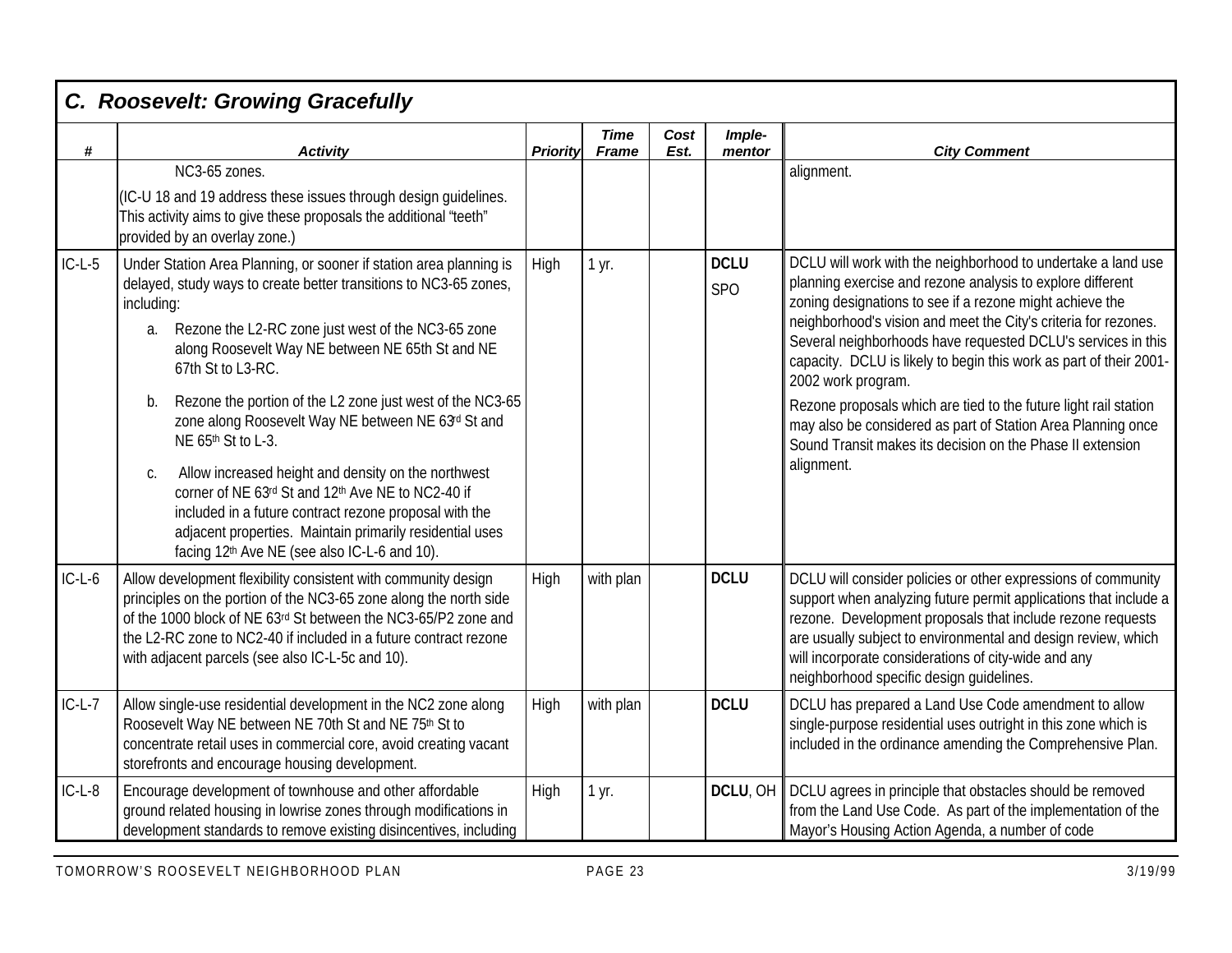| #         | <b>Activity</b>                                                                                                                                                                                                                                                                                                                                                                                                                                                        | <b>Priority</b> | <b>Time</b><br><b>Frame</b> | Cost<br>Est. | Imple-<br>mentor            | <b>City Comment</b>                                                                                                                                                                                                                                                                                                                                                                                                                                                                                                                                                                                                                                                                                                                |
|-----------|------------------------------------------------------------------------------------------------------------------------------------------------------------------------------------------------------------------------------------------------------------------------------------------------------------------------------------------------------------------------------------------------------------------------------------------------------------------------|-----------------|-----------------------------|--------------|-----------------------------|------------------------------------------------------------------------------------------------------------------------------------------------------------------------------------------------------------------------------------------------------------------------------------------------------------------------------------------------------------------------------------------------------------------------------------------------------------------------------------------------------------------------------------------------------------------------------------------------------------------------------------------------------------------------------------------------------------------------------------|
|           | increases in maximum allowed width in L1 and L2 zones.                                                                                                                                                                                                                                                                                                                                                                                                                 |                 |                             |              |                             | amendments have been adopted. Further analysis of obstacles<br>to development of ground-related housing will be undertaken.                                                                                                                                                                                                                                                                                                                                                                                                                                                                                                                                                                                                        |
| $IC-L-9$  | Support measures to facilitate creation of accessory dwelling units<br>in single family homes, including streamlining the permitting<br>process, reducing fees and providing better education on how to                                                                                                                                                                                                                                                                | Med.            | $1-2$ yrs.                  |              | DCLU, OH                    | DCLU AND OH are examining ways to facilitate creation of<br>accessory dwelling units, as part of the implementation of the<br>Mayor's Housing Action Agenda.                                                                                                                                                                                                                                                                                                                                                                                                                                                                                                                                                                       |
|           | create and legalize accessory units.                                                                                                                                                                                                                                                                                                                                                                                                                                   |                 |                             |              |                             | In an effort to remove obstacles to ADU development, DCLU<br>has prepared a report and ordinance for further revisions to the<br>accessory dwelling unit requirements. The legislation is<br>expected to be forwarded to the Council for consideration in the<br>2 <sup>nd</sup> quarter of 1999. DCLU will continue working with OH on<br>educational and technical assistance strategies.                                                                                                                                                                                                                                                                                                                                        |
| $IC-L-10$ | Establish and adopt community principles and expand community<br>involvement for future up-zones or contract re-zones in key<br>opportunity areas to facilitate their redevelopment. Explore ways<br>to facilitate contract rezones and other land use tools, such as<br>expanded design review (see IC-U-16), that meet community<br>principles and include community input. Also explore ways to help<br>the community develop contract rezone proposals as a way to | High            | 1 yr.                       |              | DCLU,<br>SP <sub>O</sub>    | The Land Use Code currently contains rezone criteria to guide<br>future rezones. The community's support for future contract<br>rezones is taken into consideration and is forwarded to City<br>Council when such rezones are proposed. It will be important<br>for the community to clarify the issues and what is to be<br>accomplished with such rezones.                                                                                                                                                                                                                                                                                                                                                                       |
|           | encourage redevelopment in key opportunity areas.                                                                                                                                                                                                                                                                                                                                                                                                                      |                 |                             |              |                             | This recommendation may also be addressed in the future as a<br>part of Station Area Planning.                                                                                                                                                                                                                                                                                                                                                                                                                                                                                                                                                                                                                                     |
| $IC-L-11$ | Establish organizational framework for the community to work with<br>for-profit and non-profit developers and the City to initiate housing<br>and mixed-use pilot projects, including affordable housing.                                                                                                                                                                                                                                                              | High            | 1-2 yrs.                    |              | SPO,<br>OED, OH,<br>DON, TR | Other communities have used the community development<br>corporation (CDC) model as a means to promote specific kinds<br>of development. OED and OH can give contacts and provide<br>some quidance to neighborhoods looking to establish non-profit<br>CDCs, however the City lacks resources to provide funding for<br>such an effort. Historically, City funding for CDCs has focused<br>on areas with the largest concentration of low and moderate<br>income persons. Recommendations for CDCs have been<br>raised in a number of neighborhood plans, and have been<br>placed on the Policy Docket. The Executive will give a<br>summary of options to address neighborhood requests for<br>CDCs to City Council in June 1999. |
|           |                                                                                                                                                                                                                                                                                                                                                                                                                                                                        |                 |                             |              |                             | Promoting mixed-use and mixed-income housing projects are a<br>priority for the City, and OH will work with the community on                                                                                                                                                                                                                                                                                                                                                                                                                                                                                                                                                                                                       |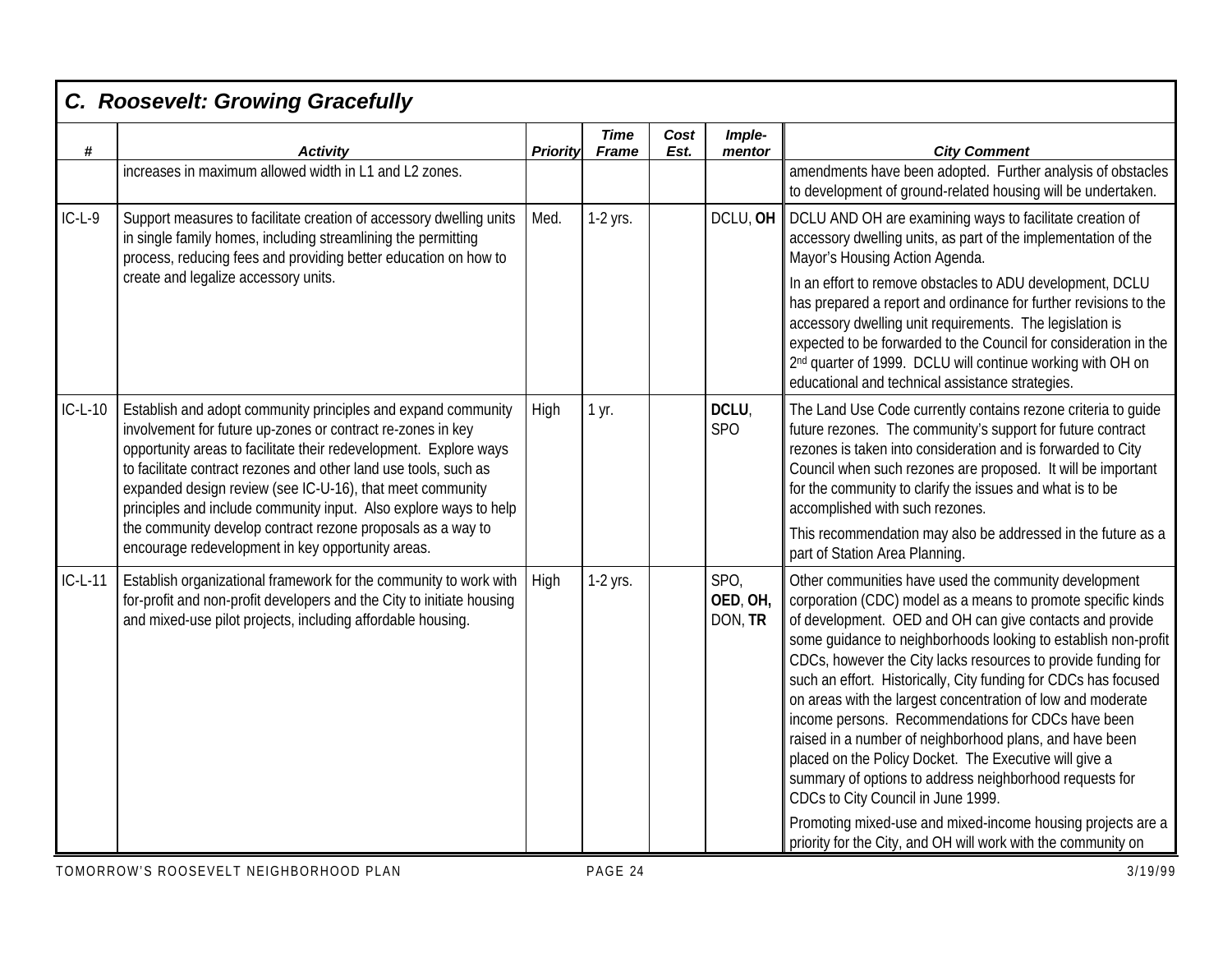|           | C. Roosevelt: Growing Gracefully                                                                                                                                             |                 |                             |              |                                                  |                                                                                                                                                                                                                                                                                                                                                                                                                                                                                                                                                                                                                                                                                                                                                                                                                                                                                                                                                                 |
|-----------|------------------------------------------------------------------------------------------------------------------------------------------------------------------------------|-----------------|-----------------------------|--------------|--------------------------------------------------|-----------------------------------------------------------------------------------------------------------------------------------------------------------------------------------------------------------------------------------------------------------------------------------------------------------------------------------------------------------------------------------------------------------------------------------------------------------------------------------------------------------------------------------------------------------------------------------------------------------------------------------------------------------------------------------------------------------------------------------------------------------------------------------------------------------------------------------------------------------------------------------------------------------------------------------------------------------------|
| #         | <b>Activity</b>                                                                                                                                                              | <b>Priority</b> | <b>Time</b><br><b>Frame</b> | Cost<br>Est. | Imple-<br>mentor                                 | <b>City Comment</b>                                                                                                                                                                                                                                                                                                                                                                                                                                                                                                                                                                                                                                                                                                                                                                                                                                                                                                                                             |
|           |                                                                                                                                                                              |                 |                             |              |                                                  | these issues. As part of the work implementing the Housing<br>Action Agenda, the City has initiated work on several housing<br>issues including:<br>Financing<br>$\bullet$<br>Land use and permitting<br>Siting<br>$\bullet$<br>Expanding home ownership<br>Homeless capital projects/shelters                                                                                                                                                                                                                                                                                                                                                                                                                                                                                                                                                                                                                                                                  |
| $IC-L-12$ | Establish a program to provide residents with help in maintaining<br>their property, and explore other ways to preserve and promote<br>owner-occupied housing.               | High            | 1-2 yrs.                    |              | OH, SPO<br><b>DCLU</b>                           | The City has a number of programs geared towards preserving<br>and promoting owner-occupied housing. The REACH program<br>provides low interest rehabilitation and weatherization loans for<br>up to \$40,000, and may include grants for some items to low<br>and moderate income home owners. The Minor Home Repair<br>Program is for smaller items, up to \$4,000. The City also runs a<br>Homeshare program designed to help seniors retain occupancy<br>of their homes.<br>A number of neighborhoods have requested additional city<br>funding for housing rehabilitation. This issue has been placed<br>on the Policy Docket for discussion by City Council. OH is in<br>the process of hiring a consultant to complete a detailed study<br>of the current rehabilitation and weatherization program.<br>Recommendations will be presented to City Council in the third<br>quarter of 1999.<br>For issues related to code-enforcement, see IC-L-13 below. |
| $IC-L-13$ | Provide better enforcement of codes regulating deteriorated<br>housing. Use Neighborhood Ombudsman to help monitor and<br>direct complaints of code violations (see IC-L-15) | High            | ongoing                     |              | DCLU,<br>SFD, SPD<br>Law Dept,<br>Health,<br>SPU | DCLU has developed a new team approach to enforcement in<br>the Roosevelt Neighborhood as a pilot to test the effectiveness<br>of a neighborhood-centered enforcement model. In response to<br>explicit concerns raised by the Roosevelt Neighborhood in<br>developing their neighborhood plan, the City Council asked                                                                                                                                                                                                                                                                                                                                                                                                                                                                                                                                                                                                                                          |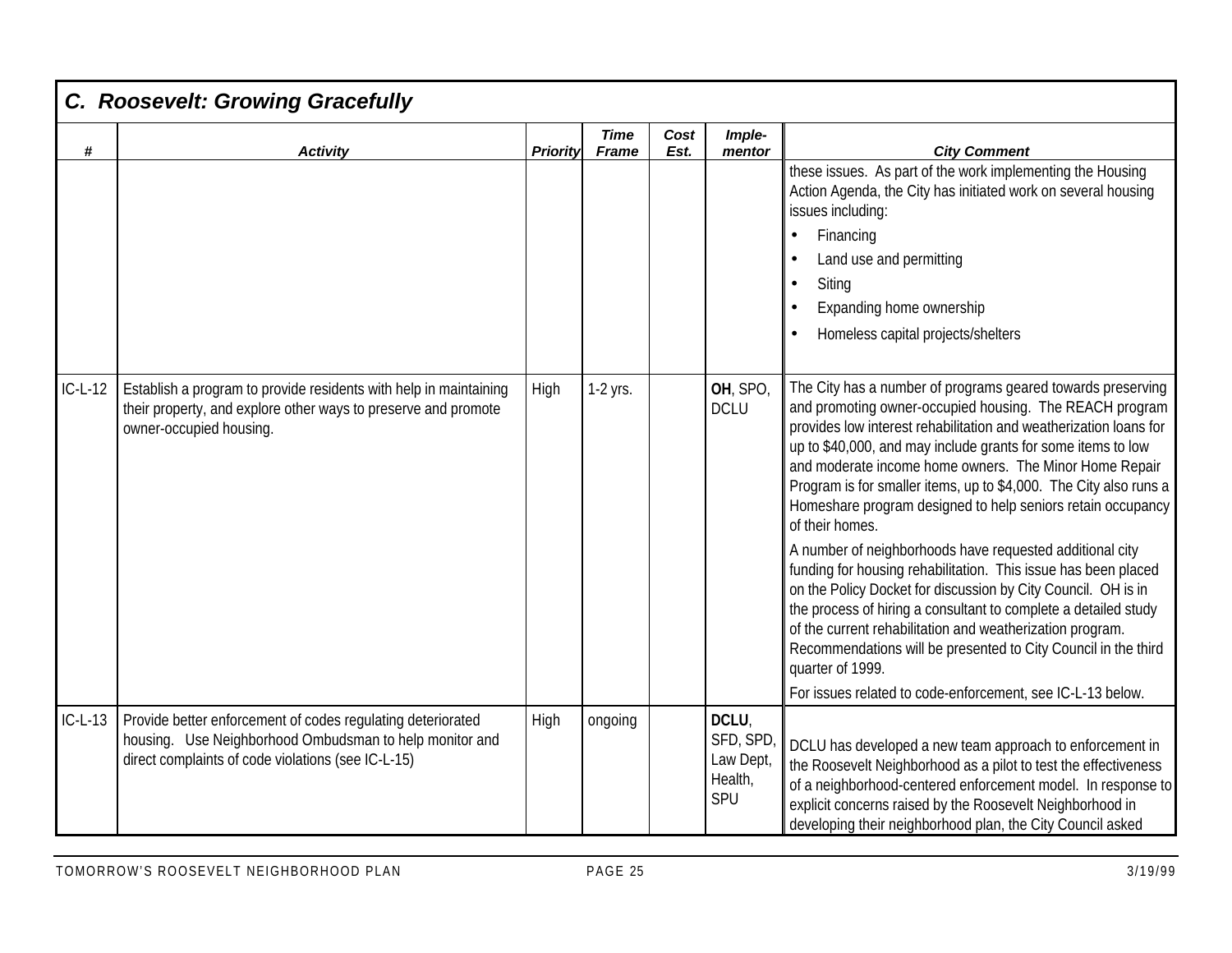| C. Roosevelt: Growing Gracefully |                 |                             |              |                  |                                                                                                                                                                                                                                                                                                                                                                                                                                                                                                                                                                                                                                                                                                                                                                                                                                                                                                              |
|----------------------------------|-----------------|-----------------------------|--------------|------------------|--------------------------------------------------------------------------------------------------------------------------------------------------------------------------------------------------------------------------------------------------------------------------------------------------------------------------------------------------------------------------------------------------------------------------------------------------------------------------------------------------------------------------------------------------------------------------------------------------------------------------------------------------------------------------------------------------------------------------------------------------------------------------------------------------------------------------------------------------------------------------------------------------------------|
|                                  | <b>Priority</b> | <b>Time</b><br><b>Frame</b> | Cost<br>Est. | Imple-<br>mentor | <b>City Comment</b>                                                                                                                                                                                                                                                                                                                                                                                                                                                                                                                                                                                                                                                                                                                                                                                                                                                                                          |
|                                  |                 |                             |              |                  | DCLU and other City departments to review and respond with a<br>program to resolve those concerns. As a result, in late April<br>DCLU with the assistance of other departments began a test of<br>a focused neighborhood enforcement team approach. The<br>TACT (To Achieve Compliance Timely) team is responsible for:                                                                                                                                                                                                                                                                                                                                                                                                                                                                                                                                                                                      |
|                                  |                 |                             |              |                  | Conducting a quick fact finding survey within the<br>neighborhood                                                                                                                                                                                                                                                                                                                                                                                                                                                                                                                                                                                                                                                                                                                                                                                                                                            |
|                                  |                 |                             |              |                  | Performing inspections of identified problem areas from the<br>right-of-way                                                                                                                                                                                                                                                                                                                                                                                                                                                                                                                                                                                                                                                                                                                                                                                                                                  |
|                                  |                 |                             |              |                  | Issuing Notices of Violation (NOV) to identified property<br>owners or responsible parties                                                                                                                                                                                                                                                                                                                                                                                                                                                                                                                                                                                                                                                                                                                                                                                                                   |
|                                  |                 |                             |              |                  | Setting reasonable, short compliance dates and monitoring<br>NOV cases for compliance                                                                                                                                                                                                                                                                                                                                                                                                                                                                                                                                                                                                                                                                                                                                                                                                                        |
|                                  |                 |                             |              |                  | Referring non-compliance cases to Law for collection of<br>penalties or other appropriate enforcement action                                                                                                                                                                                                                                                                                                                                                                                                                                                                                                                                                                                                                                                                                                                                                                                                 |
|                                  |                 |                             |              |                  | Participating in project evaluation and management<br>feedback                                                                                                                                                                                                                                                                                                                                                                                                                                                                                                                                                                                                                                                                                                                                                                                                                                               |
|                                  |                 |                             |              |                  | As a separate effort and city-wide response to better code<br>enforcement, DCLU has been working with Law and the<br>Hearing Examiner to develop the proposed Citation<br>Enforcement Process that is intended to help change behavior<br>of code violators from whom the City has had difficulty gaining<br>compliance in the past. The proposed process is built on the<br>traditional citation framework, and includes features such as<br>pre-set penalties that increase with repeat offenses, and an<br>opportunity for a hearing to contest the violation or request<br>mitigation of the penalty. Initially this process will be tested on<br>five types of Land Use Code violations. Council is also<br>considering trying the citation process on a limited number of<br>Housing and Building Maintenance Code violations. After six<br>months, DCLU will prepare an evaluation of the process and |
|                                  | <b>Activity</b> |                             |              |                  |                                                                                                                                                                                                                                                                                                                                                                                                                                                                                                                                                                                                                                                                                                                                                                                                                                                                                                              |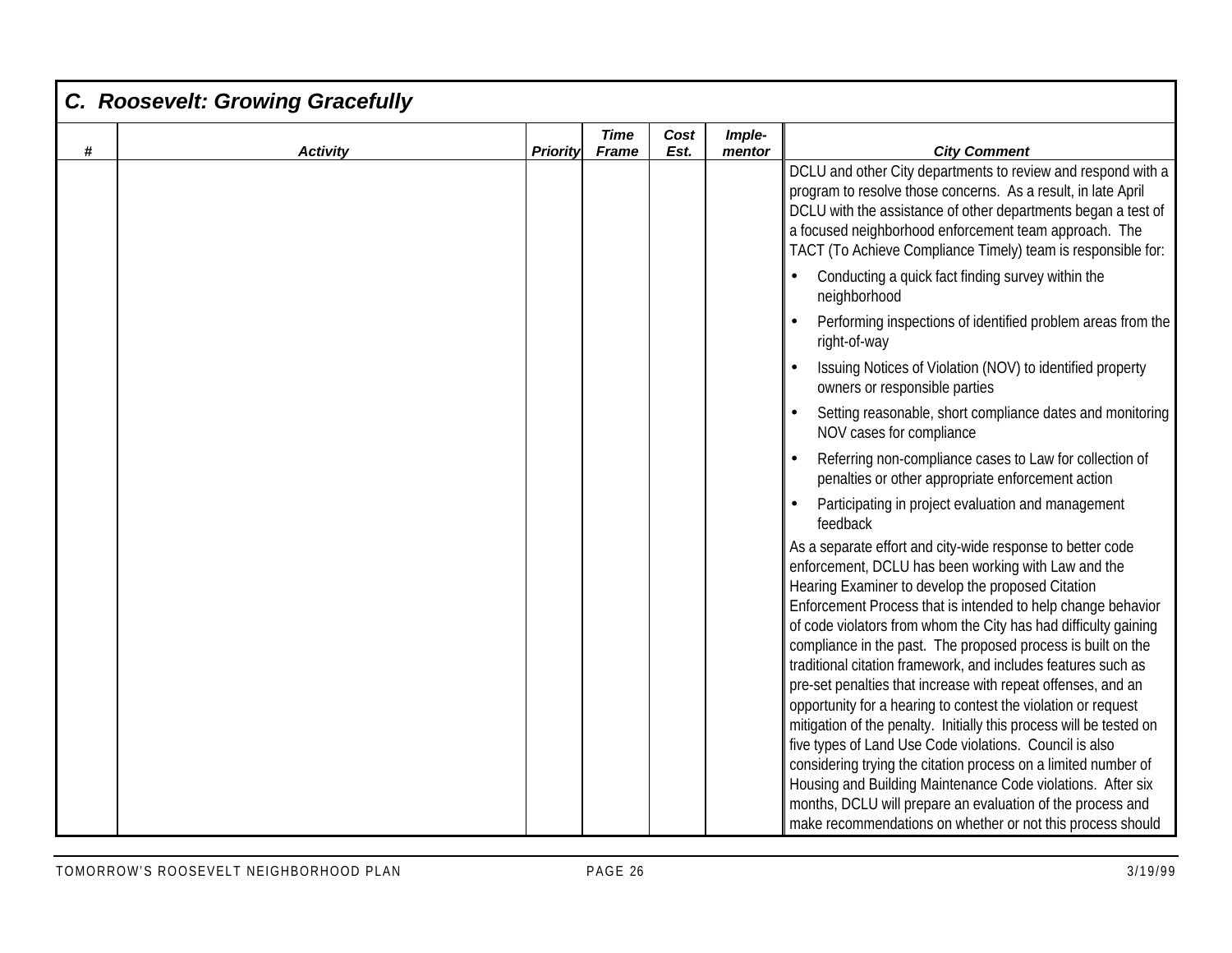|           | C. Roosevelt: Growing Gracefully                                                                                                                                                                                  |          |                      |              |                   |                                                                                                                                                                                                                                                                                                    |  |  |  |  |  |
|-----------|-------------------------------------------------------------------------------------------------------------------------------------------------------------------------------------------------------------------|----------|----------------------|--------------|-------------------|----------------------------------------------------------------------------------------------------------------------------------------------------------------------------------------------------------------------------------------------------------------------------------------------------|--|--|--|--|--|
| #         | <b>Activity</b>                                                                                                                                                                                                   | Priority | Time<br><b>Frame</b> | Cost<br>Est. | Imple-<br>mentor  | <b>City Comment</b>                                                                                                                                                                                                                                                                                |  |  |  |  |  |
|           |                                                                                                                                                                                                                   |          |                      |              |                   | be expanded to cover more Land Use and Housing violations.<br>Legislation for the Land Use Code portion of this work is<br>currently before Council.                                                                                                                                               |  |  |  |  |  |
| $IC-L-14$ | Provide better enforcement of codes regulating boarding houses<br>(i.e. houses in single family zones inhabited by up to eight<br>unrelated renters).                                                             | High     | ongoing              |              | DCLU,<br>Law Dept | The City is currently engaged in a revaluation of its procedures<br>and regulations regarding housing and building code<br>enforcement (see IC-L-13 above). To the extent that these<br>concerns can be lawfully addressed, this recommendation will<br>be dealt with in the context of that work. |  |  |  |  |  |
| $IC-L-15$ | Establish a Neighborhood Ombudsman to help Roosevelt citizens<br>resolve conflicts and deal with City departments and officials.<br>Provide support for this function through the Neighborhood Service<br>Center. |          |                      |              | TR, DON           | This is a community based activity. Tomorrow's Roosevelt, or<br>other community stewardship organization, may be able to<br>provide such services. DON's Neighborhood Service Center<br>Coordinator for Roosevelt is available to provide City contacts<br>for dealing with community issues.      |  |  |  |  |  |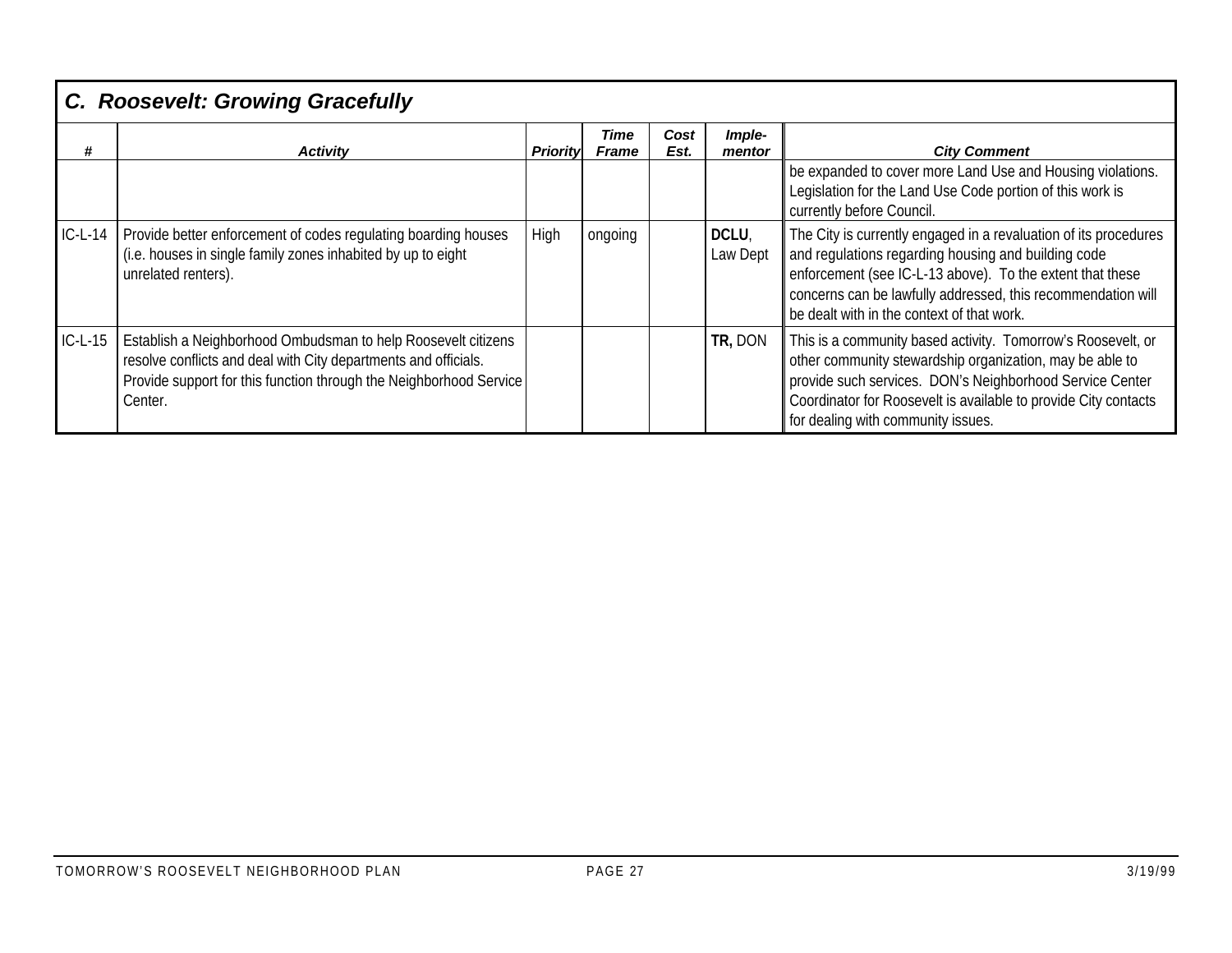## *II. Additional Activities For Implementation*

The activities listed in this section are not directly associated with a Key Strategy. The City has, when possible, identified next steps for implementation of each of these activities. The response will specify: 1) activities already underway; 2) activities for which the City agrees to initiate next steps (will include a schedule for the work); 3) this activity will be considered as part of the Sector Implementation Plans in the future as opportunities arise; 4) activities for which the community must take the lead (may be supported by City departments or existing programs); 5) issues that will be on the policy docket (the docket will assign responsibility for consideration of the issue and provide a schedule for reporting back to Council); and 6) activities which the City will not support. As with the activities listed for each Key Strategy in Section I, these activities are intended to be implemented over the span of many years.

The Executive will coordinate efforts to sort through these activities. During this sorting process, the departments will work together to create Sector Implementation Plans that will prioritize these activities. This may include developing rough cost estimates for each activity; identifying potential funding sources and mechanisms; establishing priorities within each plan, as well as priorities among plans; and developing phased implementation and funding strategies. The City will involve neighborhoods in a public process so that neighborhoods can help to establish citywide priorities. Activities identified in this section will be included in the City's tracking database for monitoring neighborhood plan implementation.

| #         | <b>Activity</b>                                                                                                                                                                                                                                                                                                                                                                                                                                                                                                                                                                                                                                                                                                                                                                                                                                                  | <b>Priority</b> | <b>Time</b><br><b>Frame</b> | Cost<br>Est. | <b>Implementor</b>       | <b>Executive Comment</b>                                                                                                                                                                                                                                                                                                                                                                                                                                                                                                                                                                                                                                                           |                                                  | <b>City Action</b>                                                                                                                                                                                                                                                                                                                                                                                                                                                                                                                   |  |  |  |  |  |
|-----------|------------------------------------------------------------------------------------------------------------------------------------------------------------------------------------------------------------------------------------------------------------------------------------------------------------------------------------------------------------------------------------------------------------------------------------------------------------------------------------------------------------------------------------------------------------------------------------------------------------------------------------------------------------------------------------------------------------------------------------------------------------------------------------------------------------------------------------------------------------------|-----------------|-----------------------------|--------------|--------------------------|------------------------------------------------------------------------------------------------------------------------------------------------------------------------------------------------------------------------------------------------------------------------------------------------------------------------------------------------------------------------------------------------------------------------------------------------------------------------------------------------------------------------------------------------------------------------------------------------------------------------------------------------------------------------------------|--------------------------------------------------|--------------------------------------------------------------------------------------------------------------------------------------------------------------------------------------------------------------------------------------------------------------------------------------------------------------------------------------------------------------------------------------------------------------------------------------------------------------------------------------------------------------------------------------|--|--|--|--|--|
|           | A. Urban Design                                                                                                                                                                                                                                                                                                                                                                                                                                                                                                                                                                                                                                                                                                                                                                                                                                                  |                 |                             |              |                          |                                                                                                                                                                                                                                                                                                                                                                                                                                                                                                                                                                                                                                                                                    |                                                  |                                                                                                                                                                                                                                                                                                                                                                                                                                                                                                                                      |  |  |  |  |  |
| $II-U-23$ | Support community efforts to address public safety<br>issues through NATS, and implement the Master Plan<br>for Cowen Park, including:<br>Completion of "Adventure Play" Area.<br>Entry treatments at NE 62nd St & Brooklyn Ave<br>NE, Brooklyn Ave NE & NE 61st St, NE Ravenna<br>Blvd & Brooklyn Ave NE, Cowen Place NE & NE<br>Ravenna Blvd, and 15th Ave NE & Cowen Place<br>NE.<br>Enhanced edge treatments along NE 62nd St,<br>3<br>Brooklyn Ave NE, NE Ravenna Blvd, & Cowen<br>Place NE, including landscaping and paths.<br>Group Picnic Area including tables and possibly<br>4.<br>a framework for installing a temporary shelter.<br>Stream development including landscaping,<br>5.<br>stones, ravine forest enhancement, and overlook<br>decks with interpretive signage.<br>Under-bridge improvements including paved<br>areas, art, and stairs. | High            | per plan                    |              | NATS, DPR,<br><b>RNA</b> | DPR is interested in working with<br>the community to implement the<br>Cowen Park Master Plan.<br>- The Adventure Play area is<br>currently underway and partially<br>funded by a NMF grant.<br>2,3 - DPR supports the idea of<br>entry treatments and enhanced<br>edge treatments, but has no<br>funding for such projects. DPR<br>would support the community in<br>pursuing funding opportunities for<br>these activities.<br>4 - DPR does not support building<br>a Group Picnic Area and has<br>provided a memo outlining their<br>position on this recommendation.<br>A NATS team is currently looking<br>at appropriate uses that are<br>sensitive to the security concerns | $\overline{2}$ .<br>3.<br>$\overline{4}$ .<br>6. | This activity is already<br>underway.<br>The community will need to<br>take the lead on this activity<br>with support from DPR.<br>The community will need to<br>take the lead on this activity<br>with support from DPR.<br>The City does not support<br>this recommendation.<br>The community will need to<br>take the lead on this activity<br>with support from DPR.<br>This activity will be<br>considered in the future as<br>opportunities and resources<br>are identified.<br>Community use of DPR<br>structures has been an |  |  |  |  |  |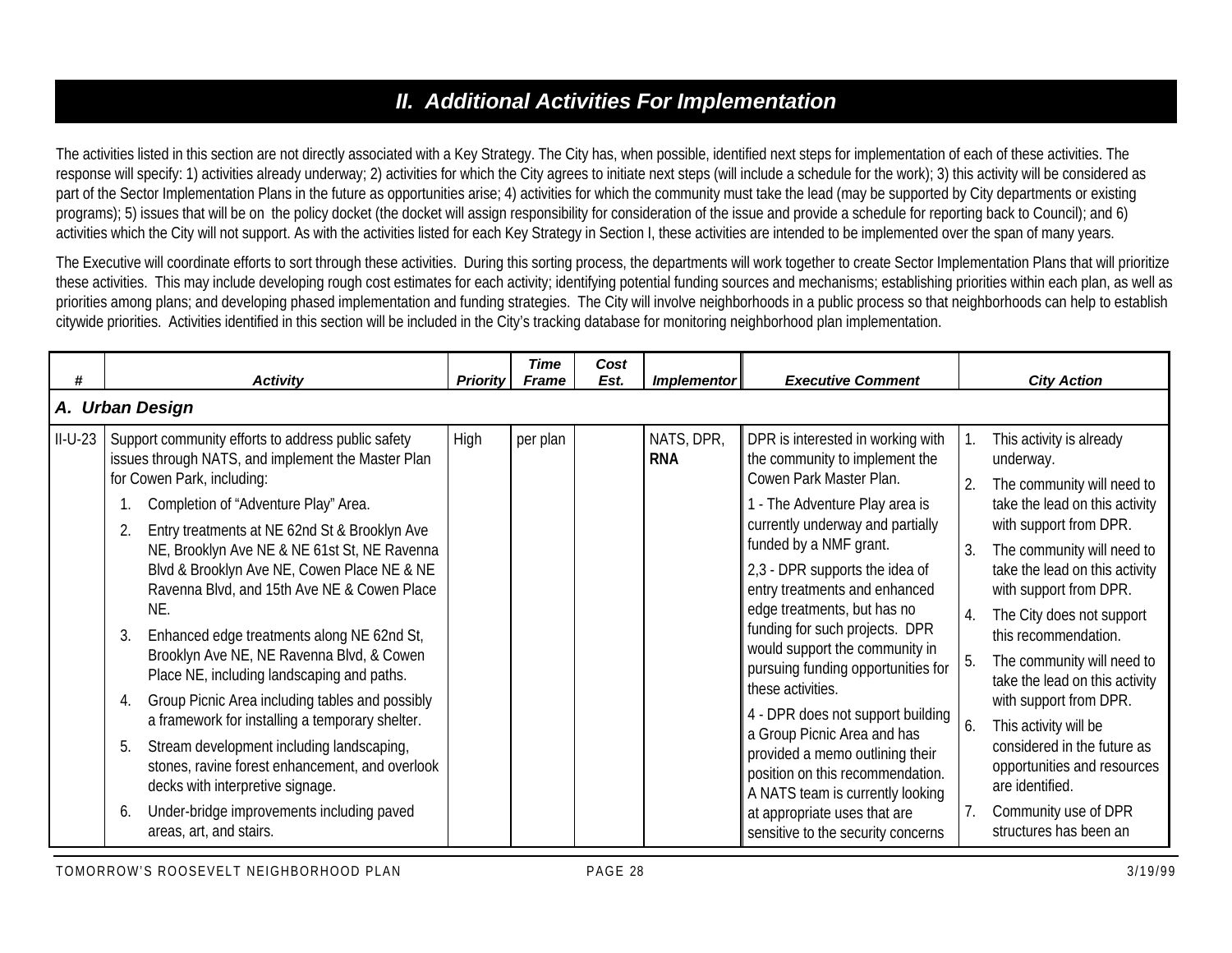| #         | <b>Activity</b>                                                                                                                                           | <b>Priority</b> | <b>Time</b><br><b>Frame</b> | Cost<br>Est. | <b>Implementor</b>      | <b>Executive Comment</b>                                                                                                                                                                                                                                                                                                                                                                                                                                                                                                                                                                       | <b>City Action</b>                                                                                                           |
|-----------|-----------------------------------------------------------------------------------------------------------------------------------------------------------|-----------------|-----------------------------|--------------|-------------------------|------------------------------------------------------------------------------------------------------------------------------------------------------------------------------------------------------------------------------------------------------------------------------------------------------------------------------------------------------------------------------------------------------------------------------------------------------------------------------------------------------------------------------------------------------------------------------------------------|------------------------------------------------------------------------------------------------------------------------------|
|           | Community use of the park structure at 15th Ave<br>7.<br>NE and Cowen Place NE (see also IA-U-2).<br>See also Activities Already Accomplished (play area) |                 |                             |              |                         | surrounding Cowen Park.<br>5 - Currently DPR has no funding<br>for these projects, but would<br>support the community in pursuing<br>funding opportunities. DPR's<br>volunteer program has been<br>active in restoration and invasive<br>species removal.<br>6 - DPR recognizes the need for<br>increased drainage control under<br>bridges in the park and can further<br>discuss other improvements.<br>7 - Use of the park structure at<br>15th Ave. NE and Cowen Place<br>will depend upon whether or not<br>DPR can find an alternative<br>location for maintenance<br>equipment in 1999. | issue in a number of<br>neighborhood plans. DPR<br>is examining the issue to<br>develop a consistent city-<br>wide response. |
| $II-U-24$ | Enhance existing landscaping in and around Froula<br>Park.                                                                                                | High            | 2-5 yrs.                    |              | DPR, SPU,<br><b>RNA</b> | No DPR funding is currently<br>available for this activity. The<br>community should look to the<br>Neighborhood Matching Fund and<br>Adopt-A-Park as resources for<br>additional improvements. DPR<br>would assist in any NMF grant<br>related to this park.                                                                                                                                                                                                                                                                                                                                   | The community will need to take<br>the lead on this recommendation<br>with support from DPR.                                 |
| $II-U-25$ | Upgrade or replace play structures at Froula Park.                                                                                                        | Med.            | 3-8 yrs.                    |              | DPR, RNA                | No DPR funding is currently<br>available for this activity. The<br>Community may want to explore<br>funding this project through the<br>Neighborhood Matching Fund.<br>DPR would assist in any NMF<br>grant related to this park.                                                                                                                                                                                                                                                                                                                                                              | The community will need to take<br>the lead on this recommendation<br>with support from DPR.                                 |
| $II-U-26$ | Develop and adopt bonuses to encourage developers<br>to provide open space or fees in lieu of open space in                                               | High            | 1-2 yrs.                    |              | DCLU, DPR               | Bonuses for open space and<br>payment in lieu of open space                                                                                                                                                                                                                                                                                                                                                                                                                                                                                                                                    | DCLU is currently working on the<br>proposal and will provide a status                                                       |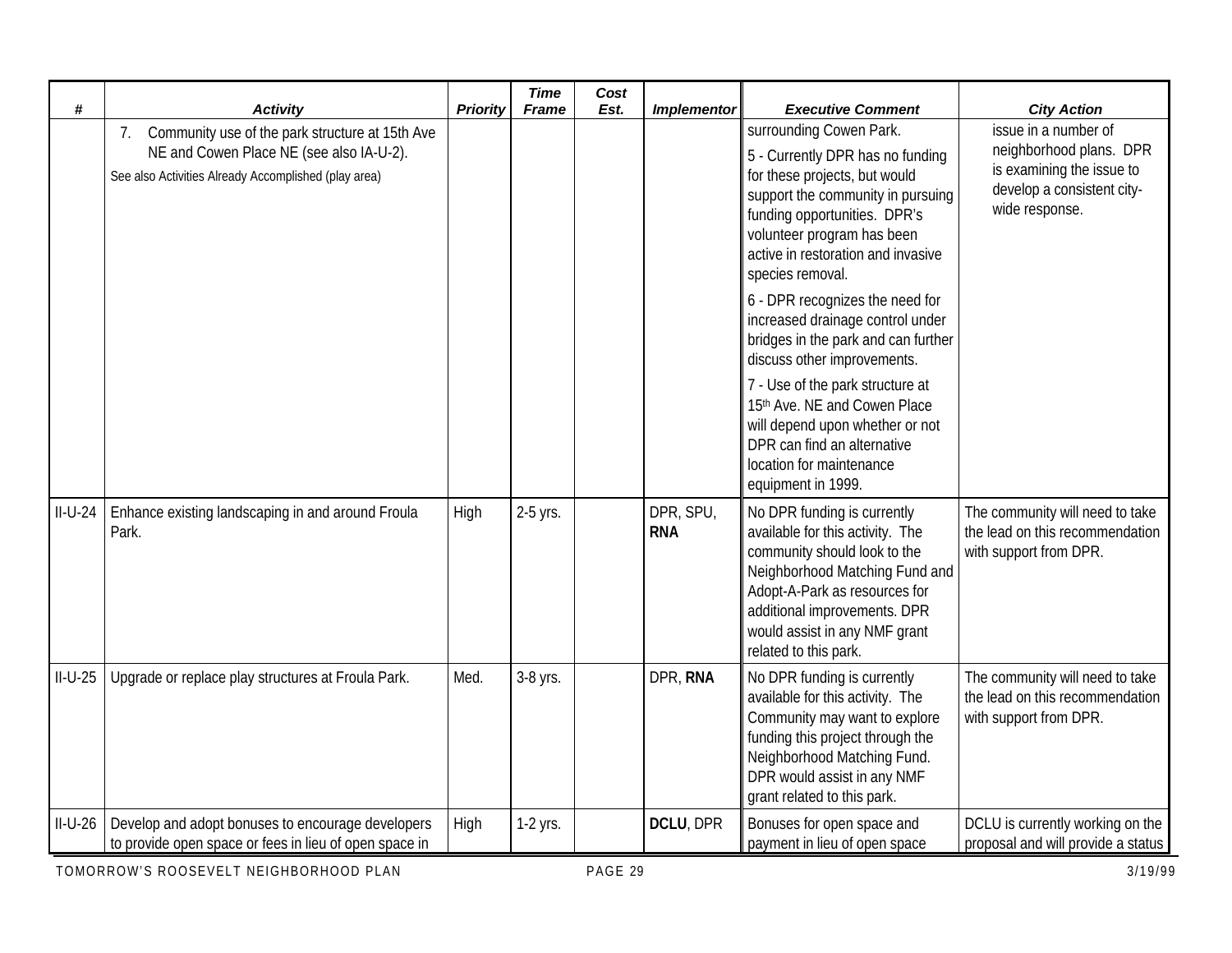| #         | <b>Activity</b>                                                                                                                                                                                                                                                                                                                                                                          | Priority | <b>Time</b><br><b>Frame</b> | Cost<br>Est. | <b>Implementor</b>                  | <b>Executive Comment</b>                                                                                                                                                                                                                                                                                                                                                                                                                                                                                      | <b>City Action</b>                                                                                                                                                                                                                                                                                                                               |
|-----------|------------------------------------------------------------------------------------------------------------------------------------------------------------------------------------------------------------------------------------------------------------------------------------------------------------------------------------------------------------------------------------------|----------|-----------------------------|--------------|-------------------------------------|---------------------------------------------------------------------------------------------------------------------------------------------------------------------------------------------------------------------------------------------------------------------------------------------------------------------------------------------------------------------------------------------------------------------------------------------------------------------------------------------------------------|--------------------------------------------------------------------------------------------------------------------------------------------------------------------------------------------------------------------------------------------------------------------------------------------------------------------------------------------------|
|           | exchange for additional floor area or housing units.                                                                                                                                                                                                                                                                                                                                     |          |                             |              |                                     | have been an issue in a number<br>of neighborhood plans. DCLU is<br>working on this issue to develop a<br>consistent citywide response.<br>DPR is supportive of creative<br>ideas such as this and hopes to<br>further explore options such as<br>these in 1999/2000.                                                                                                                                                                                                                                         | report to Council by end of June<br>1999 and a more detailed report<br>by the end of 1999.                                                                                                                                                                                                                                                       |
| $II-U-27$ | Identify public facilities in the Roosevelt neighborhood<br>as "Roosevelt." Re-name the Green Lake Reservoir<br>and Green Lake Park-and-Ride the Roosevelt<br>Reservoir and Roosevelt Park-and-Ride (or at least the<br>Roosevelt/Green Lake Park-and-Ride). Name the<br>future light rail station Roosevelt Station. Encourage<br>Metro to include Roosevelt on its maps and schedules. | High     | 1 yr.                       |              | SPU, Metro,<br>ST, TR               | There is currently no standard<br>procedure for changing the<br>reservoir name. SPU will conduct<br>a public process to ensure there is<br>broader community support for the<br>name change (including the<br>opportunity for comments from the<br>Green Lake community).<br>The community will need to<br>discuss the Park-and-Ride, transit<br>maps, and transit schedules with<br>Metro.<br>Sound Transit's Draft EIS<br>currently refers to the future light<br>rail station as the Roosevelt<br>Station. | SPU will initiate a public process<br>to re-name Green Lake<br>Reservoir the Roosevelt<br>Reservoir.<br>Recommendations for re-naming<br>the Park-and-Ride will be<br>forwarded to Metro.<br>Recommendations for naming<br>the future light rail station will be<br>forwarded to Sound Transit.                                                  |
| $II-U-28$ | Establish community involvement in the ongoing<br>management and plans for renovations to Roosevelt<br>High School to promote:<br>Incorporation of a year-round neighborhood<br>meeting place/arts center (see also IA-U-2).<br>Relocation of the central cooking facility.<br>$\bullet$<br>Aesthetic treatment of the retaining wall along NE<br>66th St and 12th Ave NE.               | High     | 1-4 yrs.                    |              | OFE, SSD,<br>RHS, TR,<br><b>DPR</b> | The Building Excellence capital<br>improvement program is expected<br>to be on the ballot in the year<br>2000. Pending voter approval of<br>this second Building Excellence<br>program, neighborhood<br>recommendations on the<br>renovation of Roosevelt High<br>School will be addressed by the<br>school's Design Review<br>Committee, which will include                                                                                                                                                  | The City supports the<br>community's efforts to work with<br>SSD to implement this and other<br>recommendations and will<br>advocate on behalf of the<br>community in discussions with<br>SSD. The community will need<br>to take an active role in<br>discussions with SSD and as<br>participants on the SSD Design<br>Review Committee. OFE is |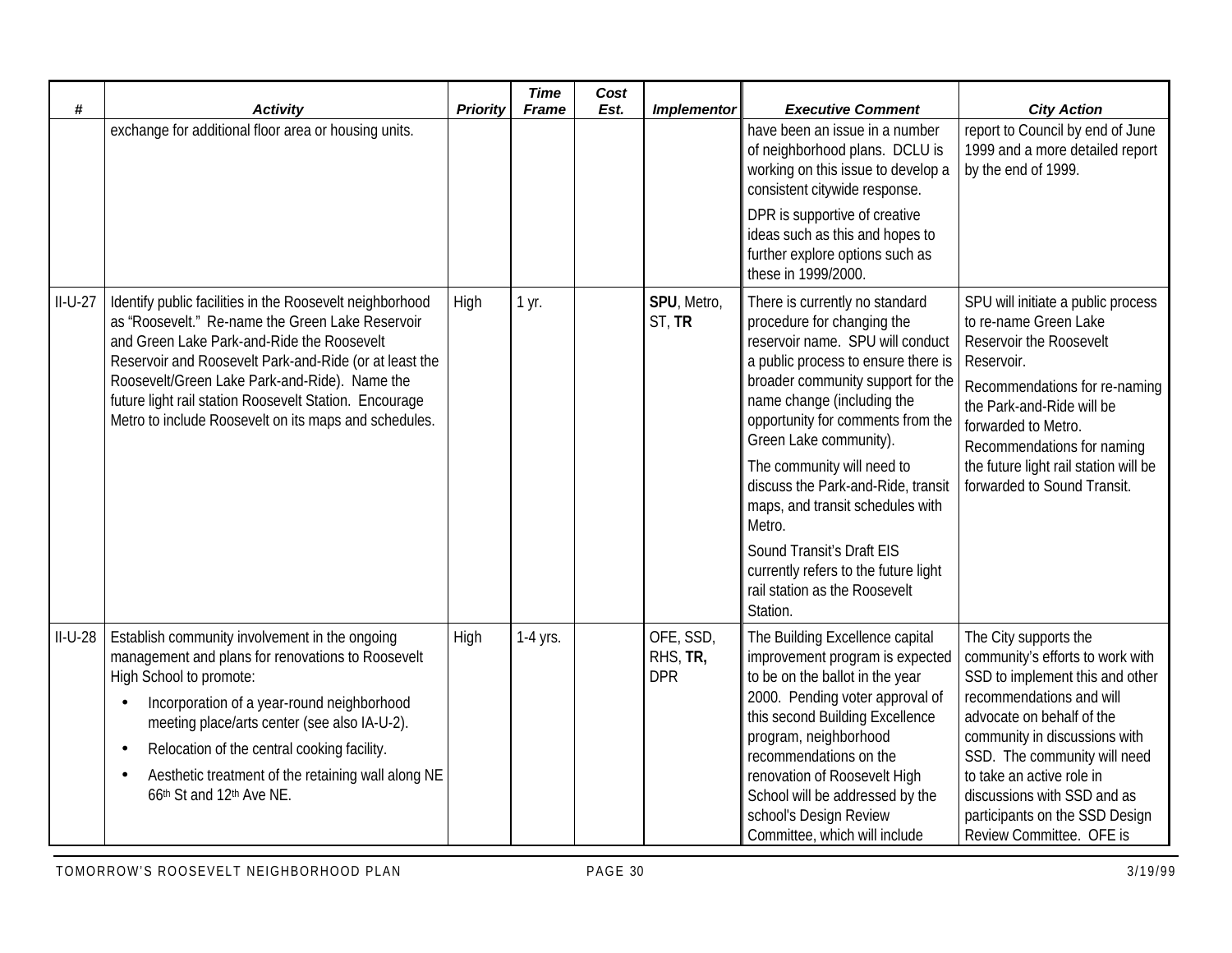| #         | <b>Activity</b>                                                                                                                                                                                                                                                                       | <b>Priority</b> | <b>Time</b><br><b>Frame</b> | Cost<br>Est. | <b>Implementor</b>                    | <b>Executive Comment</b>                                                                                                                                                                                                                                                                                                                                                                                                                     | <b>City Action</b>                                                                                                                                                                                                                                                                                                                                                                                                                                                                                                                                                        |
|-----------|---------------------------------------------------------------------------------------------------------------------------------------------------------------------------------------------------------------------------------------------------------------------------------------|-----------------|-----------------------------|--------------|---------------------------------------|----------------------------------------------------------------------------------------------------------------------------------------------------------------------------------------------------------------------------------------------------------------------------------------------------------------------------------------------------------------------------------------------------------------------------------------------|---------------------------------------------------------------------------------------------------------------------------------------------------------------------------------------------------------------------------------------------------------------------------------------------------------------------------------------------------------------------------------------------------------------------------------------------------------------------------------------------------------------------------------------------------------------------------|
|           |                                                                                                                                                                                                                                                                                       |                 |                             |              |                                       | opportunities for neighborhood<br>representation.<br>OFE is committed to improving<br>the ongoing dialogue with SSD<br>and has been informing SSD of<br>relevant neighborhood plan<br>recommendations.<br>DPR suggests that the community<br>and SSD also discuss<br>improvements to the grounds at<br>Roosevelt High School, including<br>sports fields, etc., as part of the<br>renovation.                                                | available to support the<br>community in these discussions<br>and has already forwarded this<br>recommendation to SSD on the<br>behalf of the community.<br>Community meeting spaces have<br>been requested in a number of<br>neighborhood plans, and this<br>issue has been placed on the<br>Policy Docket for further<br>discussion by City Council. The<br>Executive will review the City's<br>policies related to community<br>centers and neighborhood<br>gathering spaces and provide<br>Council with a summary of<br>options and opportunities in July<br>of 1999. |
| $II-U-29$ | Explore the possibility of including an interim<br>neighborhood meeting place in a private development,<br>in anticipation of developing a permanent one as part of<br>the "Town Center" development (see IA-U-2) or as part<br>of the renovated Roosevelt High School (see II-U-25). | High            | $1-2$ yrs.                  |              | TR, Priv.,<br>DPR, SSD,<br><b>OFE</b> | The community could pursue use<br>of school facilities at Roosevelt<br>High School as a way to meet<br>these needs. Interested parties<br>should confer with the school<br>principal to discuss when and<br>what kinds of activities are<br>proposed and how they will be<br>administered. OFE is committed<br>to improving the ongoing dialogue<br>with SSD and has been informing<br>SSD of relevant neighborhood<br>plan recommendations. | The City supports the<br>community's efforts to work with<br>SSD to implement this and other<br>recommendations and will<br>advocate on behalf of the<br>community in discussions with<br>SSD. The community will need<br>to take an active role in<br>discussions with SSD and the<br>principal. OFE is available to<br>support the community in these<br>discussions and has already<br>forwarded this recommendation<br>to SSD on the behalf of the<br>community.<br>Community meeting spaces have<br>been requested in a number of<br>neighborhood plans, and this    |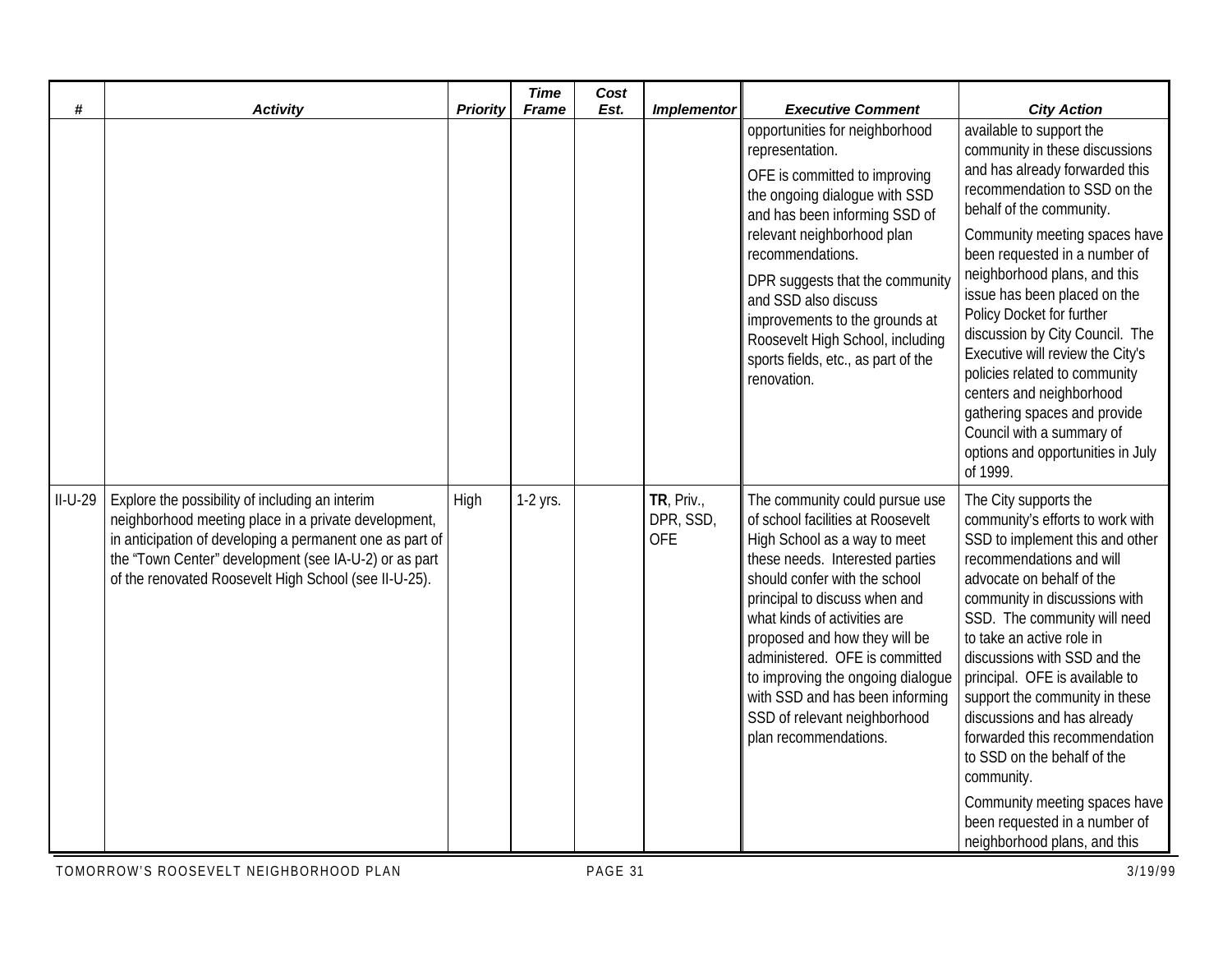| #         | <b>Activity</b>                                                                                                                                                                        | <b>Priority</b> | <b>Time</b><br><b>Frame</b> | Cost<br>Est. | <b>Implementor</b>      | <b>Executive Comment</b>                                                                                                                                                                                                                                                                                                                                                                                                                                                                                                                                                                                                                                                                                                                                                                                                                                     | <b>City Action</b>                                                                                                                                                                                                                                                                                                                                                                                                                                                                                                                                                                                                                                                  |
|-----------|----------------------------------------------------------------------------------------------------------------------------------------------------------------------------------------|-----------------|-----------------------------|--------------|-------------------------|--------------------------------------------------------------------------------------------------------------------------------------------------------------------------------------------------------------------------------------------------------------------------------------------------------------------------------------------------------------------------------------------------------------------------------------------------------------------------------------------------------------------------------------------------------------------------------------------------------------------------------------------------------------------------------------------------------------------------------------------------------------------------------------------------------------------------------------------------------------|---------------------------------------------------------------------------------------------------------------------------------------------------------------------------------------------------------------------------------------------------------------------------------------------------------------------------------------------------------------------------------------------------------------------------------------------------------------------------------------------------------------------------------------------------------------------------------------------------------------------------------------------------------------------|
|           |                                                                                                                                                                                        |                 |                             |              |                         |                                                                                                                                                                                                                                                                                                                                                                                                                                                                                                                                                                                                                                                                                                                                                                                                                                                              | issue has been placed on the<br>Policy Docket for further<br>discussion by City Council. The<br>Executive will review the City's<br>policies related to community<br>centers and neighborhood<br>gathering spaces and provide<br>Council with a summary of<br>options and opportunities in July<br>of 1999.                                                                                                                                                                                                                                                                                                                                                         |
|           | <b>B. Land Use and Economic Development</b>                                                                                                                                            |                 |                             |              |                         |                                                                                                                                                                                                                                                                                                                                                                                                                                                                                                                                                                                                                                                                                                                                                                                                                                                              |                                                                                                                                                                                                                                                                                                                                                                                                                                                                                                                                                                                                                                                                     |
| $II-L-16$ | Encourage businesses to identify themselves as part of<br>the Roosevelt District in advertising and signage, in<br>part, perhaps, through a facade improvement program<br>(see below). | High            | 1-2 yrs.                    |              | RCC, OED,<br><b>NBC</b> | OED can use its contract with the<br>Neighborhood Business Council<br>(NBC) to assist the planning group<br>with the proposed activities. NBC<br>is a private, non-profit<br>organization created to assist<br>Seattle's neighborhood Chambers<br>of Commerce, Merchant and<br><b>Business Associations to improve</b><br>the business climate and quality of<br>life in Seattle-area neighborhood<br>business districts. OED contracts<br>with NBC to assist neighborhood<br>business district organizations<br>with their efforts to develop and<br>organize programs which support<br>and improve the economic<br>conditions of the business district<br>and small business environment,<br>and to assist OED with the<br>development and implementation<br>of a series of neighborhood<br>business district workshops. The<br>Neighborhood Matching Fund | The community will need to take<br>the lead on this recommendation.<br>OED will support the community<br>in this effort through its contract<br>with NBC.<br>OED, NBC and the Downtown<br>Seattle Association will be<br>sponsoring four business district<br>development workshops in 1999.<br>Issues discussed could include<br>business retention/recruitment,<br>public safety, and special event<br>planning. The first session was<br>held on March 24, 1999 and<br>focused on public safety in<br>neighborhood business districts.<br>A second session is scheduled<br>for June 10. OED will notify all<br>neighborhood planning groups of<br>the workshops. |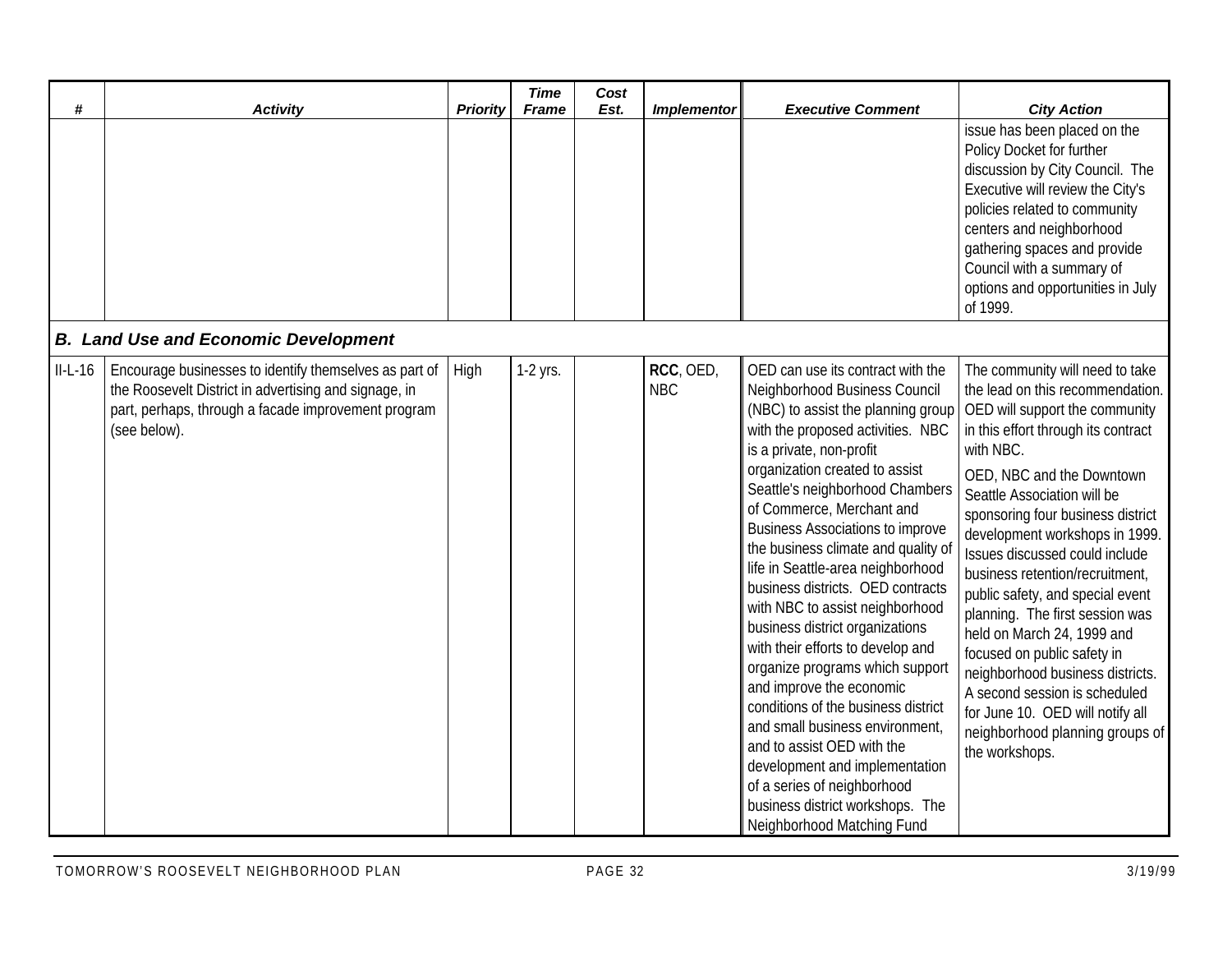| #         | <b>Activity</b>                                                                                                                                                                                                                                                                                                                                                                                                                         | <b>Priority</b> | <b>Time</b><br><b>Frame</b> | Cost<br>Est. | <b>Implementor</b>                  | <b>Executive Comment</b>                                                                                                                                                                                                                                                                                                                                                                                                                                                                                                                                              | <b>City Action</b>                                                                                                                                                                                                                                                    |
|-----------|-----------------------------------------------------------------------------------------------------------------------------------------------------------------------------------------------------------------------------------------------------------------------------------------------------------------------------------------------------------------------------------------------------------------------------------------|-----------------|-----------------------------|--------------|-------------------------------------|-----------------------------------------------------------------------------------------------------------------------------------------------------------------------------------------------------------------------------------------------------------------------------------------------------------------------------------------------------------------------------------------------------------------------------------------------------------------------------------------------------------------------------------------------------------------------|-----------------------------------------------------------------------------------------------------------------------------------------------------------------------------------------------------------------------------------------------------------------------|
|           |                                                                                                                                                                                                                                                                                                                                                                                                                                         |                 |                             |              |                                     | may be an appropriate source of<br>funding for this activity.                                                                                                                                                                                                                                                                                                                                                                                                                                                                                                         |                                                                                                                                                                                                                                                                       |
| $II-L-17$ | Develop business improvement strategies, including<br>welcome packages for new businesses and community<br>business directories.                                                                                                                                                                                                                                                                                                        | High            | 1-2 yrs.                    |              | RCC, OED,<br><b>NBC</b>             | See II-L-16 above.                                                                                                                                                                                                                                                                                                                                                                                                                                                                                                                                                    | See II-L-16 above.                                                                                                                                                                                                                                                    |
| $II-L-18$ | Organize and establish an annual event to promote<br>Roosevelt as both a neighborhood and a business<br>district.                                                                                                                                                                                                                                                                                                                       | High            | 1-2 yrs.                    |              | RCC, RNA,<br>TR, OED,<br><b>NBC</b> | See II-L-16 above.                                                                                                                                                                                                                                                                                                                                                                                                                                                                                                                                                    | See II-L-16 above.                                                                                                                                                                                                                                                    |
| $II-L-19$ | Create a facade improvement program, possibly with<br>low interest loans through a local bank, for<br>improvements meeting design guidelines.                                                                                                                                                                                                                                                                                           | Med.            | 2-6 yrs.                    |              | RCC, TR,<br><b>OED</b>              | CDBG funds are currently used<br>for facade improvement programs<br>in Central and Southeast Seattle.<br>While it is unlikely that facade<br>improvement activities in the<br>Roosevelt neighborhood would be<br>eligible for CDBG funds, the<br>Planning Group should contact<br>OED if they decide to proceed<br>with this activity. OED can<br>connect the Planning Group with<br>CADA and SEED, the two groups<br>that implement facade<br>improvement programs in Central<br>and Southeast Seattle, for<br>examples of how such a program<br>may be implemented. | The community will need to take<br>the lead on this recommendation.<br>OED can connect the community<br>to other organizations which run<br>similar programs in other parts of<br>the city.                                                                           |
|           | C. Transportation                                                                                                                                                                                                                                                                                                                                                                                                                       |                 |                             |              |                                     |                                                                                                                                                                                                                                                                                                                                                                                                                                                                                                                                                                       |                                                                                                                                                                                                                                                                       |
| $II-T-8$  | Determine locations and techniques for discouraging<br>cut-through traffic on side streets, including using traffic<br>circles and diverters, and local access restrictions.<br>Through Station Area Planning and other traffic and<br>transportation studies, assess impacts on traffic<br>patterns of major developments in the neighborhood,<br>including the light rail station, to determine need for<br>protecting local streets. | High            | 1-8 yrs.                    |              | SEATRAN,<br>ST, SPO                 | As written, this recommendation<br>does not provide enough detail for<br>specific comment. Problem<br>locations need to be identified<br>before appropriate solutions can<br>be explored.                                                                                                                                                                                                                                                                                                                                                                             | The community will need to take<br>the lead on identifying problem<br>locations for further review.<br>The City will be addressing<br>circulation issues with Sound<br>Transit through Station Area<br>Planning once Sound Transit<br>makes its decision on the Phase |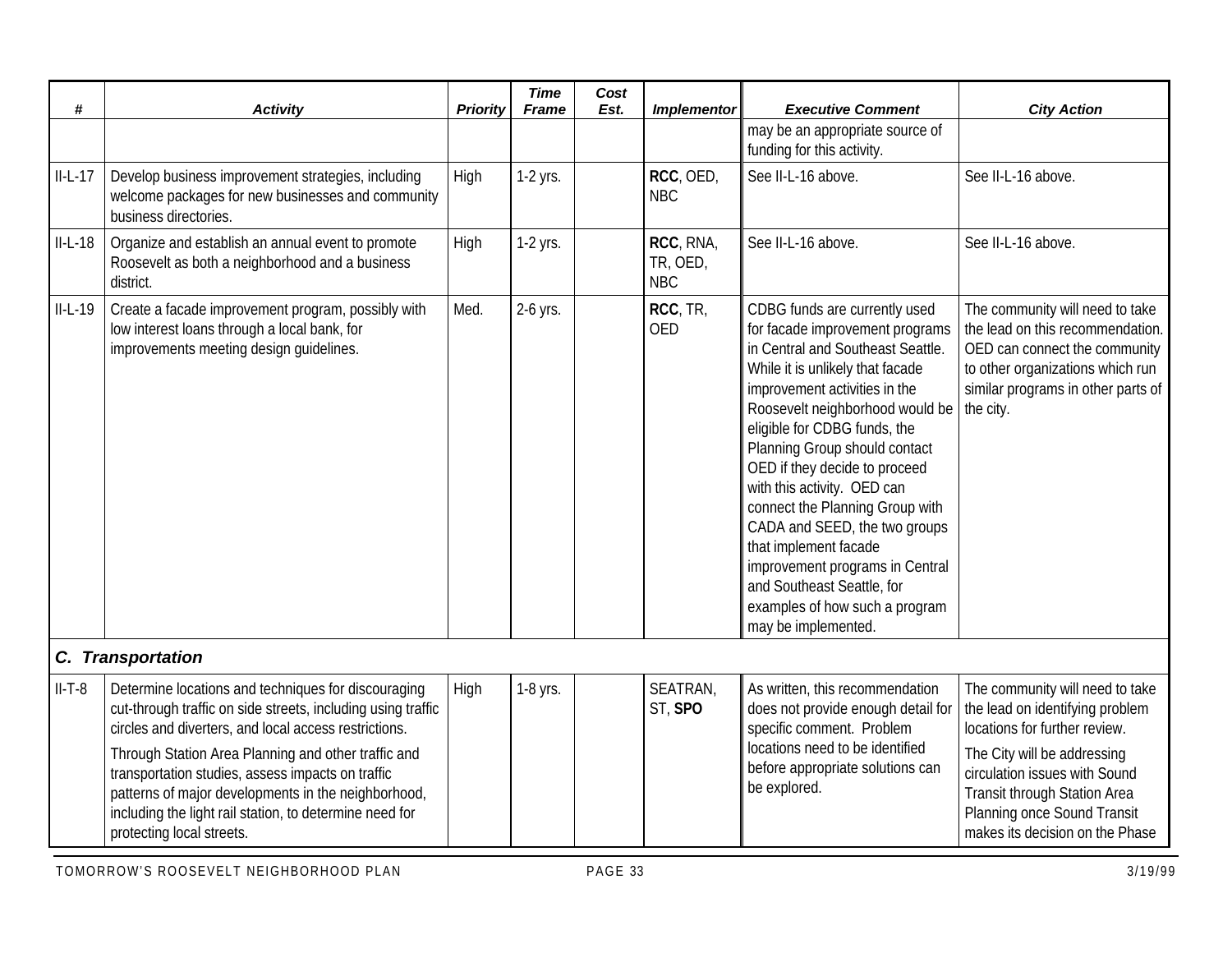| #         | <b>Activity</b>                                                                                                                                              | Priority | <b>Time</b><br><b>Frame</b> | Cost<br>Est. | <b>Implementor</b>                                                                                                                                                                                                                                                                                                                                   | <b>Executive Comment</b>                                                                                                                                                                                                                                                                                                                                                                                                                                                                                                                                                                                                                                  | <b>City Action</b>                                                                                                                                                                                                                                                                                                                                                                                                                              |
|-----------|--------------------------------------------------------------------------------------------------------------------------------------------------------------|----------|-----------------------------|--------------|------------------------------------------------------------------------------------------------------------------------------------------------------------------------------------------------------------------------------------------------------------------------------------------------------------------------------------------------------|-----------------------------------------------------------------------------------------------------------------------------------------------------------------------------------------------------------------------------------------------------------------------------------------------------------------------------------------------------------------------------------------------------------------------------------------------------------------------------------------------------------------------------------------------------------------------------------------------------------------------------------------------------------|-------------------------------------------------------------------------------------------------------------------------------------------------------------------------------------------------------------------------------------------------------------------------------------------------------------------------------------------------------------------------------------------------------------------------------------------------|
|           |                                                                                                                                                              |          |                             |              |                                                                                                                                                                                                                                                                                                                                                      |                                                                                                                                                                                                                                                                                                                                                                                                                                                                                                                                                                                                                                                           | Il extension alignment.                                                                                                                                                                                                                                                                                                                                                                                                                         |
| $II-T-9$  | Create a voluntary parking management plan for the<br>commercial core, including Roosevelt High School.                                                      | High     | 1-2 yrs.                    |              | Priv.,<br>SSD/RHS,<br>SEATRAN,<br>SPO, RCC                                                                                                                                                                                                                                                                                                           | SSD has agreed to participate<br>with SPO and SEATRAN on a trip<br>reduction demonstration program<br>at Roosevelt High School in 1999-<br>2000.<br>SEATRAN would be willing to<br>provide the community with ideas<br>on parking management. Also,<br>the Neighborhood Business<br>Council may have some helpful<br>information and has worked with<br>neighborhood businesses on this<br>issue for SEATRAN.<br>The Executive is supportive of this<br>idea and can offer technical<br>assistance should the community<br>obtain their own funding to<br>conduct a parking management<br>study. One funding source is the<br>Neighborhood Matching Fund. | SPO, SEATRAN and SSD will be<br>working on a project scope for<br>the demonstration program in the<br>summer of 1999 to begin work<br>with Roosevelt High School in<br>the 1999-2000 school year. The<br>Executive will also forward this<br>recommendation to SSD on the<br>community's behalf.<br>For other elements of this<br>recommendation, the community<br>will need to take the lead on this<br>activity with support from<br>SEATRAN. |
|           |                                                                                                                                                              |          |                             |              | Two parking projects are currently<br>underway and while not directly<br>related to this recommendation,<br>will likely help Roosevelt over<br>time. SPO is conducting a<br>parking study to help develop<br>parking strategies around light rail<br>station areas. DCLU is working to<br>find ways to allow flexibility for off-<br>street parking. |                                                                                                                                                                                                                                                                                                                                                                                                                                                                                                                                                                                                                                                           |                                                                                                                                                                                                                                                                                                                                                                                                                                                 |
| $II-T-10$ | Create a Restricted Parking Zone for the residentially<br>zoned streets from NE Ravenna Blvd north to NE 68th<br>St and from 15th Ave NE west to 8th Ave NE. | Med.     | 1-8 yrs.                    |              | <b>SEATRAN,</b><br>SPD                                                                                                                                                                                                                                                                                                                               | SEATRAN has received the<br>community's RPZ request and is<br>in the process of doing a parking<br>study to analyze the RPZ                                                                                                                                                                                                                                                                                                                                                                                                                                                                                                                               | This recommendation is already<br>underway through SEATRAN's<br>RPZ program.<br>Issues regarding parking                                                                                                                                                                                                                                                                                                                                        |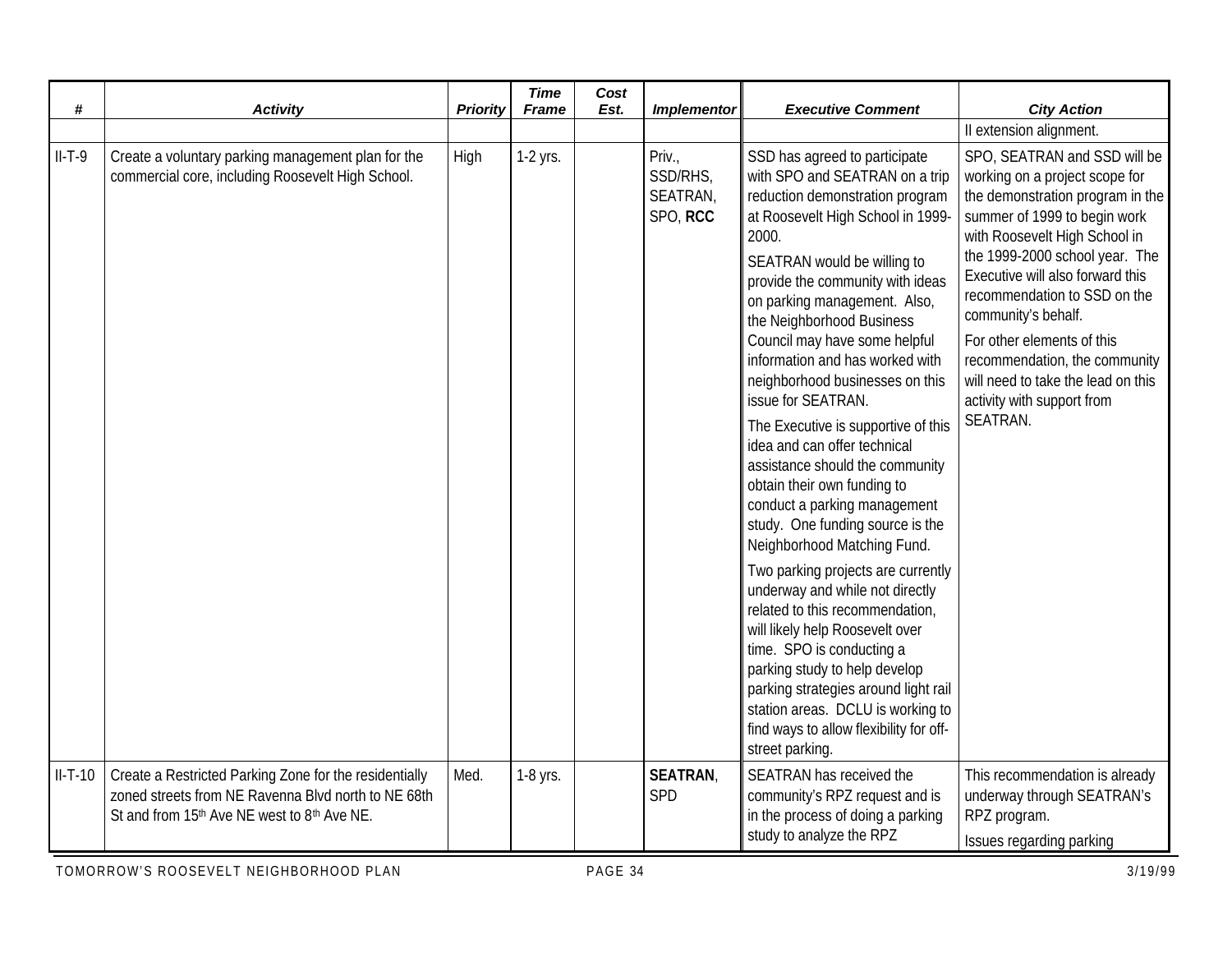| #        | <b>Activity</b>                                                                                                                                                                                                                                                                                                                                                                                                                                                                                                                                                                                                              | <b>Priority</b> | <b>Time</b><br><b>Frame</b> | Cost<br>Est. | <b>Implementor</b>       | <b>Executive Comment</b>                                                                                                                                                                                                                                                                                                                                                                                                                                                                                                                                                                                                                                                                                     | <b>City Action</b>                                                                                                                                                                                                                                                                                         |
|----------|------------------------------------------------------------------------------------------------------------------------------------------------------------------------------------------------------------------------------------------------------------------------------------------------------------------------------------------------------------------------------------------------------------------------------------------------------------------------------------------------------------------------------------------------------------------------------------------------------------------------------|-----------------|-----------------------------|--------------|--------------------------|--------------------------------------------------------------------------------------------------------------------------------------------------------------------------------------------------------------------------------------------------------------------------------------------------------------------------------------------------------------------------------------------------------------------------------------------------------------------------------------------------------------------------------------------------------------------------------------------------------------------------------------------------------------------------------------------------------------|------------------------------------------------------------------------------------------------------------------------------------------------------------------------------------------------------------------------------------------------------------------------------------------------------------|
|          |                                                                                                                                                                                                                                                                                                                                                                                                                                                                                                                                                                                                                              |                 |                             |              |                          | proposal. If the area meets the<br>criteria for an RPZ, the community<br>and other stakeholders will be<br>involved in a process to craft an<br>appropriate parking solution.                                                                                                                                                                                                                                                                                                                                                                                                                                                                                                                                | enforcement (especially<br>enforcement of RPZ's) have<br>been raised in a number of<br>neighborhood plans and have<br>been included on the Policy<br>Docket for further discussion.<br>The Executive will report on the<br>costs and implications of<br>expanding enforcement capacity<br>to City Council. |
|          | D. Community Safety and Livability                                                                                                                                                                                                                                                                                                                                                                                                                                                                                                                                                                                           |                 |                             |              |                          |                                                                                                                                                                                                                                                                                                                                                                                                                                                                                                                                                                                                                                                                                                              |                                                                                                                                                                                                                                                                                                            |
| $ILCS-1$ | Provide a community police officer and a police<br>storefront facility in Roosevelt (possibly as part of the<br>Town Center development - see IA).<br>Explore more modest ways to provide a police<br>presence in Roosevelt than a "storefront facility, such<br>as a desk in a neighborhood center where the officer<br>could make and take calls, receive community<br>messages, post community notices, etc.<br>Explore ways to give the Union sector Community<br>Police Officer and sergeants a larger presence in<br>Roosevelt, and provide more and better coordination<br>with the RHS School Emphasis Team officer. | High            | 1 yr.                       |              | SPD, DON                 | Currently, the North Precinct<br>Community Police Team (CPT)<br>has one officer working in the<br>Union Sector, which includes the<br>Roosevelt neighborhood. In<br>addition, there are three Union<br>sector sergeants, besides the<br>CPT officer, who are responsible<br>for problem solving and<br>community concerns in the<br>neighborhood. This staffing is in<br>addition to the School Emphasis<br>Team officer assigned to<br>Roosevelt High School, the Crime<br>Prevention Coordinator,<br>Community Service Officers, and<br>the NATS program. The<br>community is encouraged to work<br>with the North Precinct and Crime<br>Prevention to address police<br>presence and coordination issues. | This recommendation will be<br>considered in the future as<br>resources and opportunities<br>arise, including planning for the<br>proposed Town Center and<br>possibly station area planning.<br>Community policing is already<br>provided through existing SPD<br>resources and programs.                 |
| $ILCS-2$ | Develop and implement effective public safety<br>strategies for Roosevelt's parks.                                                                                                                                                                                                                                                                                                                                                                                                                                                                                                                                           | High            | 1 yr.                       |              | SPD, DPR,<br><b>NATS</b> | DPR and SPD work together on<br>public safety in parks. The NATS                                                                                                                                                                                                                                                                                                                                                                                                                                                                                                                                                                                                                                             | This recommendation is already<br>being pursued through the NATS                                                                                                                                                                                                                                           |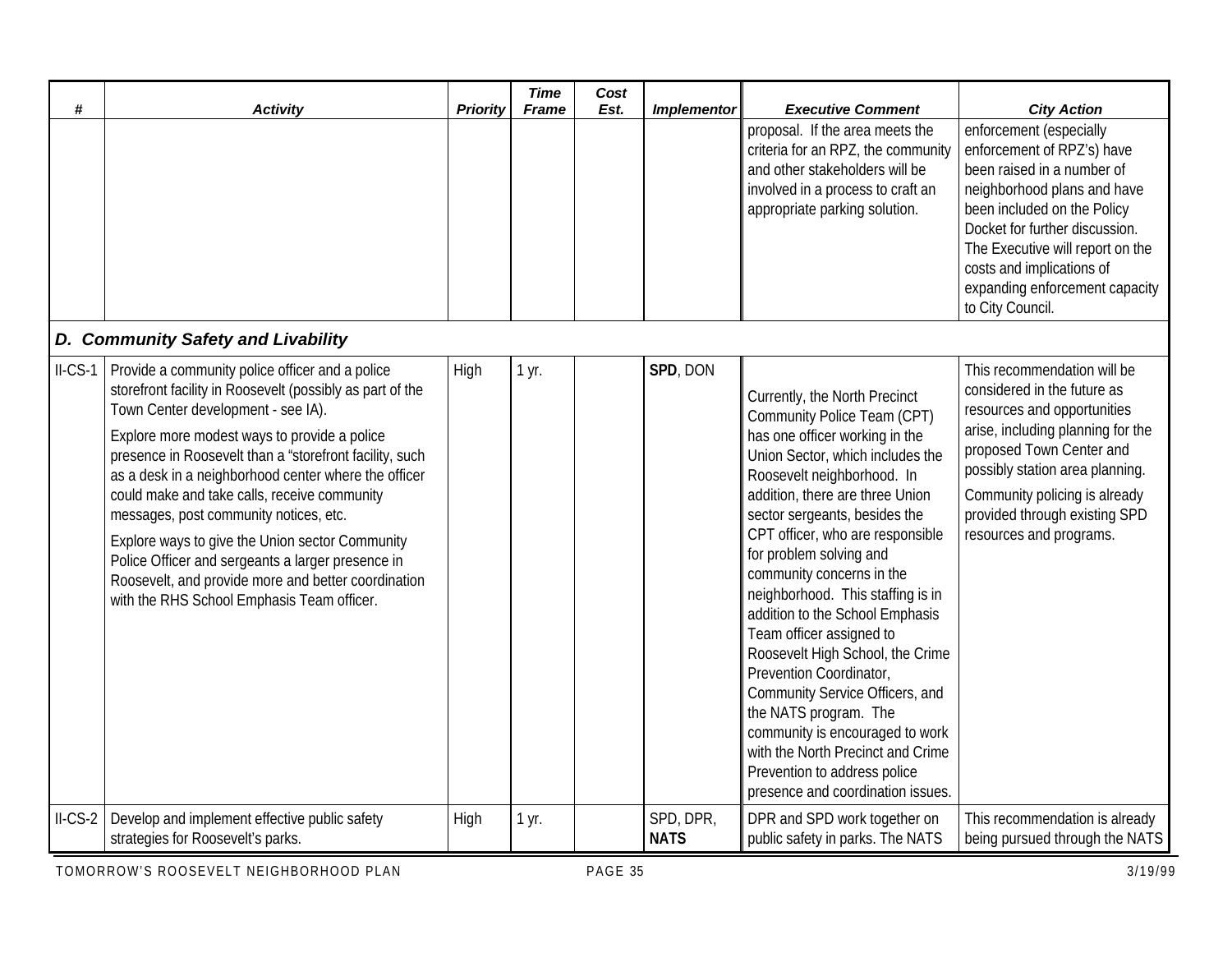| #        | <b>Activity</b>                                                                                                                                                  | <b>Priority</b> | <b>Time</b><br><b>Frame</b> | Cost<br>Est. | <b>Implementor</b>                  | <b>Executive Comment</b>                                                                                                                                                                                                                                                                                                                                                                                                                                                                                                                       | <b>City Action</b>                                                                                                                                                                                                                                                                                                                                                                                                                                                   |
|----------|------------------------------------------------------------------------------------------------------------------------------------------------------------------|-----------------|-----------------------------|--------------|-------------------------------------|------------------------------------------------------------------------------------------------------------------------------------------------------------------------------------------------------------------------------------------------------------------------------------------------------------------------------------------------------------------------------------------------------------------------------------------------------------------------------------------------------------------------------------------------|----------------------------------------------------------------------------------------------------------------------------------------------------------------------------------------------------------------------------------------------------------------------------------------------------------------------------------------------------------------------------------------------------------------------------------------------------------------------|
|          |                                                                                                                                                                  |                 |                             |              |                                     | group (a City interdepartmental<br>team to address public safety<br>issues) is also currently active in<br>enforcing public safety in<br>Roosevelt's parks.                                                                                                                                                                                                                                                                                                                                                                                    | initiative.                                                                                                                                                                                                                                                                                                                                                                                                                                                          |
| $ILCS-3$ | Promote a closed campus for Roosevelt High School to<br>reduce problems of littering, vandalism and fighting.                                                    | High            | 1 yr.                       |              | OFE, SSD,<br>RHS, SPD,<br><b>TR</b> | The location of Roosevelt High<br>School within this neighborhood<br>presents unique challenges. SPD<br>will continue to staff the School<br>Enforcement Team position within<br>the North Community Police Team<br>to address potential problems<br>associated with the high school<br>(including speeding traffic,<br>students trespassing in near-by<br>yards, vandalism, and fights).<br>OFE is committed to improving<br>the ongoing dialogue with SSD<br>and has been informing SSD of<br>relevant neighborhood plan<br>recommendations. | The City supports the<br>community's efforts to work with<br>SSD to implement this and other<br>recommendations and will<br>advocate on behalf of the<br>community in discussions with<br>SSD. The community will need<br>to take an active role in<br>discussions with SSD and the<br>principal. OFE is available to<br>support the community in these<br>discussions and has already<br>forwarded this recommendation<br>to SSD on the behalf of the<br>community. |
| $ILCS-4$ | Develop and implement "clean streets" program<br>including installing and maintaining trash receptacles<br>around Roosevelt High School and surrounding streets. | High            | 1 yr.                       |              | SSD, SPU,<br>RHS, TR                | Citizens can report problem<br>locations on the Litter, Illegal<br>Dumping and Graffiti Hotline (684-<br>7587). Inspectors will investigate<br>reports of litter and dumping.<br>Additional funding for cleanup and<br>litter removal may be pursued<br>through the Litter and Graffiti<br>Matching Fund and the Business<br><b>Improvement Association</b><br>Supplemental Cleaning Fund with<br>SPU.<br>The community may also wish to<br>pursue the Adopt-A-Street                                                                          | The City supports the<br>community's efforts to work with<br>SSD to implement this and other<br>recommendations and will<br>advocate on behalf of the<br>community in discussions with<br>SSD. The community will need<br>to take an active role in<br>discussions with SSD and the<br>principal. OFE is available to<br>support the community in these<br>discussions and has already<br>forwarded this recommendation<br>to SSD on the behalf of the               |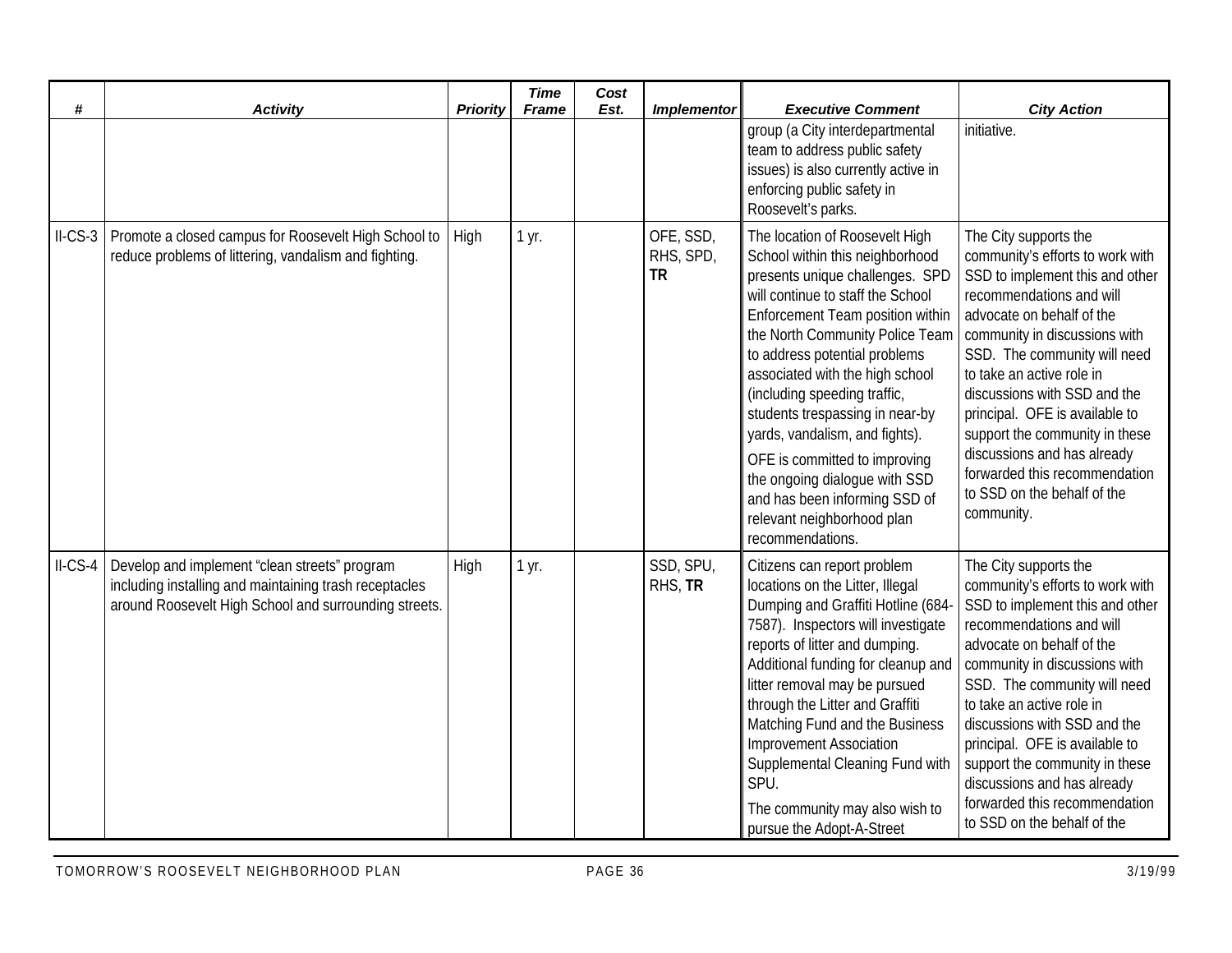| #              | <b>Activity</b>                                                                                                                                                                                                                                                                                                                                                                                                                                                                                      | <b>Priority</b> | <b>Time</b><br><b>Frame</b> | Cost<br>Est. | <b>Implementor</b>   | <b>Executive Comment</b>                                                                                                                                                                                                                                                                                                                                                                                                                                                                                                                                                    | <b>City Action</b>                                                     |
|----------------|------------------------------------------------------------------------------------------------------------------------------------------------------------------------------------------------------------------------------------------------------------------------------------------------------------------------------------------------------------------------------------------------------------------------------------------------------------------------------------------------------|-----------------|-----------------------------|--------------|----------------------|-----------------------------------------------------------------------------------------------------------------------------------------------------------------------------------------------------------------------------------------------------------------------------------------------------------------------------------------------------------------------------------------------------------------------------------------------------------------------------------------------------------------------------------------------------------------------------|------------------------------------------------------------------------|
|                |                                                                                                                                                                                                                                                                                                                                                                                                                                                                                                      |                 |                             |              |                      | program which provides<br>equipment and garbage hauling<br>services for community groups to<br>do clean-up activities.                                                                                                                                                                                                                                                                                                                                                                                                                                                      | community.                                                             |
|                |                                                                                                                                                                                                                                                                                                                                                                                                                                                                                                      |                 |                             |              |                      | OFE is committed to improving<br>the ongoing dialogue with SSD<br>and has been informing SSD of<br>relevant neighborhood plan<br>recommendations.                                                                                                                                                                                                                                                                                                                                                                                                                           |                                                                        |
| $ILCS-5$       | Provide better enforcement of codes regulating building<br>safety. Use Neighborhood Ombudsman to help monitor<br>and direct complaints of code violations (see IC-L-15).                                                                                                                                                                                                                                                                                                                             | High            | ongoing                     |              | DCLU, SFD,<br>SPD    | See IC-L-13 and IC-L-15.                                                                                                                                                                                                                                                                                                                                                                                                                                                                                                                                                    | See IC-L-13 and IC-L-15.                                               |
|                | E. Activities for Longer Term Implementation: Urban Design                                                                                                                                                                                                                                                                                                                                                                                                                                           |                 |                             |              |                      |                                                                                                                                                                                                                                                                                                                                                                                                                                                                                                                                                                             |                                                                        |
| $III-U-$<br>30 | Establish a community role early on in the planning for<br>covering the Green Lake (Roosevelt) Reservoir.<br>Explore ways to expand the neighborhood's use of the<br>reservoir perimeter with paths, landscaping, public art,<br>etc., and ways to mitigate the visual impact of a cover.<br>The community originally submitted this<br>recommendation as an Activity for Longer Term<br>Implementation, and, as such, the community was not<br>asked to provide priority or time frame information. |                 |                             |              | SPU, DPR,<br>TR, SAC | The Green Lake (Roosevelt)<br>Reservoir will be part of the third<br>phase of SPU's Reservoir<br>Covering Program to be<br>completed in 2020.<br>DPR will work with SPU and the<br>community when this opportunity<br>arises to make any property<br>gained from the reservoir lidding<br>into a natural extension of Froula<br>Park.<br>SAC has been involved in the<br>master planning for the lidding of<br>Lincoln Reservoir, and would be<br>involved in efforts regarding the<br>Green Lake (Roosevelt) reservoir,<br>especially as % for Art funds are<br>generated. | This recommendation will be<br>implemented in the long-term<br>future. |
| $III-U-$<br>31 | Establish a long-term program to construct curb bulbs<br>at intersections along Key Pedestrian Streets not<br>identified above as having the highest priority (see IB-                                                                                                                                                                                                                                                                                                                               |                 |                             |              | <b>SEATRAN</b>       | This recommendation needs to be<br>developed further before the City<br>can comment.                                                                                                                                                                                                                                                                                                                                                                                                                                                                                        | This recommendation will be<br>considered in the long-term<br>future.  |